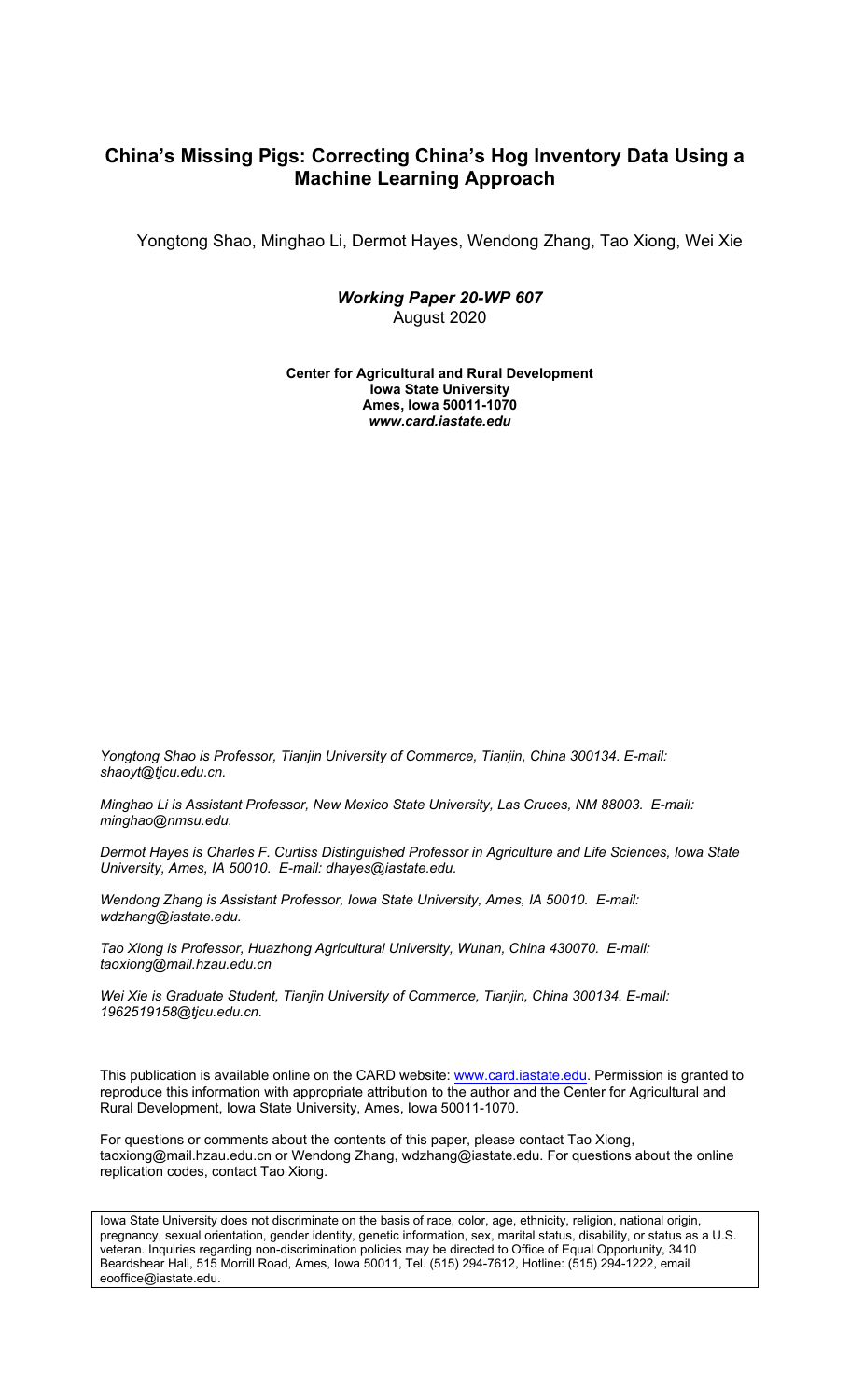## **China's Missing Pigs: Correcting China's Hog Inventory Data**

## **Using a Machine Learning Approach**

Yongtong Shao, Minghao Li, Dermot Hayes, Wendong Zhang, Tao Xiong, and Wei Xie

#### *Forthcoming* at **American Journal of Agricultural Economics**

Wendong Zhang and Tao Xiong are the corresponding authors. For questions about the online replication codes, please contact Xiong.

Yongtong Shao is a professor in the Department of Finance at the Tianjin University of Commerce, 409 Guangrong Rd, Beichen District, Tianjin, China 300134, [shaoyt@tjcu.edu.cn](mailto:shaoyt@tjcu.edu.cn) Minghao Li is an assistant professor in the Department of Economics, Applied Statistics & International Business at New Mexico State University, Domenici Hall 212, Las Cruces, NM, 88003, 575-646-4124, [minghao@nmsu.edu](mailto:minghao@nmsu.edu)

Dermot Hayes is Charles F. Curtiss Distinguished Professor in Agriculture and Life Sciences in the Department of Economics, the Department of Finance, and the Center for Agricultural and Rural Development at Iowa State University, 518 Farmhouse Lane, 568C Heady Hall, Ames, IA 50011, 515-294-6185, [dhayes@iastate.edu](mailto:dhayes@iastate.edu)

Wendong Zhang is an assistant professor in the Department of Economics and the Center for Agricultural and Rural Development at Iowa State University, 518 Farmhouse Lane, 478C Heady Hall, Ames, IA 50011, 515-294-2536, wdzhang@iastate.edu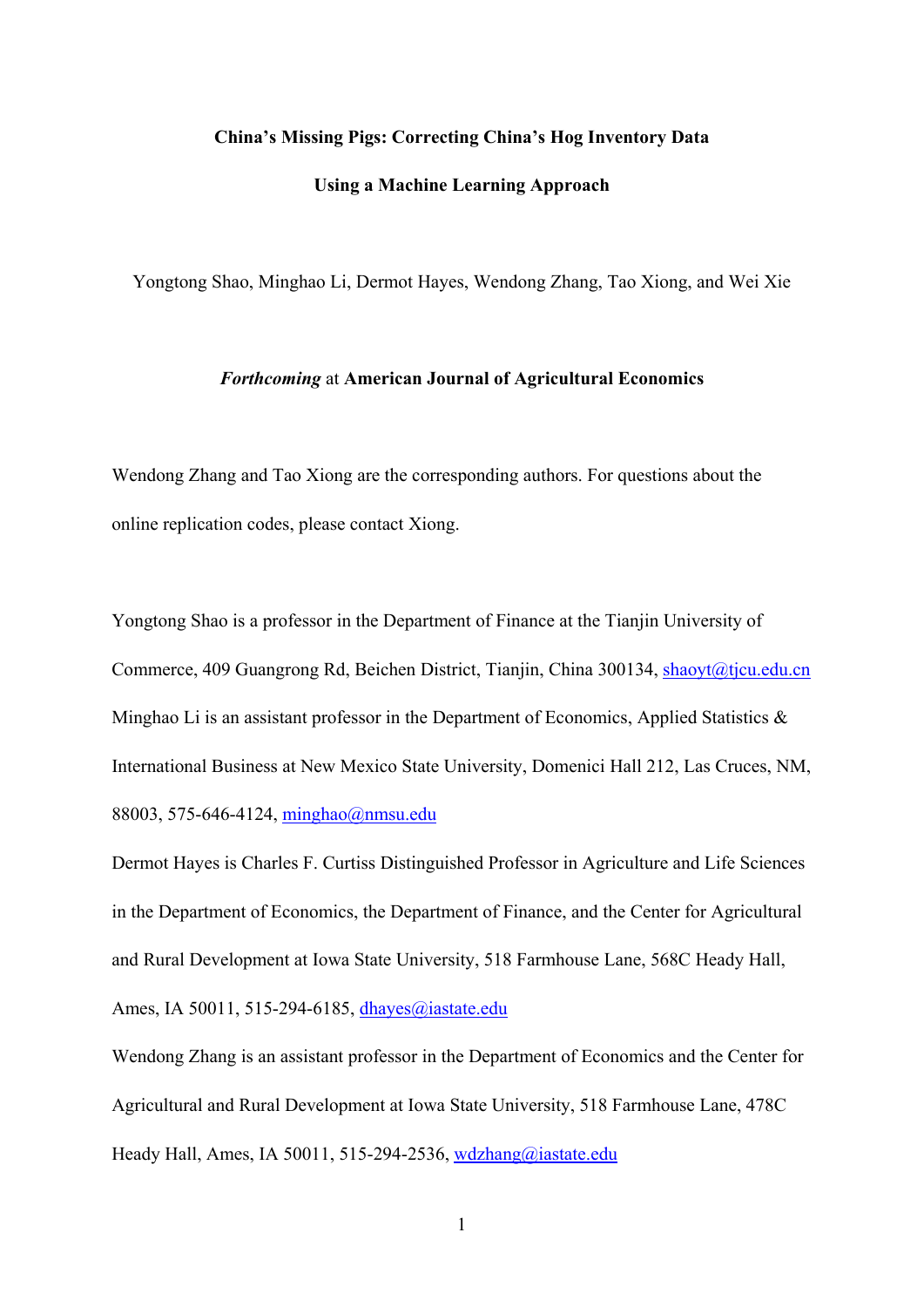Tao Xiong is a professor and Chair in the Department of Agricultural Economics & Management at Huazhong Agricultural University, 1 Shizhishan Rd, Nanhu District, Wuhan, China 430070, [taoxiong@mail.hzau.edu.cn](mailto:taoxiong@mail.hzau.edu.cn)

Wei Xie is a graduate student in the Department of Finance at the Tianjin University of Commerce, 409 Guangrong Rd, Beichen District, Tianjin, China 300134,

[1962519158@qq.com](mailto:1962519158@qq.com)

## **Acknowledgments:**

Li, Zhang and Hayes gratefully acknowledge support from the USDA National Institute of Food and Agriculture Hatch Project 101,030 and grant 2019-67023-29414, while Xiong acknowledges the support from the National Natural Science Foundation of China (Project No. 71771101). The authors thank the ISU Center for China-US Agricultural Economics and Policy, where Li was a postdoctoral research associate and Shao and Xiong were visiting scholars. The authors also appreciate editing assistance from Nathan Cook, Becky Olson, and Barbara Nordin, and comments from Guiping Hu, Chad Hart, and Kelvin Leibold. Any remaining errors are the authors' responsibility.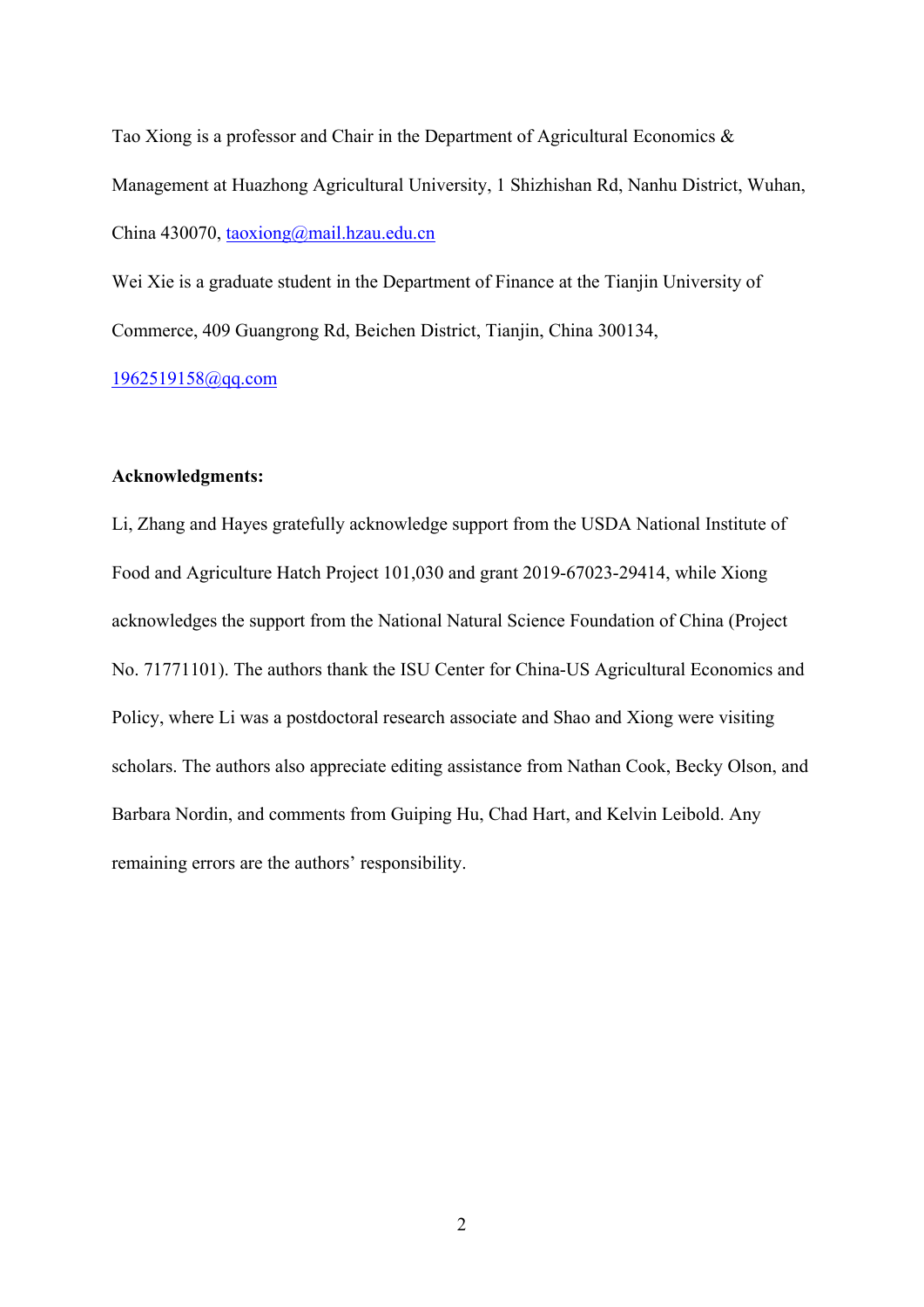## **China's Missing Pigs: Correcting China's Hog Inventory Data**

## **Using a Machine Learning Approach**

## **Running Head (50 characters):**

## **Correct China's Hog Inventory Data with Machine Learning**

#### **Abstract**

Small sample size often limits forecasting tasks such as the prediction of production, yield, and consumption of agricultural products. Machine learning offers an appealing alternative to traditional forecasting methods. In particular, Support Vector Regression has superior forecasting performance in small sample applications. In this article, we introduce Support Vector Regression via an application to China's hog market. Since 2014, China's hog inventory data has experienced an abnormal decline that contradicts price and consumption trends. We use Support Vector Regression to predict the true inventory based on the priceinventory relationship before 2014. We show that, in this application with a small sample size, Support Vector Regression out-performs neural networks, random forest, and linear regression. Predicted hog inventory decreased by 3.9% from November 2013 to September 2017, instead of the 25.4% decrease in the reported data.

**Keywords:** China, machine learning, prediction, pork, support vector regression **JEL Codes:** Q02, Q13, Q17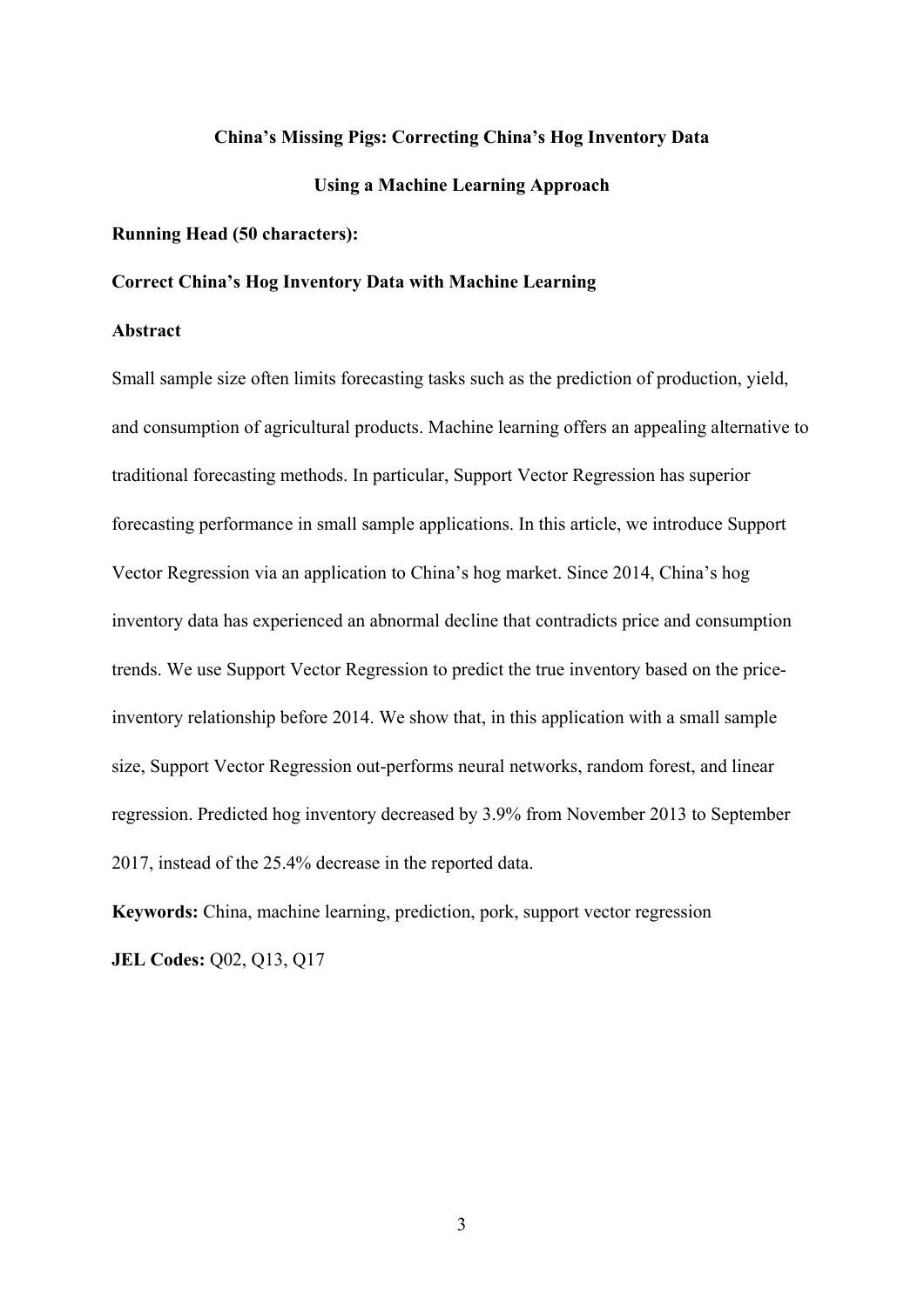Due to data availability, structural change and the biological cycles of agricultural production, forecasting tasks in agricultural economics often involves time series data with limited sample size. The advance of machine learning (ML), broadly defined as computer algorithms that automatically improve performance, offers appealing alternatives to traditional forecasting tools (Storm, Baylis, and Heckelei 2019). Support Vector Regression (SVR) is especially promising for small sample time-series forecasting common in agricultural economics.

 This application of SVR is motivated by abnormal trends in China's hog inventory that obscures the understanding of world's largest pork market. In 2014, China's hog inventory began to deviate from a previously stable relationship with prices—inventory numbers went into rapid decline even though prices were high and consumption was stable. We believe this paradox is due to a recent downward bias in China's inventory data; and, we argue that we can quantify this bias by projecting inventory during the problematic period using a previously stable inventory-price relationship. This forecasting task involves a short time series and potentially a large number of predictors, making it a suitable application for SVR. The objective of this article is to: (*a*) expose a previously unknown downward bias in China's hog and sow inventory and determine when it started; (*b*) use SVR to quantify the bias and project actual inventory data; and, (*c*) compare SVR's forecasting performance to neural networks, random forest, as well as ordinary least square regression (OLS).

 In recent years, economists have recognized that ML methods have potentially superior forecasting performance. For example, Mullainathan and Spiess (2017) compare several ML methods with OLS regression and find that the former predicts housing prices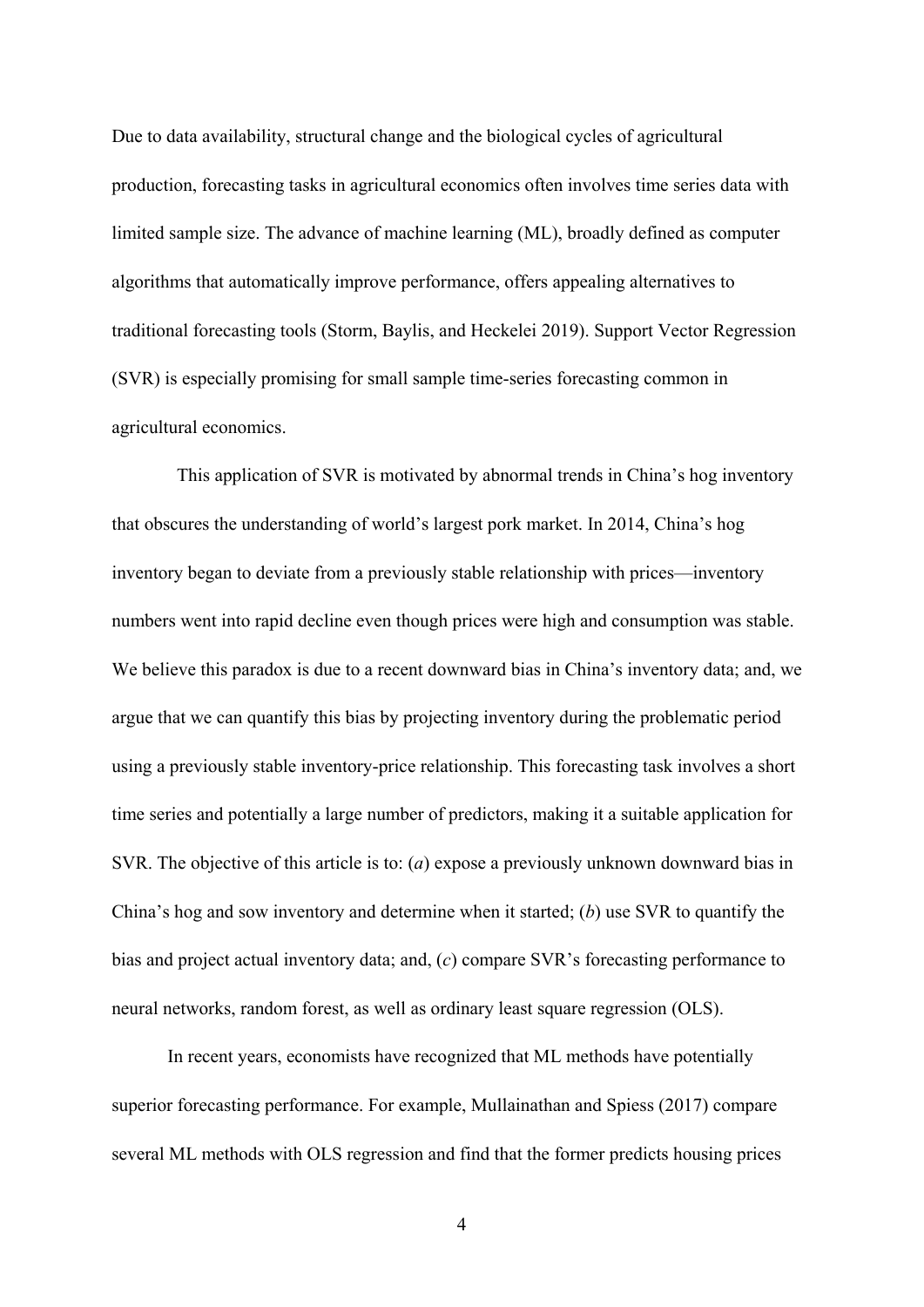more accurately. Bajari et al. (2015) find that several popular ML methods, including the discrete version of SVR, all predict grocery demand more accurately than OLS and logit regressions.

 Among ML methods, SVR holds a unique advantage in data analytics with small sample size (Al-Anazi and Gates 2012; Tange et al. 2017) because it optimally determines model complexity by taking sample size into account (Vapnik 2013). Specifically, only a small subset of observations (support vectors) directly contribute to the final prediction, while the entire set of observations influence results indirectly by determining which observations become support vectors. Furthermore, the use of kernel functions in SVR reduces the number of coefficients in non-linear models, making high-dimensional models feasible for small samples. Despite being one of the most popular ML methods (Wu et al. 2008), we are not aware of any application of SVR in journals in agricultural economics.

 China is the world's largest pork producer and consumer, and trends in hog production in China have significant implications for the global pork and feed market. The recent decline in China's hog inventory statistics, if true, is enormous. According to data from China's Ministry of Agriculture and Rural Affairs (MOA), hog and sow inventories decreased by 25.4% and 28.9%, respectively, from November 2013 to September 2017. Despite this decrease in inventory, hog prices showed patterns consistent with a typical hog cycle, with price increases and decreases of magnitudes similar to previous cycles. Furthermore, from 2013 to 2017, consumption of domestic pork, as measured using household surveys and adjusted for net imports, was stable.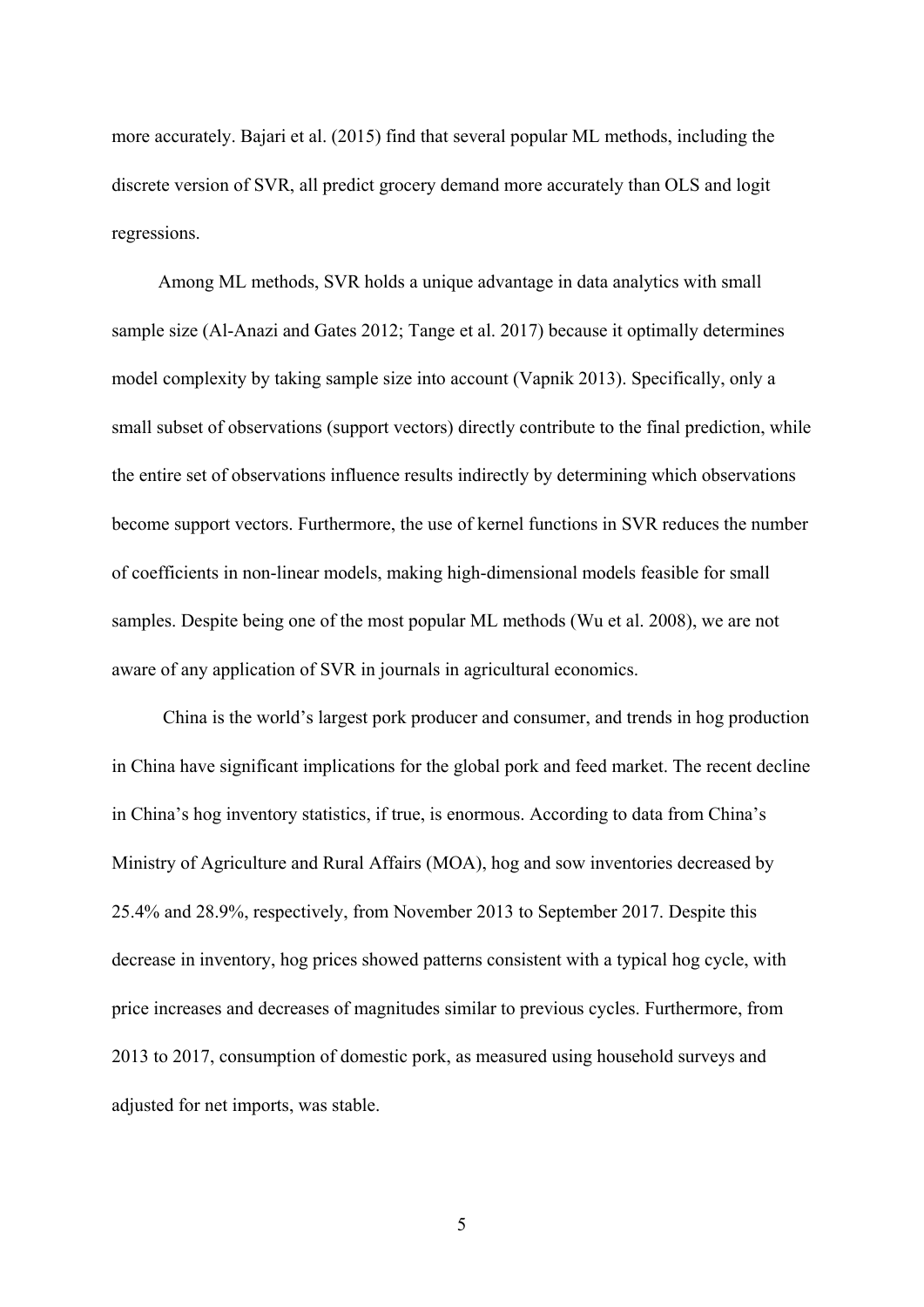Testing for structural breaks and forecasting both require identifying potential determinants of hog inventory. The economics of hog production and pork and hog markets are characterized by complex nonlinear dynamics that result from physical production cycles (Chavas and Holt 1991; Holt and Craig 2006) and the way in which pork producers form price expectations and make decisions based on history and projections (Hayes and Schmitz 1987). The predictors used in this study include the past, current, and future prices of piglets, hogs, pork, corn, soybean meal, and commercial feeds.

While there are theoretically valid reasons to include these predictors, whether their inclusion can improve prediction is an empirical question. We use a filtering method to conduct feature selection, an important procedure in ML for selecting independent variables; and, we demonstrate that feature selection substantially improves prediction accuracy. Furthermore, SVR with feature selection out-performs the best specifications of neural networks, random forest, and OLS.

Our projected hog and sow inventories from November 2013 to September 2017 show decreases of 3.9% and 1.1%, respectively, which is much lower than the respective 25.4% and 28.9% decreases in official MOA data. These predictions are bounded by narrow confidence intervals and are robust to using alternative specifications.

 The remaining sections provide graphical analyses of the problem, graphical analyses and econometric test results related to the timing of the structural break, the proposed empirical methodology, the projection results, a discussion of three potential reasons for the downward bias, and conclusions.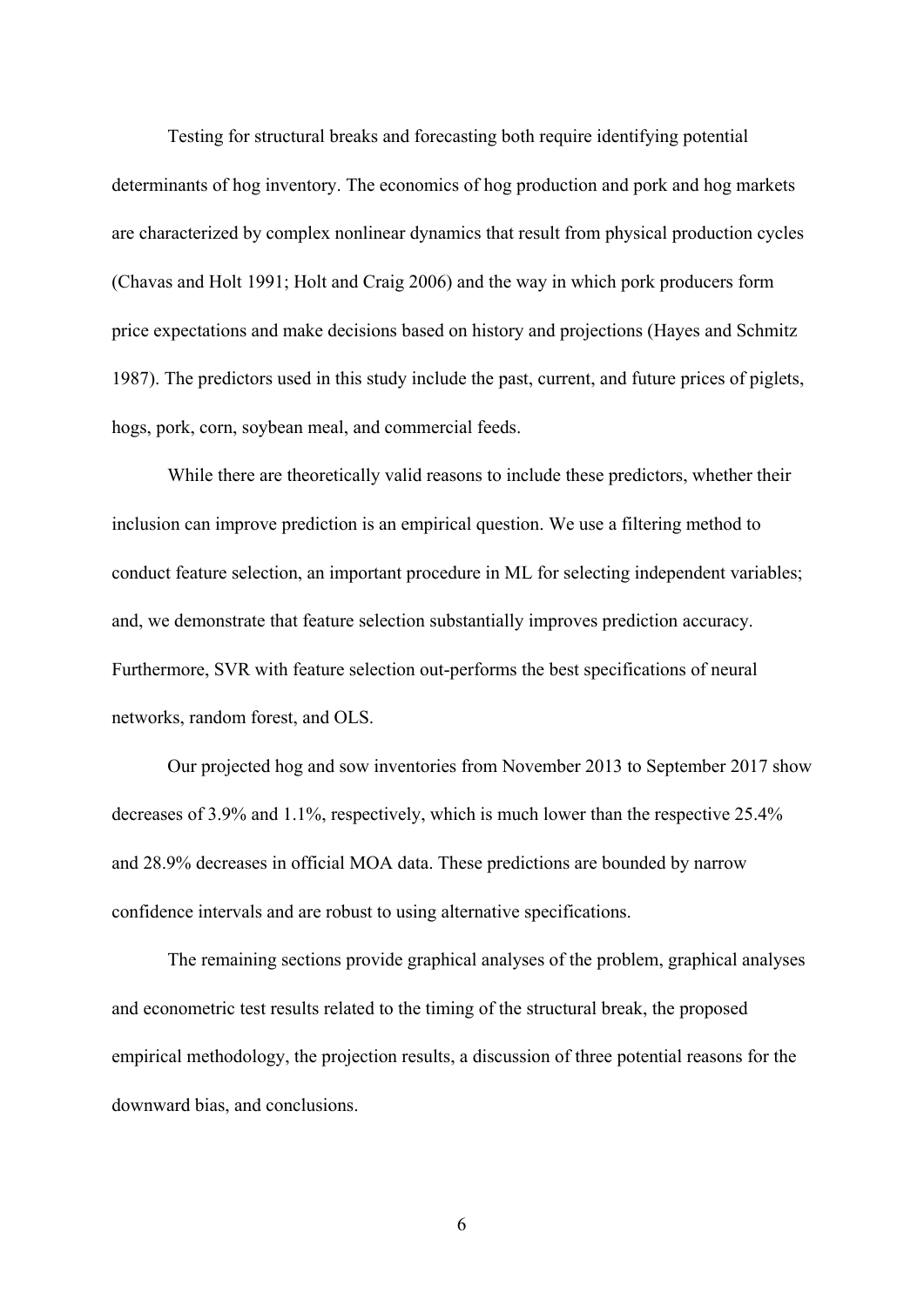#### **A Graphical Examination of China's Hog Market Data**

In this section, we first discuss why recent trends in hog and sow inventories are likely due to faulty data. We then briefly introduce a long-understood over-reporting problem and explain how to combine the over-reporting and recent bias corrections to obtain a final estimate of China's hog and sow inventories.

#### *Abnormal Trends in Recent Inventory Data*

The MOA began publishing monthly inventory data in January 2009 when volatility in the pork market heightened the need for more accurate and frequent hog production statistics. The MOA reports hog and sow inventories, as measured in percentage change relative to the previous month, based on a sample of hog production facilities selected from 400 counties.

 Figure 1 shows MOA hog and sow inventory data and corresponding monthly average hog prices from China Animal Agriculture Association (CAAA). To put the magnitude of the inventory reductions into perspective, from November 2013 to September 2017, MOA's official hog (sow) inventory declined by 25.4% (28.9%), which is equivalent to 161.4% (233.1%) of the total 2017 hog (sow) inventory in the United States.

 There are two major data inconsistencies in the MOA hog and sow inventory data. First, the large inventory declines did not have a discernable impact on hog prices, which increased from 11.1 yuan/kg to 20.6 yuan/kg from April 2014 to May 2016, and then decreased after that. The price increase and decrease in this hog cycle are of similar magnitude and duration to those in previous hog cycles (see figure 1).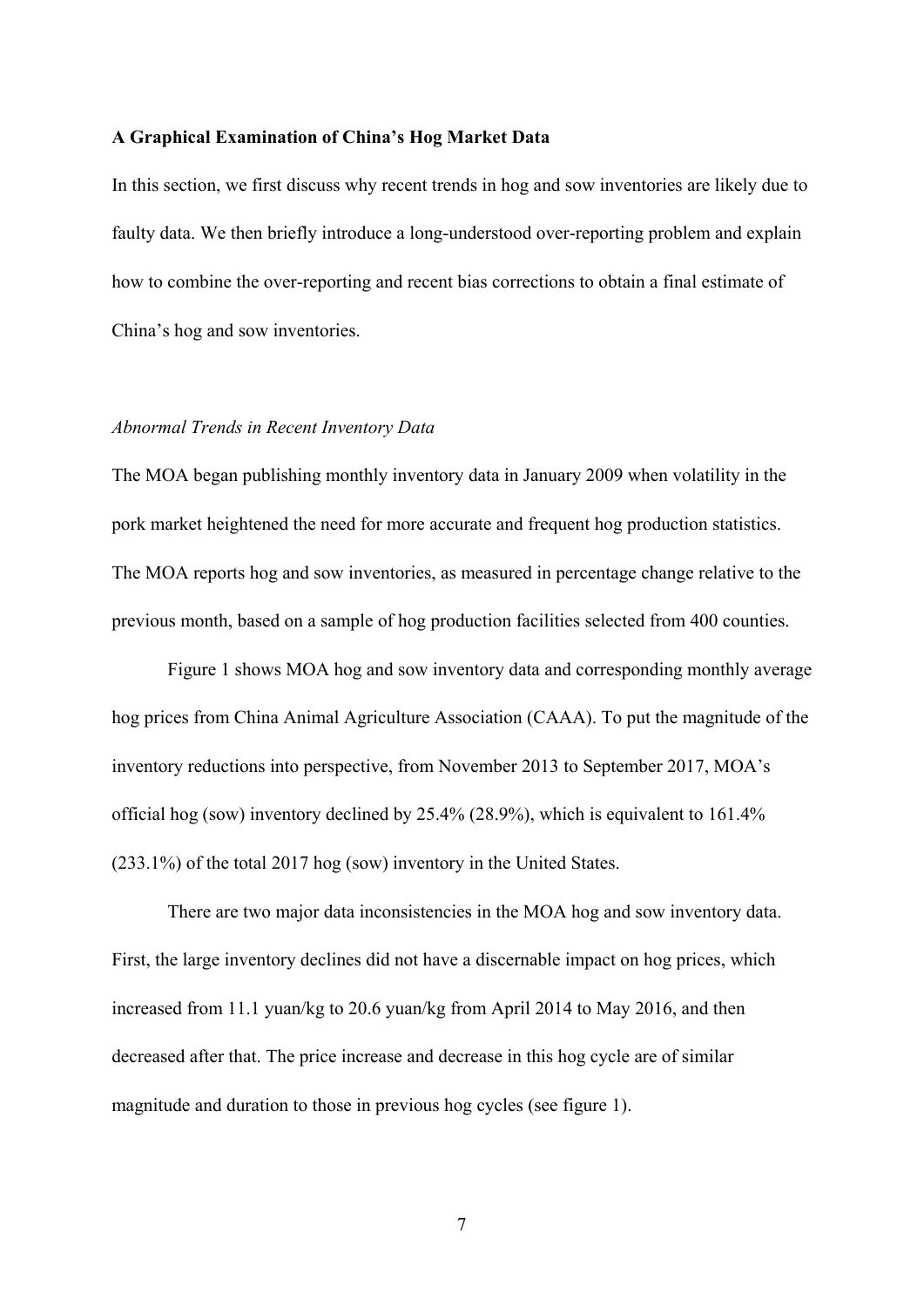The inconsistency between inventory and price data in recent years is transparent in the cumulative sum plot (cusum plot) shown in figure 2 below. This shows the sum of residuals from a time-series regression over time (Brown, Durbin, and Evans 1975). When parameters are stable, the expected value of the sum of residuals is zero; and, if parameters change over time, the cumulative sum of residuals will drift away from zero. Figure 2 is the cusum plot for the OLS regression with hog inventory as the dependent variable and hog price as the independent variable. The cumulative sum of residuals is close to zero at the beginning; however, at some point during 2013 and 2014, the sum of residuals starts to drift downwards, eventually becoming statistically different from zero in July 2015.

 Second, the relationship between hog inventory and pork consumption is inconsistent. Using pork consumption data reported by the National Bureau of Statistics of China (NBSC 2019) and pork import data from Global Trade Atlas (GTA 2019) we estimate that consumption of domestic pork decreased by only 0.3% from 2013 to 2017. Given that pork storage capacity is negligible compared to production, consumption of pork should approximately equal production; therefore, stable consumption is at odds with the large decline in reported hog inventory.

### *The Over-reporting Problem*

Researchers have long recognized that China's hog production data are over-reported, as local officials inflate the economic performance of their jurisdictions (Lu 1998; Lohmar 2015). Yu and Abler (2014), Ma, Huang, and Rozelle (2004), and Fuller, Hayes, and Smith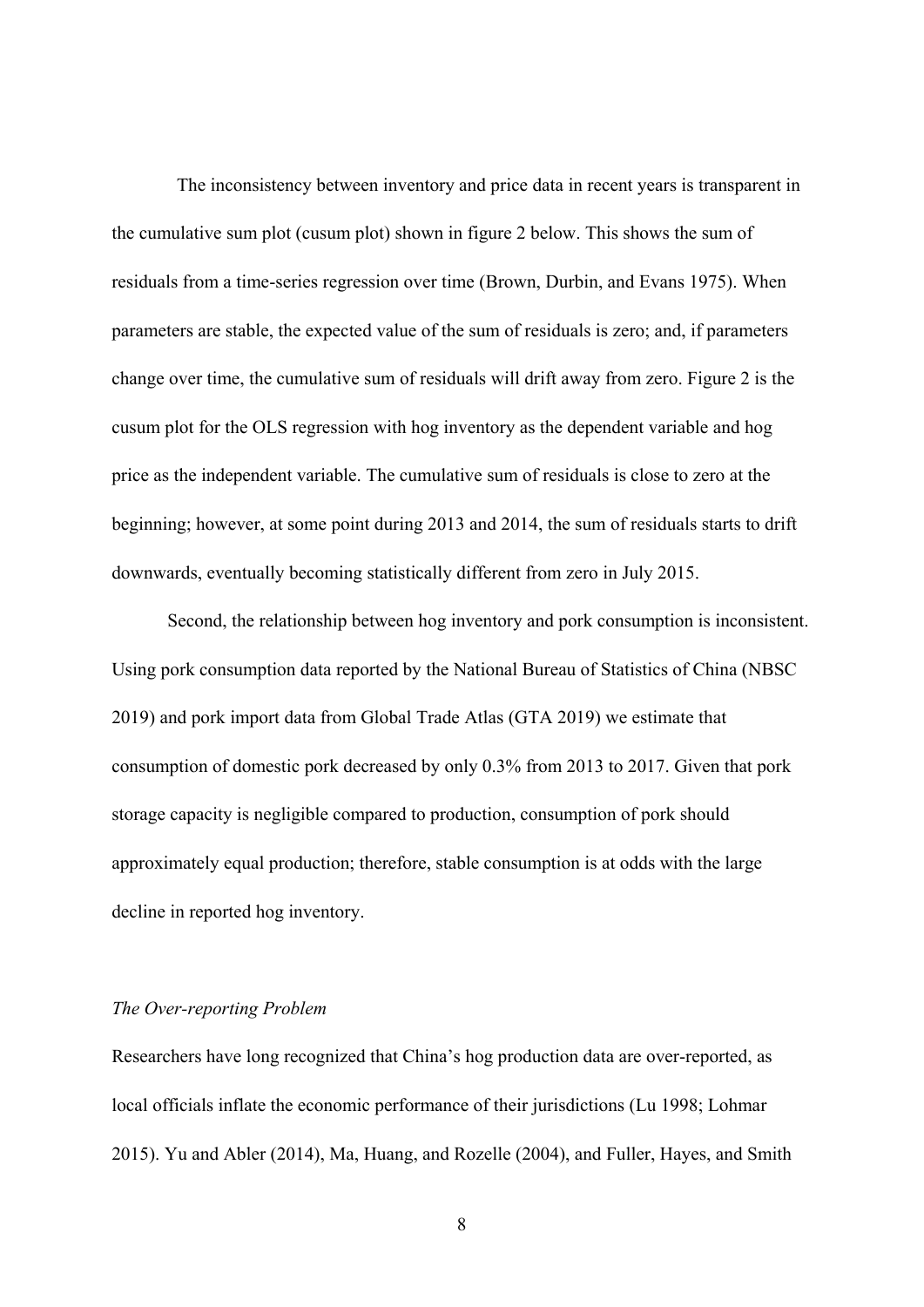(2000) propose various methods to deflate China's hog production; and, studies on China's pork production routinely acknowledge or correct for over-reporting bias (e.g., Wang et al. 2013; Jin et al. 2010; Rae et al. 2006).

 The MOA only reports monthly changes in inventory while users of the data series multiply monthly changes to the initial level of inventory (2008) published by NBSC to obtain levels. Therefore, the over-reporting problem in NBSC inventory in 2008 will inflate the entire series by some constant.

 Yu and Abler (2014) represent the most recent and comprehensive correction for China's over-reporting of pork production data. They document that since 1996, NBSC has been the only authorized agency to publish national statistics, which explains why MOA only publishes monthly changes instead of levels. Yu and Abler's (2014) adjustment strategy recognizes that China's hog industry consists of traditional backyard production and an emerging commercial hog sector. They estimate backyard-sector per capita pork production using household survey data and multiply that number by rural population to get total backyard production; and, they estimate commercial pork production by dividing commercial feed used by a feed conversion ratio. They then measure total production by adding backyard production to commercial production. Yu and Abler's (2014) best estimate shows that the true level of pork production in 2008 is 78% of reported production, which is the baseline year for MOA's data series. Although their correction is for pork production, we assume the same over-reporting rate for hog inventories, since NBSC's weight of 75.73 kg per reported pig is realistic (Yu and Abler 2014, table 2). We also assume the same over-reporting rate for sow inventory, since the ratio between hog inventory and sow inventory (about 10:1) is also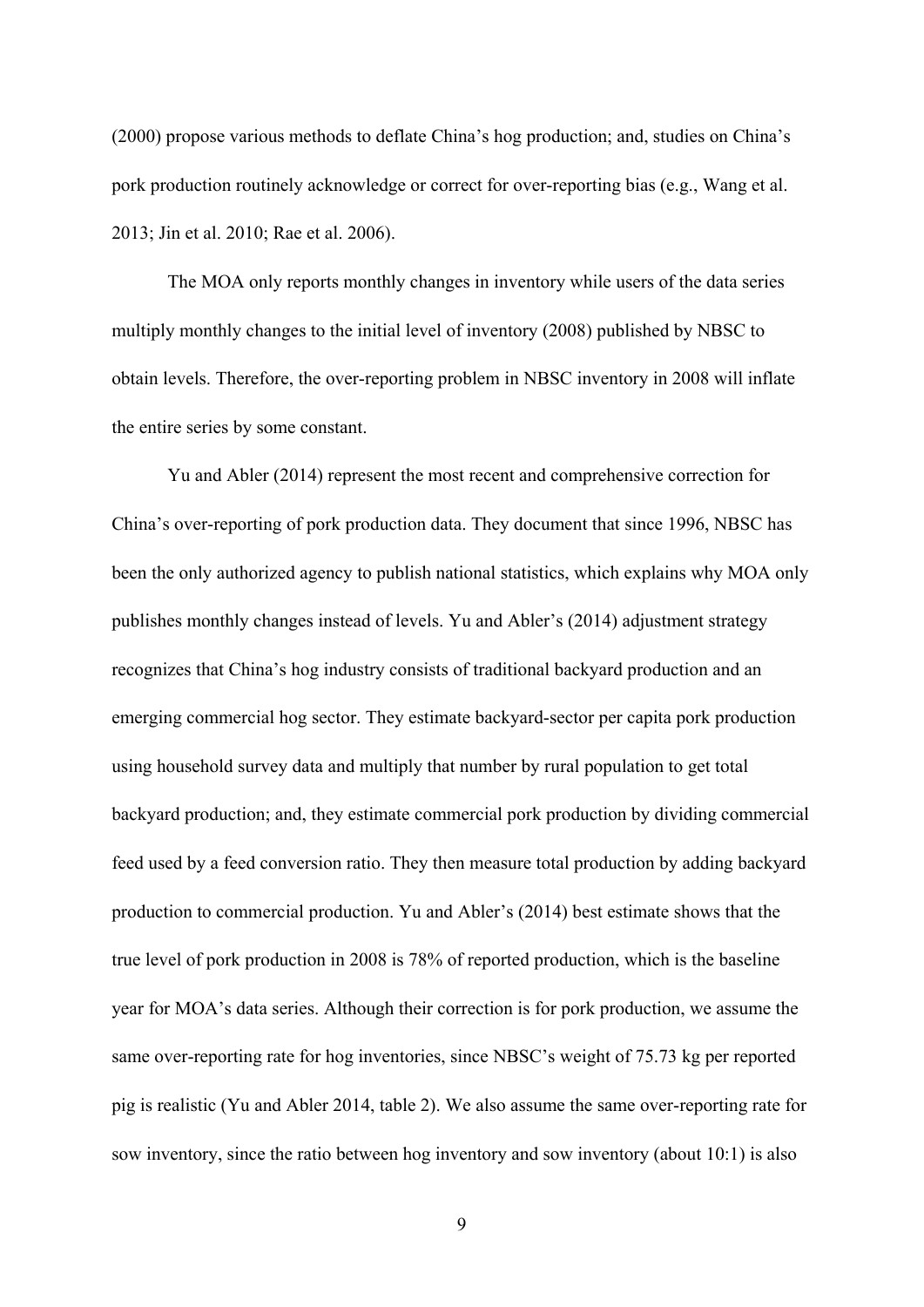realistic in our data. Therefore, we multiply the entire hog and sow data series by a factor of 0.78. We correct the level after adjustment of the aberrant inventory data, but we can reverse the sequence with no effect on the final results.

#### **Data and Testing the Structural Break in the Inventory-Price Relationship**

We identify the structural break in the inventory-price relationship using the supremum Wald test for an unknown single structural break (Andrews 1993; also see Perron 2006 for a survey of related methods). At each possible date, hog and sow inventories are repeatedly regressed on prices (table 1) with different sets of parameters before and after the break date. The date with the best goodness-of-fit is determined to be the date of the structural break. As robustness checks, we experiment with alternative models with different lag and lead terms (table 2). The supremum Wald test is used to evaluate whether the highest Wald statistic is statistically different from what is expected from a data series with no structural break. We perform a search for the break date between July 2013 and July 2015 based on our graphical analysis in figures 1 and 2. Table 1 presents the summary statistics for all data we use in this study.

Table 2 presents specifications and results for the supremum Wald test. These models vary by including only contemporaneous prices (t), three recent lagged prices (t-1 to t-13), three long lags (t-10 to t-12), or three lead prices (t+1 to t+3). All price data are from CAAA (2019). Table 2 shows that all supremum Wald tests reject the null hypothesis of no structural break in our study period; and, the test narrows the range of the break point to between October 2013 and February 2015 (see table 2). To avoid using problematic inventory data in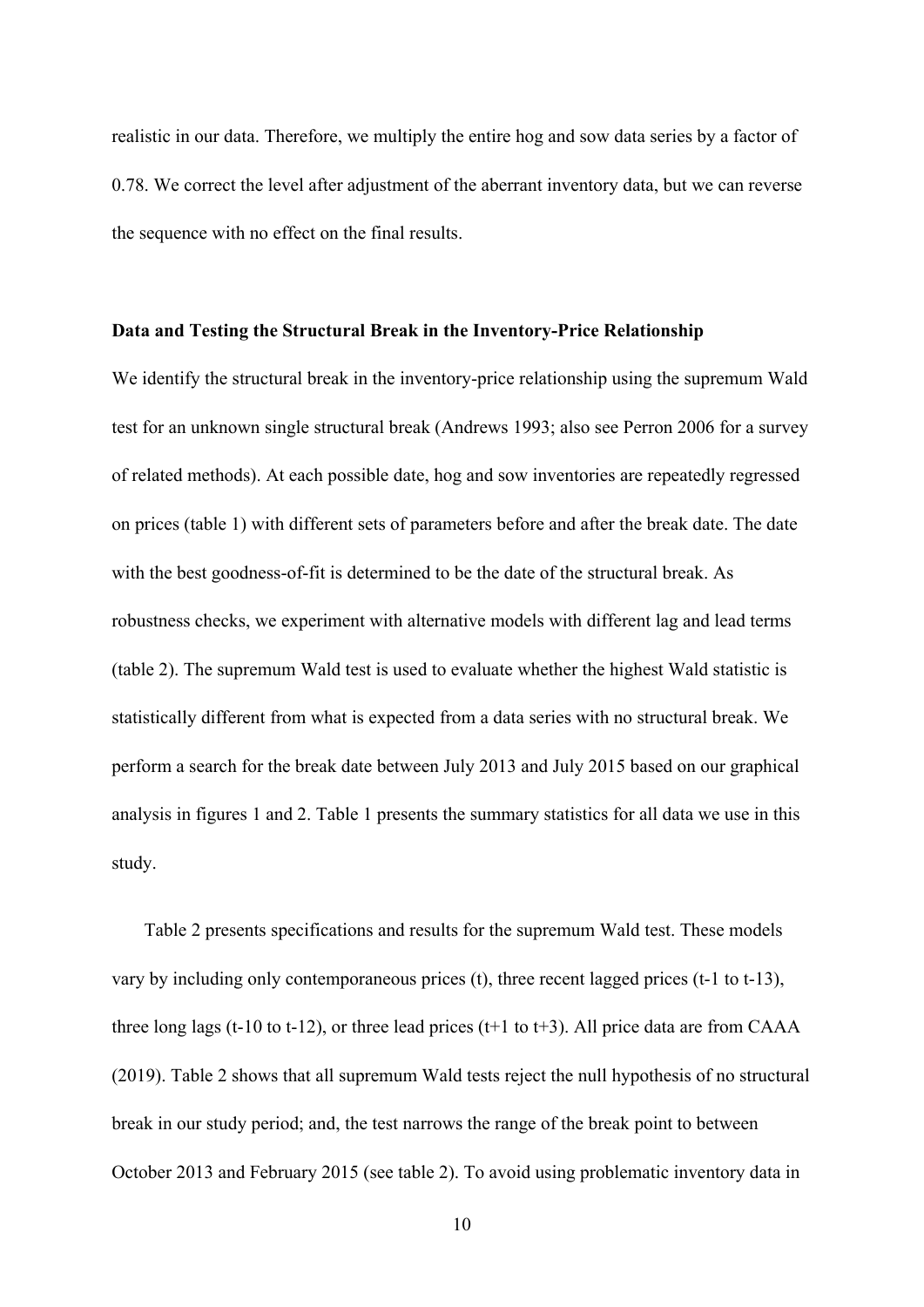the training/testing dataset for the SVR prediction, we choose the earliest structural break point (October 2013) as the last data point in the training/testing period.<sup>1</sup> Table 2 presents the summary statistics of the training and testing data and the data used for our SVR projections.

### **Methodology**

This section reviews the literature on ML and SVR, introduces the SVR method, explains the general procedure for feature selection, model training and testing, then presents the setup for comparison models including neural networks, random forest, and OLS.

# *Machine Learning and SVR in the Literature*

Arthur Samuel (1959) first coined the term machine learning, which refers to computer algorithms that improve automatically through experience. Economists use ML for prediction in estimating productivity (Chalfin et al. 2016), policy evaluation (McBride and Nichols 2018), and testing theory (Peysakhovich and Naecker 2017). Recently, economists have begun using ML for causal identification (Athey 2019). Agricultural economists use neural networks to predict farmers' risk preferences (Kastens and Featherstone 1996), count the number of federal regulations (Malone and Chambers 2017), and forecast commodity prices (Dharmasena, Bessler, and Capps Jr. 2016; Ribeiro and Oliveira 2011). Er (2018) uses several ML algorithms to predict irrigated farmland prices in Kansas. For reviews of ML in economics, see Mullainathan and Spiess (2017), Ghoddusi, Creamer, and Rafizadeh (2019), Athey (2019), and Athey and Imbens (2019); and, for reviews of ML in agricultural economics see Woodard (2016) and Storm, Baylis, and Heckelei (2019).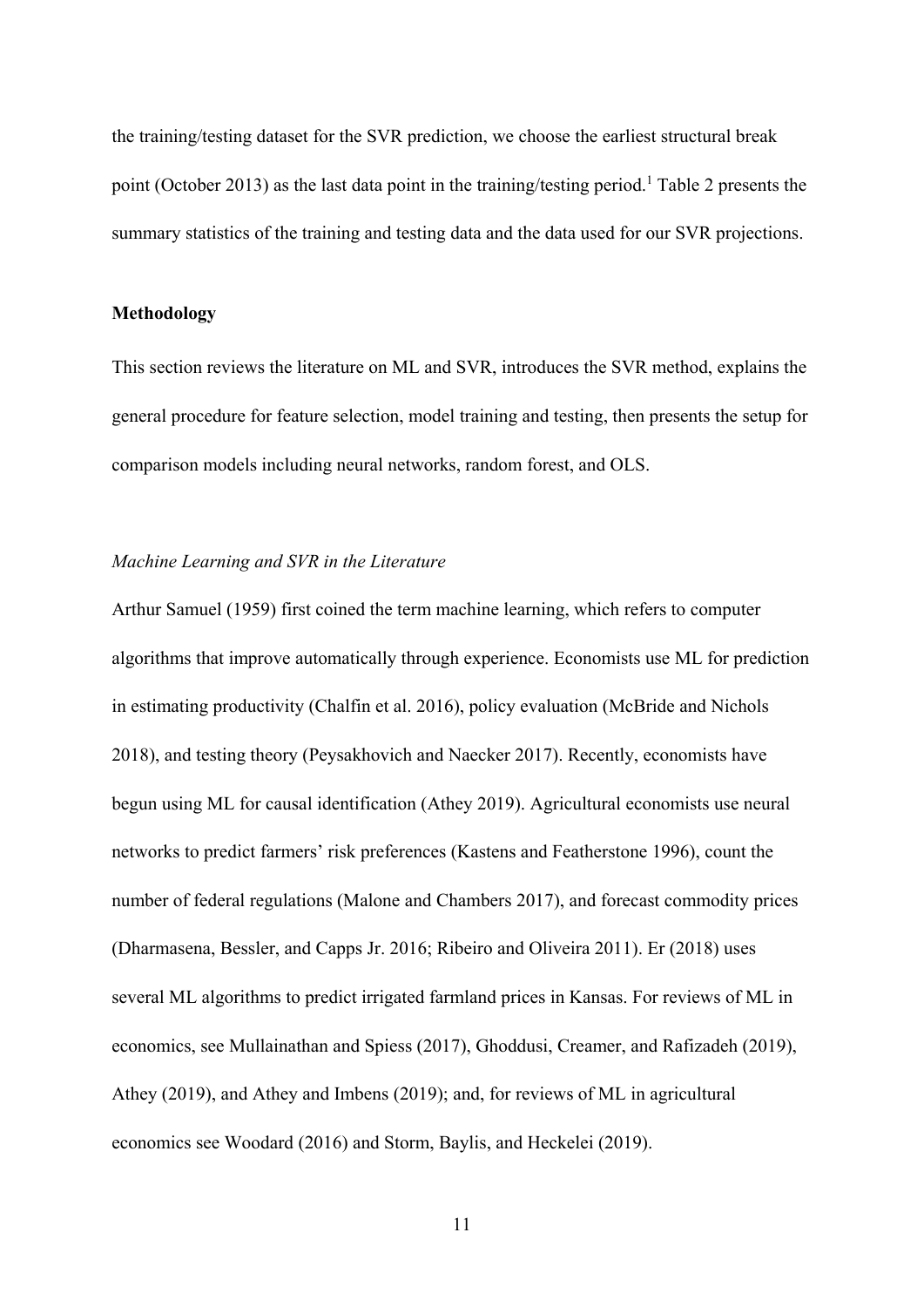The discrete version of SVR, called support vector machine (SVM), originated from the statistical learning theory developed by Vapnik and Chervonenkis (1974; see Vapnik 2013 for a textbook treatment in English), which spells out the discrepancy between training errors and prediction errors. This discrepancy tends to increase with the complexity of the model and decrease with larger sample size. Therefore, if model complexity is not regulated, small sample prediction is prone to overfitting (i.e. small training error and large testing/prediction error). SVM, and its close relative SVR, aim to minimize prediction error and provide an edge in higher dimension and smaller sample prediction. A variety of applications in engineering and medical research empirically demonstrate the superiority of SVM and SVR in small sample prediction.<sup>2</sup> However, previous research has also shown SVM or SVR may not be suitable for large data sets due to computational tractability (Ho and Lin 2012).

 Economists use SVR in the field of energy economics to predict electricity demand (Hahn, Meyer-Nieberg, and Pick 2009; Li et al. 2012) and electricity prices (Mirakyan, Meyer-Renschhausen, and Koch 2017). Financial researchers have used SVR to predict corporate bond recovery rates (Nazemi, Heidenreich, and Fabozzi 2018) and stock prices (Henrique, Sobreiro, and Kimura 2018). Agricultural researchers have used SVM in crop yield estimation and livestock, water, and soil management (Liakos et al. 2018) and carcass weight prediction for beef cattle (Alonso, Castañón, and, Bahamonde 2013). Liu et al. (2019) use SVR in the prediction of hog prices, Jheng, Li, and Lee (2018) use it to predict rice yield, and Huang (2015) uses it to evaluate agricultural project bids; however, the application of SVR is absent from leading agricultural economics journals.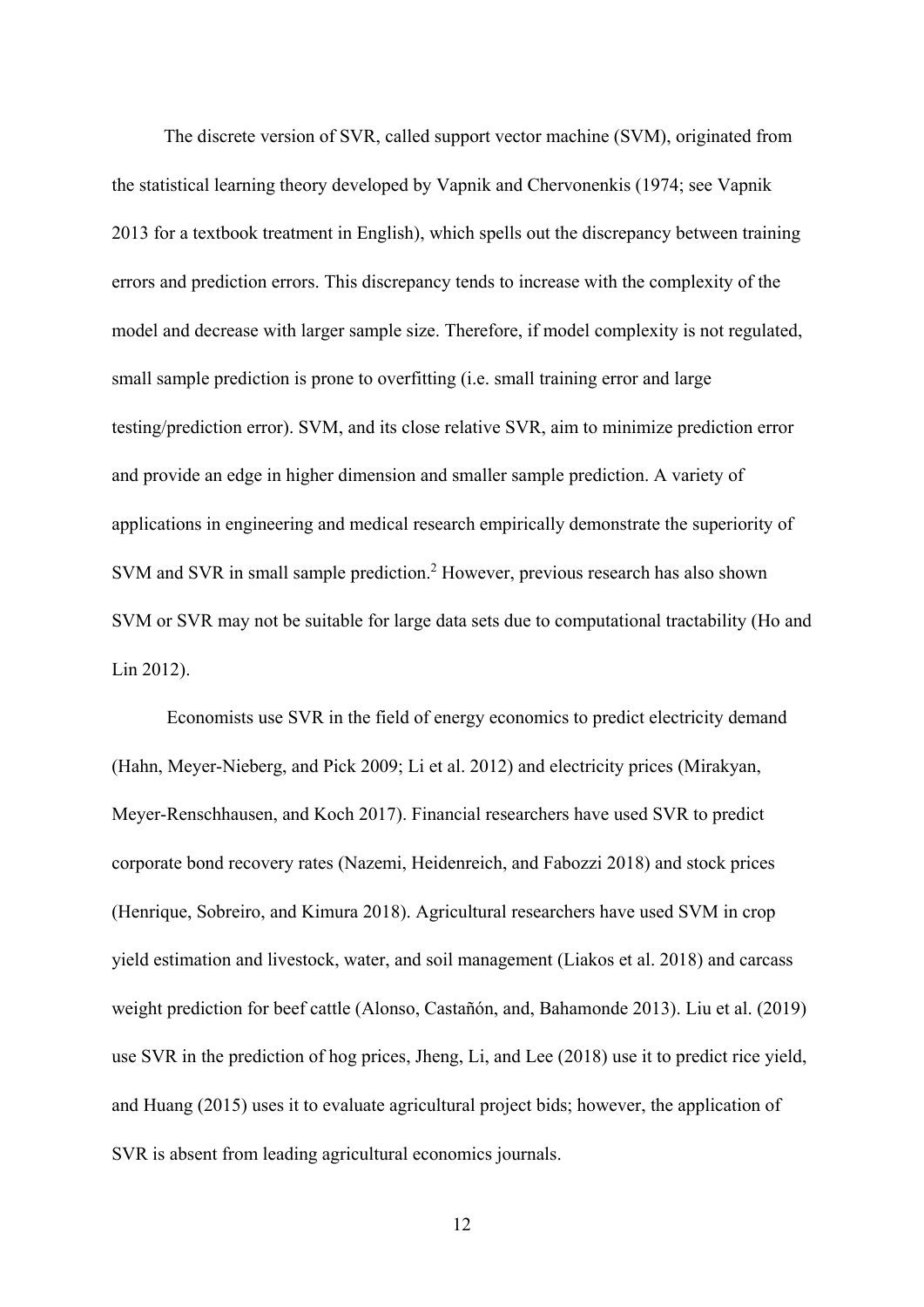#### *Introduction to SVR*

In general, we can write the relationship between the dependent variable  $(y)$  and vector of predictors  $(x)$  as:

$$
(1) y = \beta \varphi(x) + \beta_0
$$

where  $\varphi(x)$  is some non-linear transformation of x (e.g., a polynomial or translog function);  $\beta$  is a vector of parameters; and,  $\beta_0$  is the intercept. We first discuss the linear case in equation (2), then extend the model to the non-linear case in equation (1).

$$
(2) \ \ y = \beta x + \beta_0
$$

The first objective of SVR is to fit data points into a belt formed by two lines (or hyperplanes in the multivariate case) with fixed y-direction distance  $(\varepsilon)$  from the regression line, making the regression line as flat as possible (see figure 3). Intuitively, all else equal, a flatter regression line means less influence from noise in the predictor  $(x)$ . We achieve this objective by minimizing the norm of the slope vector ( $\|\boldsymbol{\beta}\|$ ). For mathematical convenience, we represent this objective as  $\frac{1}{2} ||\beta||^2$  in the minimization problem: if  $\frac{1}{2} ||\beta||^2$  is minimized, then  $\|\boldsymbol{\beta}\|$  is minimized.

Another intuitive interpretation for the above objective is that, with fixed  $\varepsilon$ , a flatter regression line means a wider  $\varepsilon$ -belt (the gap perpendicular to the regression line defines the belt width), which better captures out-of-sample data points. This is based on a basic geometrical relationship (figure 3): the width  $d = 2\varepsilon \cdot cos\theta$ , where  $cos\theta$  is larger when the regression line is flatter. This is apparent from comparing the two panels in figure 3: with the same  $\varepsilon$ , the flatter regression line on the left makes the  $\varepsilon$ -belt wider.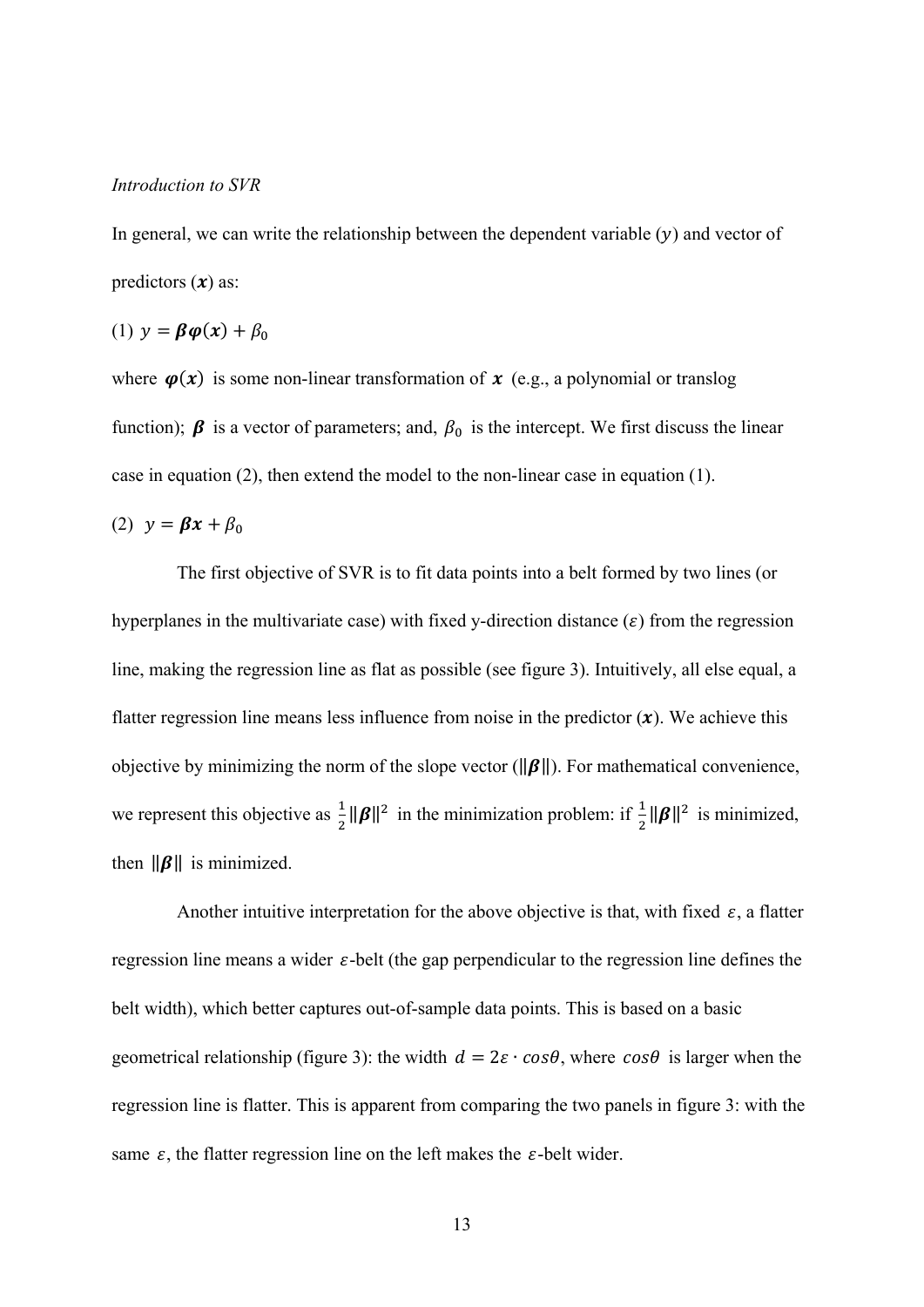Given a fixed  $\varepsilon$ , it is not always possible to fit all data points within the  $\varepsilon$ -belt. The second objective of SVR is to allow some data points to fall outside of the  $\varepsilon$ -belt while minimizing the sum of their absolute distances  $(|\zeta_i|)$  to the edge of the  $\varepsilon$ -belt along the yaxis. This objective is the counterpart of minimizing sum of squares in OLS. In contrast to OLS, only some data points (those outside the  $\varepsilon$ -belt) are penalized: due to the constraint in the minimization problem, the smallest  $|\zeta_i|$  is zero for points within the  $\varepsilon$ -belt, since  $|y_i \beta x - \beta_0$  ≤  $\varepsilon$ . The minimization problem for SVR represents the two competing objectives above. The tuning parameter  $(C)$  governs the relative weight given to the second objective.

$$
\min \frac{1}{2} \|\boldsymbol{\beta}\|^2 + C \sum_{i=1}^N |\zeta_i|
$$
  
*w.r.t.*  $\beta_0, \boldsymbol{\beta}, \zeta_i$   
subject to  $|y_i - \boldsymbol{\beta}x - \beta_0| \le \varepsilon + |\zeta_i|$ 

 The minimization problem readily shows the first reason SVR is good for small sample prediction—only observations outside of the  $\varepsilon$ -belt (called support vectors) contribute to the objective function, while data points within the  $\varepsilon$ -belt exert indirect effects by determining the set of support vectors. The second reason lies in the extension from linear SVR to non-linear SVR. The dual of the above minimization problem (see Smola and Schölkopf (2004) for details) shows that optimal coefficients only depend on the inner products of support vectors  $x_i x_j$ . The extension from linear-SVR to non-linear SVR is achieved by replacing  $x_i x_j$  with  $\varphi(x_i) \varphi(x_j)$ , where  $\varphi(x_i)$  is some non-linear transformations of  $x_i$  with a potentially large number of coefficients (see equation (1)). Using the "kernel trick" (Boser, Guyon, and Vapnik 2003), we can approximate the inner product  $\varphi(x_i) \varphi(x_j)$  with certain kernel functions  $k(x_i, x_j)$  with small and fixed number of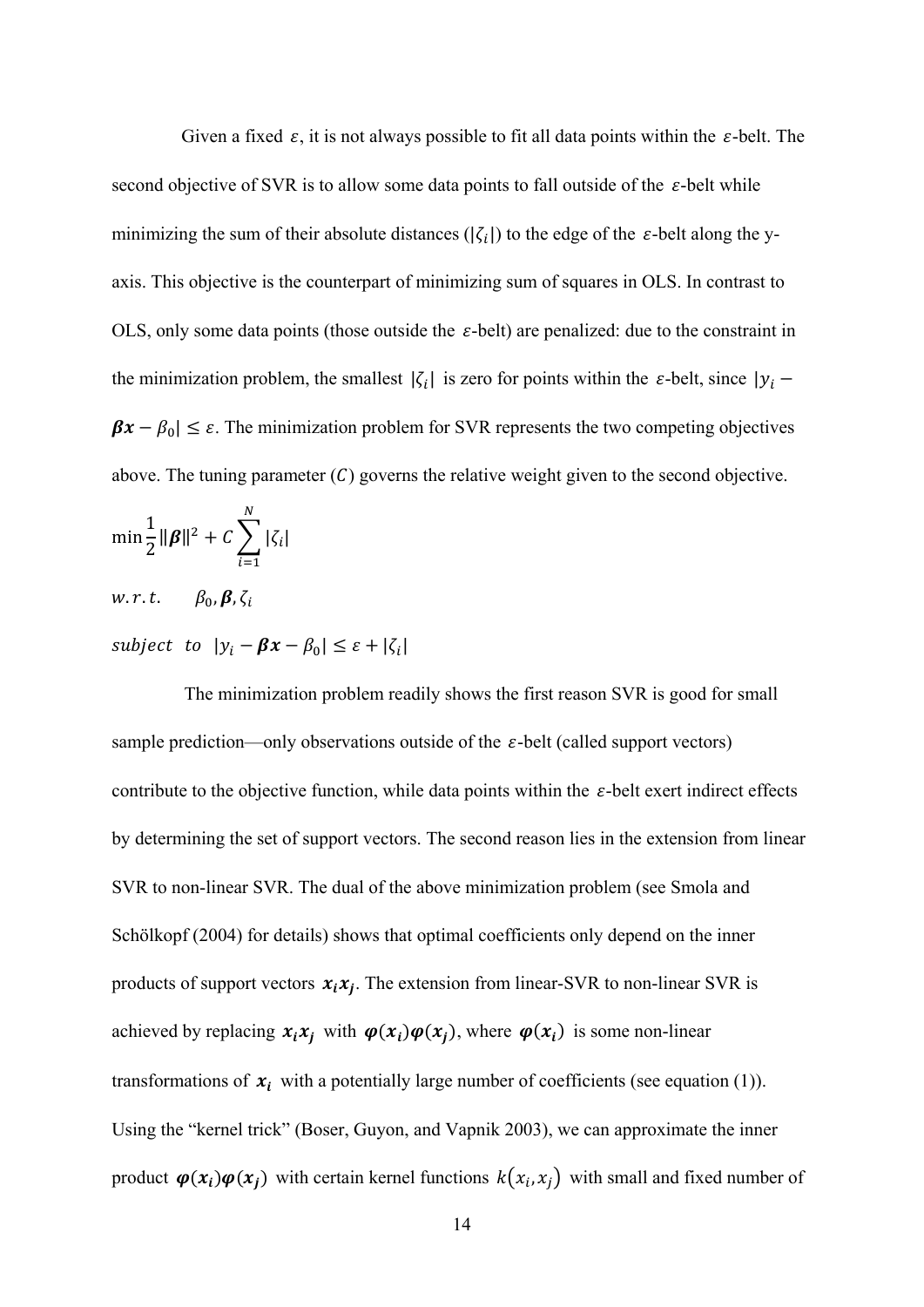parameters. The Radial Basis Function kernel  $k(x_i, x_j, \gamma) = exp(-\frac{||x_i - x_j||}{\gamma})$  is one of the most commonly used kernel functions (Tange et al. 2017). The ability to reduce the number of coefficients using the kernel trick is another reason why SVR performs well with small sample size—it allows non-linearity without costing too many degrees of freedom.

#### *Feature Selection, Training, and Testing*

Prediction tasks using ML, regardless of the specific modeling technique, usually consist of training, testing, and prediction. In our case, we split the dataset into a training sample, a testing sample, and a prediction sample. We use the first 46 observations, from January 2009 to October 2012, for training; and, we use the 12 observations, from November 2012 to October 2013, for testing. We optimize feature and parameter selection for different models (SVR, neural network, random forest, and OLS) on the training sample, and evaluate prediction performance on the testing sample. Finally, we perform forecasting from November 2013 to September 2017 using the selected models.

The training step consists of feature selection and parameter selection. For feature selection, economists usually select variables based on the underlying economic theory; however, it is often the case that competing theories suggest different inputs, or that the theoretical effect of a variable is ambiguous. Feature selection can improve prediction accuracy by selecting independent variables with high predicative power (Han, Pei, and Kamber 2011), which is especially important when the number of observations is relatively small compared to the number of variables (Sorjamaa et al. 2007), as in our case. Variables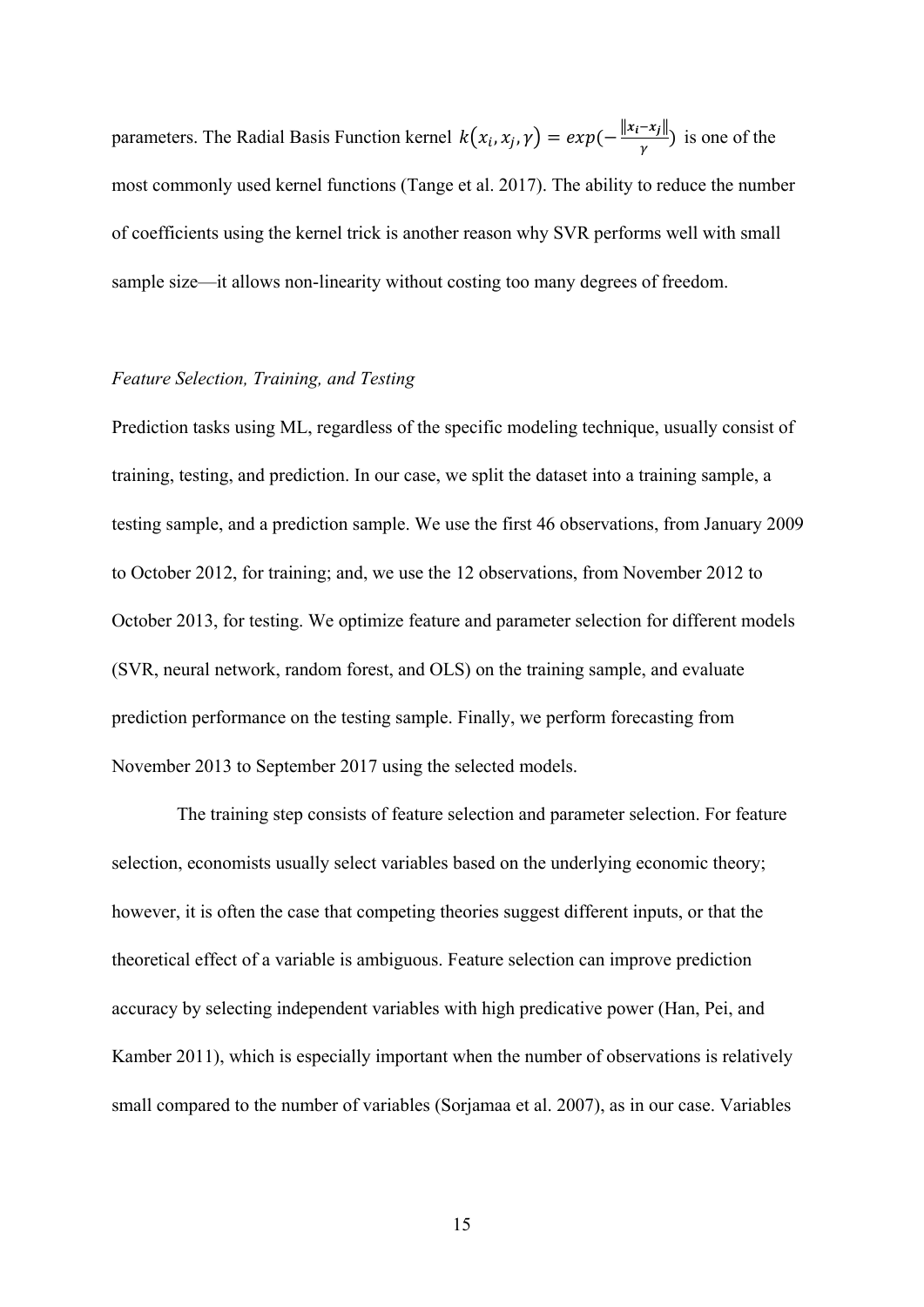can either be selected a priori based on certain criteria (the filter method), or selected based on their realized performance (the wrapper method).

Our application starts from a host of predictors (see table 1) that include the monthly prices of soybean meal, corn, composite commercial feed, piglets, live hogs, and pork with various lag/lead variables. We include lagged prices up to three months to capture delayed producer response to prices and/or strategic response based on recent price trends. Lead prices up to three steps ahead capture reverse causation of inventories on prices and producers' strategic anticipation of future prices. Price lags of 10–12 months capture the physical production cycle from sow breeding to hog slaughter. While these variables are plausible inputs, their effects can be ambiguous (Hayes and Schmitz 1987), hence the need for feature selection.

We adopt the filter method with a commonly used criteria based on mutual information (MI) (Sorjamaa et al. 2007). Compared to the simple correlation measure, MI can detect all dependency, whereas correlation can only detect linear dependency. For example, in the bivariate case, if  $y = sin(x) + e$ , the correlation between x and y will be zero, MI will not. We select a 50% subset of predictors that have the highest MI with the dependent variables<sup>3</sup>

Another aspect of training is to select parameters with the optimal predictive performance. For SVR, several parameters need tuning—the weight on the penalty function (C), the belt in which the penalty is zero  $(\varepsilon)$ , and parameters in the kernel function. We optimize these parameters based on out-of-sample prediction performance using the ten-fold cross-validation method in the training process. After training, we compare alternative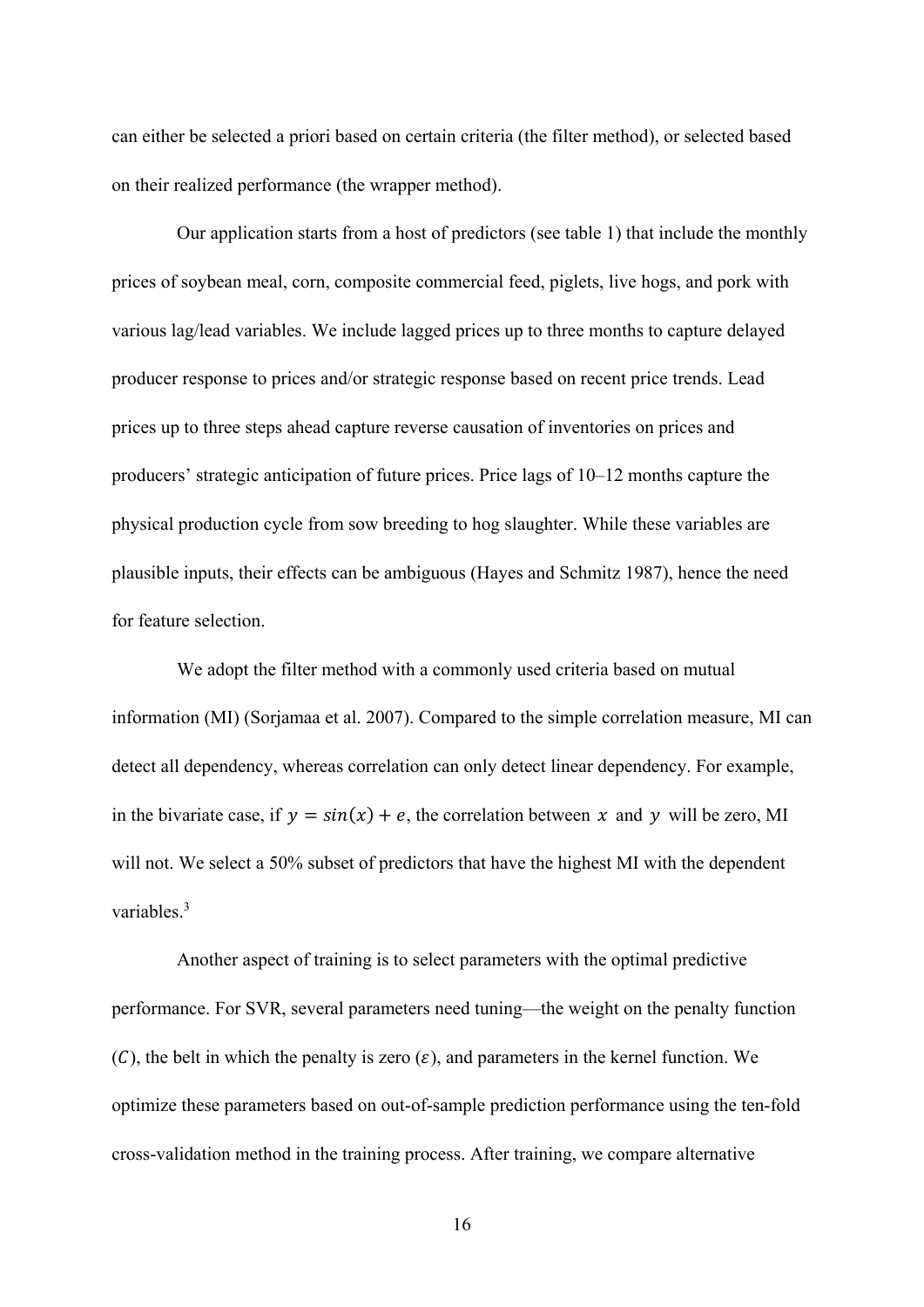models, including SVR with RBF kernel, SVR with linear kernel, neural networks, random forest, and OLS, in the testing process. We use three error measures: root mean squared error (RMSE), normalized mean squared error (NMSE), and mean absolute percentage error (MAPE) to evaluate out-of-sample prediction accuracy. 4

## *Comparison of Models*

We compare the forecasting performance of SVR with random forest, neural network, and OLS. In all models, we have the same price variables with the same lag/lead structures all normalized to 0~1. SVR is implemented using the *LIBSVM* package (version 3.1) in Matlab (Chang and Lin 2011).

The OLS models need to address non-stationarity in the data. Augmented Dickey-Fuller tests (available upon request) show that all independent variables are stationary after first differencing; however, dependent variables are only stationary at the 5% significance level after second differencing. Therefore, all variables are in second difference in the OLS models.

Random forest is a supervised ML algorithm that operates by constructing a multitude of decision trees at the training process and producing the mean prediction of the individual trees. Random forest is increasingly popular because it can cope with higher-order interactions and even highly correlated predictor variables (Strobl et al. 2008). Considering our small sample size, we limit our experiment to six possible trees (a ten-fold crossvalidation method determines the best number of trees)—5, 10, 15, 20, 25, 30. We implement the random forest using the *TreeBagger* function in Matlab.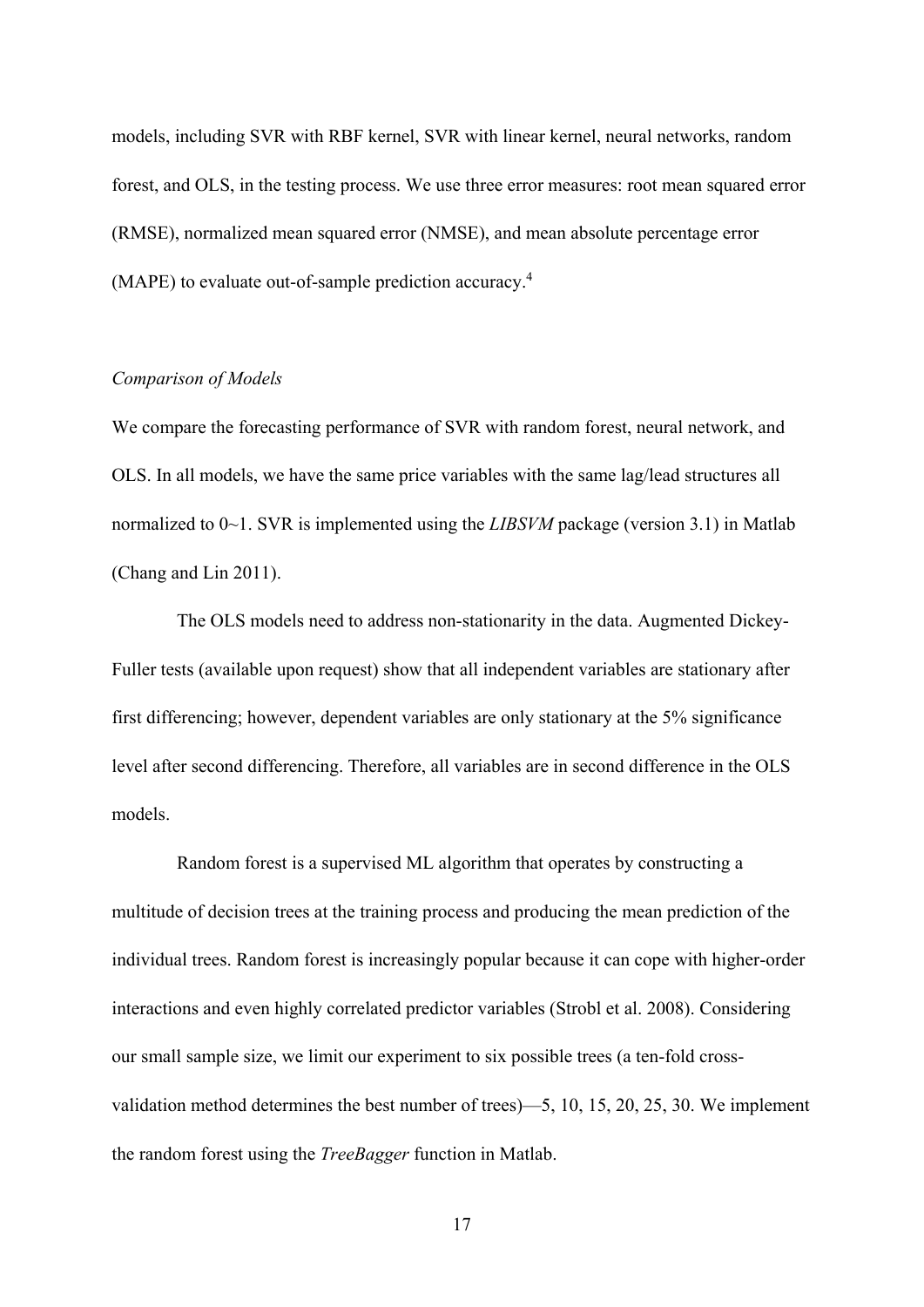Neural network models offer several advantages, including the ability to detect complex non-linear relationships and the availability of multiple structure and training algorithms (Tu 1996). However, researchers also dub it a black box for its low interpretability of input features, susceptibility to over-fitting, low calculation robustness, and significant training time (Tu 1996). We implement a three-layer feed-forward neural network (FNN) with fully connected nodes in adjacent layers. The three-layer FNN consists of the input layer, the hidden layer, and the output layer. We use hidden nodes with nonlinear activation functions to process the information received by the input nodes. The Levenberg and Marquardt algorithm is used for training. As for the architecture of FNN, price variables determine the number of input nodes and the number of output nodes is set to one, denoting the predicted value of hog or sow inventory. We choose the number of hidden nodes from 15, 20, 25, 30, 35, and 40 using ten-fold cross-validation. We implement FNN using the *feedforwardnet* function in Matlab.

#### **Results**

Tables 3 and 4 show the out-of-sample prediction performance of various models for hog and sow inventories, respectively. Comparing results across input choices within each prediction method demonstrates the importance of formal feature selection in ML—no matter which metrics we use, specifications identified by feature selection always perform better than ad hoc input choices. Relative to the average of other input choices in tables 3 and 4, feature selection reduces the prediction error for the hog (sow) inventories by  $52\%~79$  ( $57\%~84\%$ ) for SVR, 52%~80% (23%~47%) for the neural networks, and 11%~21% (17%~41%) for the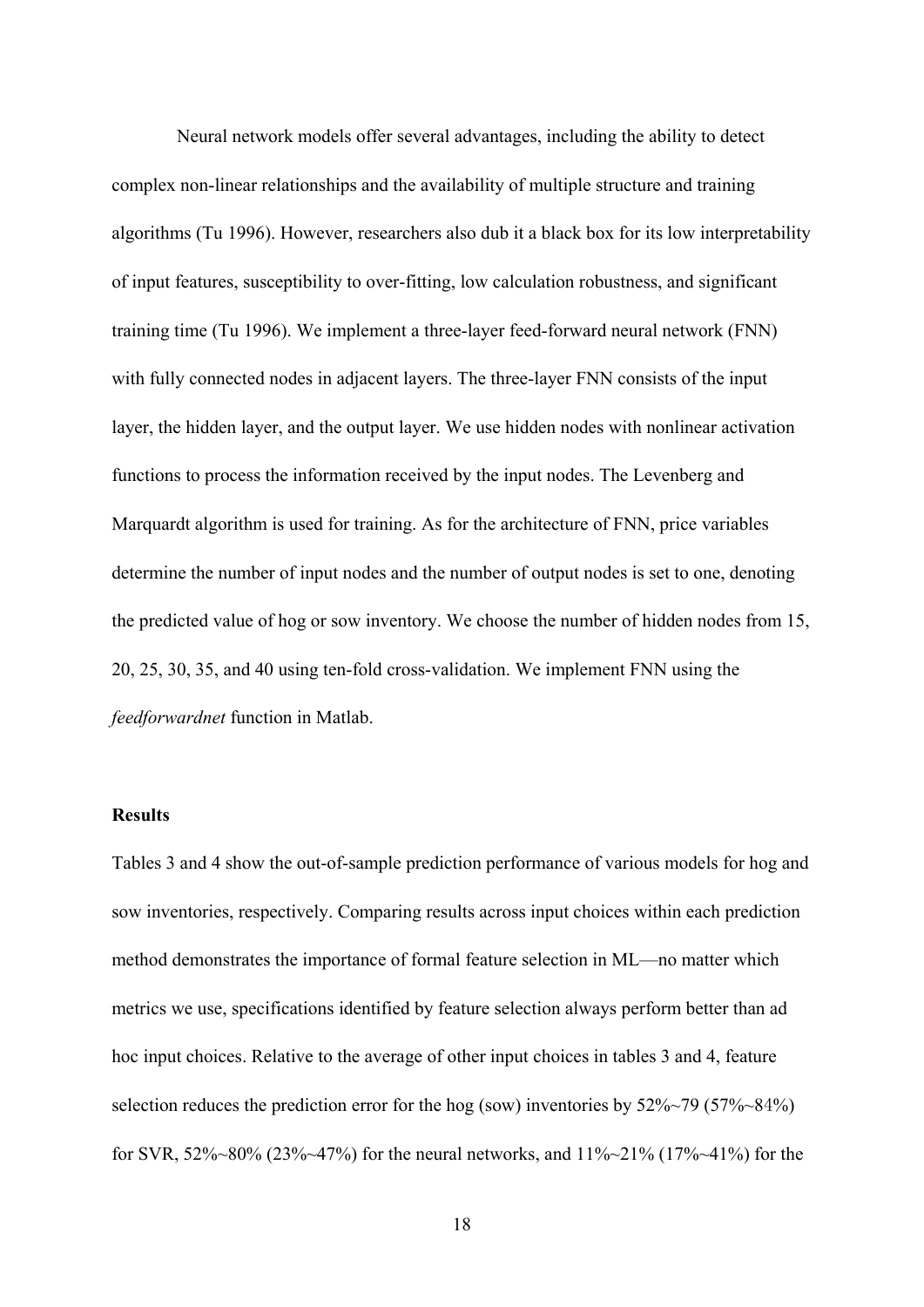random forest. Interestingly, feature selection provides no benefit for the OLS method, with most ad hoc variable choices performing better than the specification chosen by feature selection in both hog and sow inventory prediction.

 Comparing across methods, the SVR model with the best specification substantially outperforms the other models with their best specifications. For hog (sow) inventory prediction, depending on metrics of prediction accuracy, the prediction error for best specification of SVR is 28%~48% (33%~55%) less than that of neural networks, 58~85%  $(58\%~82\%)$  less than that of random forest, and  $9\%~21\%$   $(12\%~23\%)$  less than that of OLS. When the linear kernel is used instead of the RBF kernel in SVR, the prediction error is 119%~427% (39%~114%) greater (results available upon request). The importance of feature selection is again prominent—for ad hoc variable choices, SVR is only the best performing model in a minority of cases, and OLS often performs best. It is likely that a more flexible functional form would further increase the performance of the OLS model. However, given the limited number of observations in the training and testing dataset, there is little room to increase the dimensionality of the OLS model. In fact, there are not enough degrees of freedom to include all of the lead and lag terms in the OLS model. This is why SVR's ability to handle small-sample, high-dimensional problems is useful for applications such as ours.

 The underlying assumption for our correction is that the actual relationships between inventory and prices are stable throughout the entire training, testing, and forecasting periods. Based on diagnostic evidence from the cusum plot, we are reasonably confident that the inventory-price relationship is stable before the data break. We are not aware of any event after the structural break that would have caused such a drastic decline in inventory.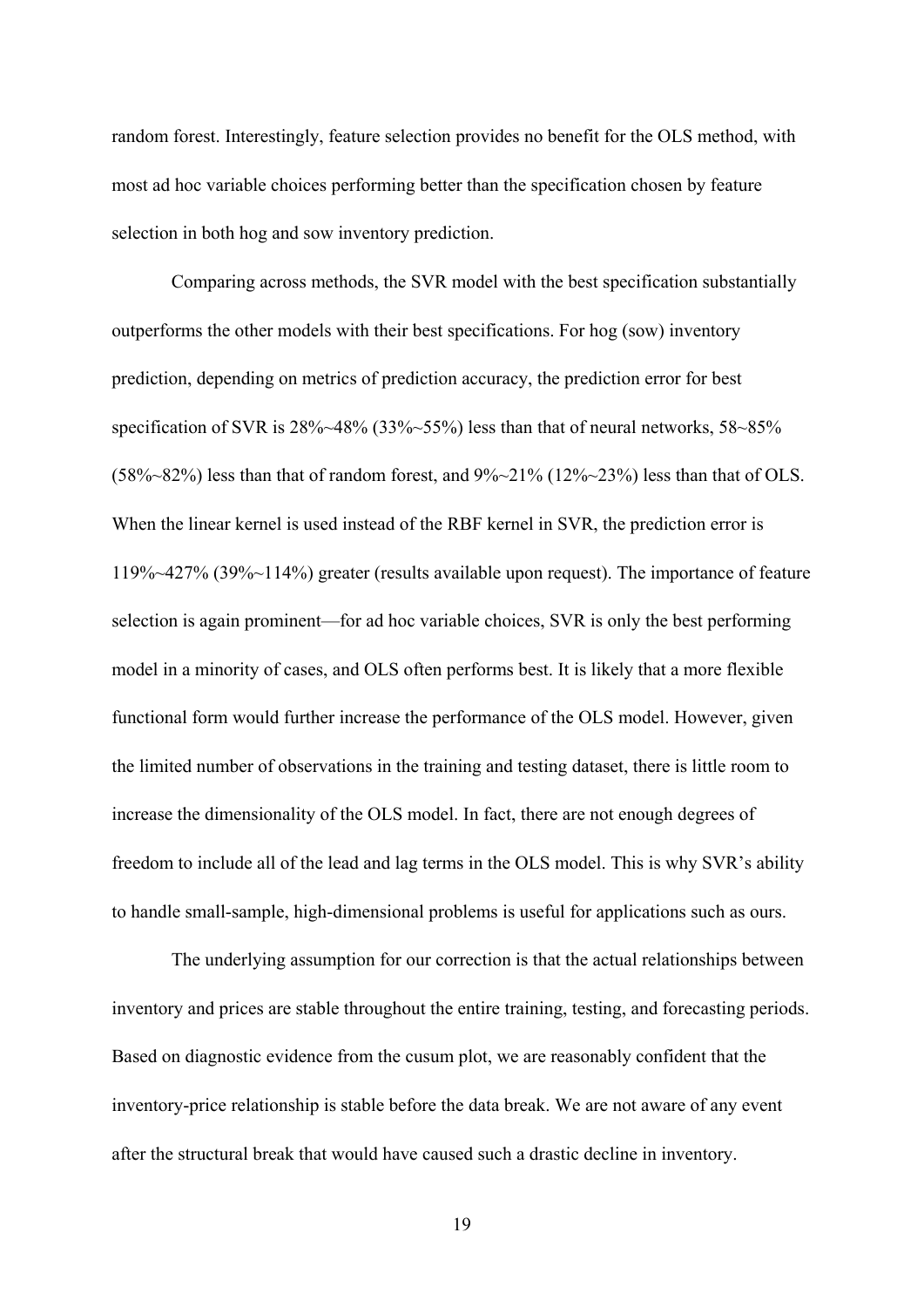Figures 4a and 4b show the projected hog and sow inventories based on the specification suggested by feature selection. Figure 4a shows that from November 2013 to September 2017, the projected hog inventory decreased by 3.9% instead of by 25.4%, as MOA data indicate. The gap between the SVR projection and the actual data at the end of the projection period is 99 million head, or 28.2% of the reported data. Narrow confidence intervals calculated using the bootstrapping method (Lins et al. 2015) bound the projection. The projected sow inventory shown in figure 4b is also substantially higher than the observed data. From November 2013 to September 2017, the results show that the sow inventory decreased by 1.1% rather than by 28.9%, as in official MOA data. By the end of the projection, the difference between projected and observed data is 11 million sows, or 28.2% of the reported data.

 The lower lines in figures 4a and 4b show the inventory levels before and after the structural break if we correct both the newly discovered underreporting bias using SVR after the structural break and address the over-reporting bias prior to the structural beak, using the correction proposed by Yu and Abler (2014). Results suggest that the two biases now approximately cancel out and that the current MOA inventory data are close to being correct. To evaluate the degree of model uncertainty, we present the range of predictions spanned by the top five SVR specifications, as measured by RMSE for hog and sow inventories, respectively. Figures 5a and 5b show that different specifications produce similar predictions.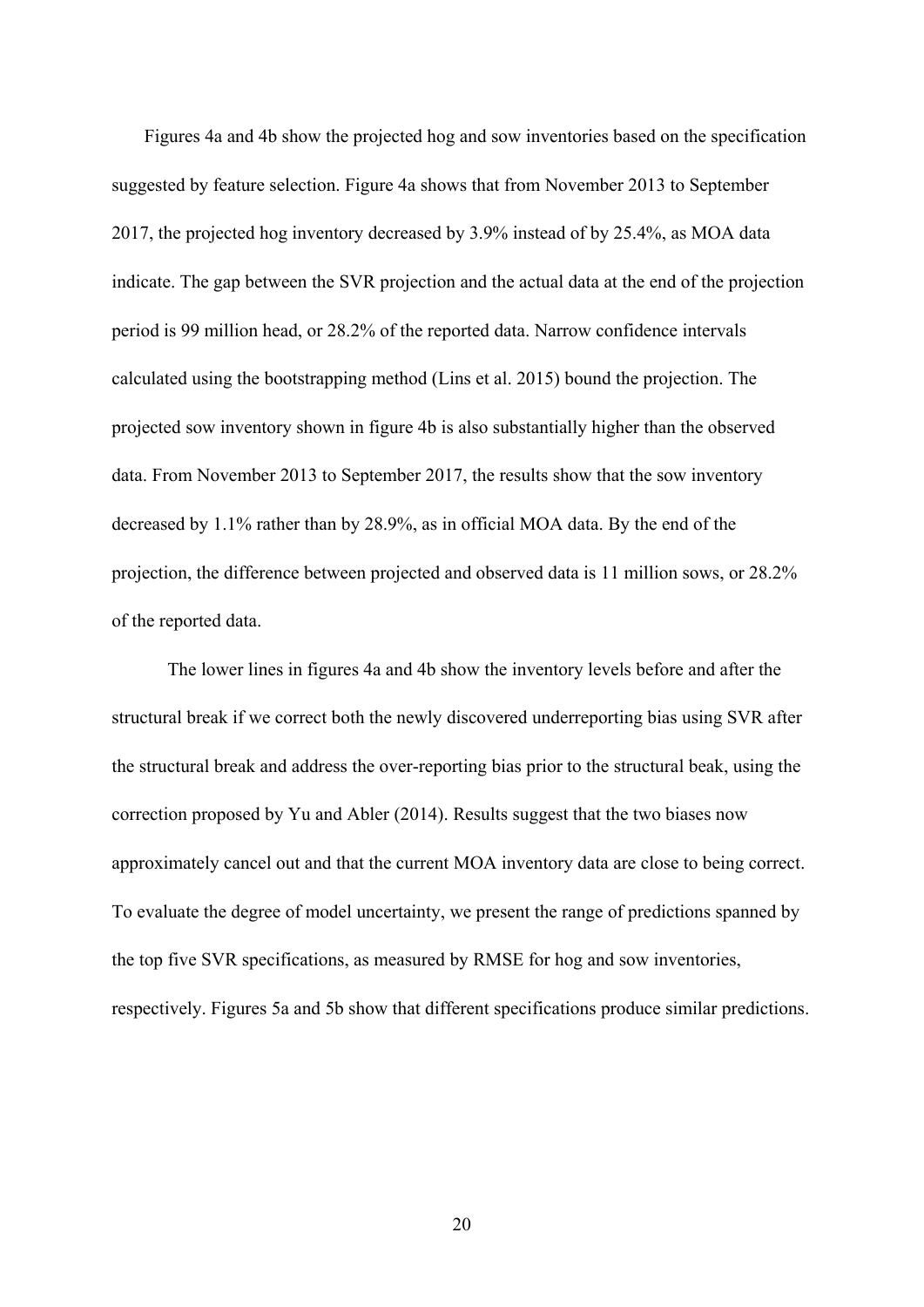#### **Possible Reasons for the Bias in Recent Inventory Trends**

The first and preferred explanation is that officials corrected for over-reporting ahead of China's Third National Agricultural Census. The over-reporting rate in 2008 is 28%, which is very close to the difference between our predicted hog inventory and the official statistics at the end of the period. Thus, it is possible that using hand-held tablets that uploaded results to a central system without intermediaries, an innovation in the third census (Chen 2016), prompted local officials to deflate data in advance. This explanation is consistent with the adjustments made after each census. While the first and second census led to downward corrections in pork production statistics by 21.8% and 7.2%, respectively, the third census led to a slight upward adjustment of  $2.4\%$ <sup>5</sup>

 A second possible explanation for the reporting bias is that the pressure of increasingly stringent environmental regulations led local producers and government officials to gradually under-report hog inventory. China enacted a new environmental protection law in 2014, which increased penalties for environmental violations (Li and Frederick 2015). In 2016, MOA announced the thirteenth five-year plan for agriculture and made moving hog production away from waterways and urban population centers a major policy goal (Inouye 2017). In various provinces in urban southeast China, MOA forbids hog operations in certain areas. In this new policy environment, both producers and local governments may have the incentive to under-report hog inventory in order to meet environmental goals imposed by upper-level governments. If this is true, we would expect the underreporting problem to be more serious in regions with more stringent environmental regulations. Unfortunately, we do not have provincial inventory data series to assess this possibility.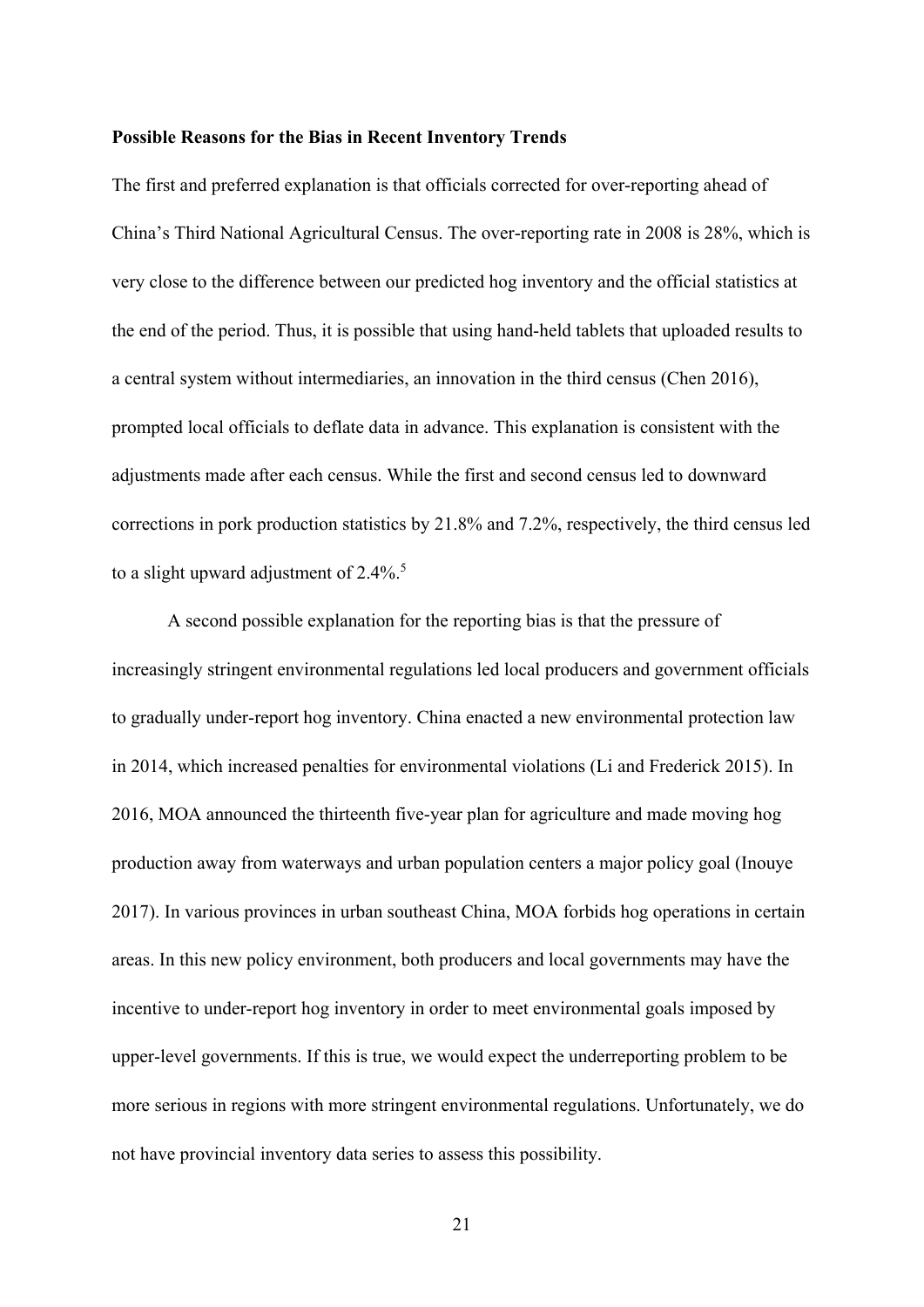While environmental regulations may cause underreporting, they are unlikely to reduce actual inventory. First, a large decrease in actual inventory is inconsistent with the pattern of prices and consumption described earlier. Moreover, the purpose of the environmental policy is to transfer hog production away from environmentally sensitive regions, not to reduce overall hog production. In fact, the provinces in which MOA is enforcing environmental controls (the "development control zone") only account for 35% of the total inventory in 2013. Since MOA is encouraging production in other regions—the "development focus zone," the "moderate development zone," and the "potential development zone"—the overall impact of environmental policy on actual inventory is likely small.

 A third possible explanation is sampling bias caused by the rapid spatial reconfiguration of China's hog production. MOA designed the environmental policies to shift pork production away from environmentally sensitive regions. As previously discussed, we base the changes in hog inventory on a sample of 400 major hog production counties; and, it is likely that in recent years, production has shifted away from some of these counties. In March 2018, MOA revised inventory change data for the previous month downward by 0.5%, citing statistical bias caused by the redistribution of hog production. Even if we assume this downward sampling bias occurred every month since the end of 2013, we arrive at hog and sow inventories that are roughly 5% to 9% lower than projected inventories, which suggests that this bias alone may not be enough to explain the observed underreporting. If the statistical sampling is indeed biased, we would expect regions with increasing production to have more under-reporting, because our data do not capture these new facilities.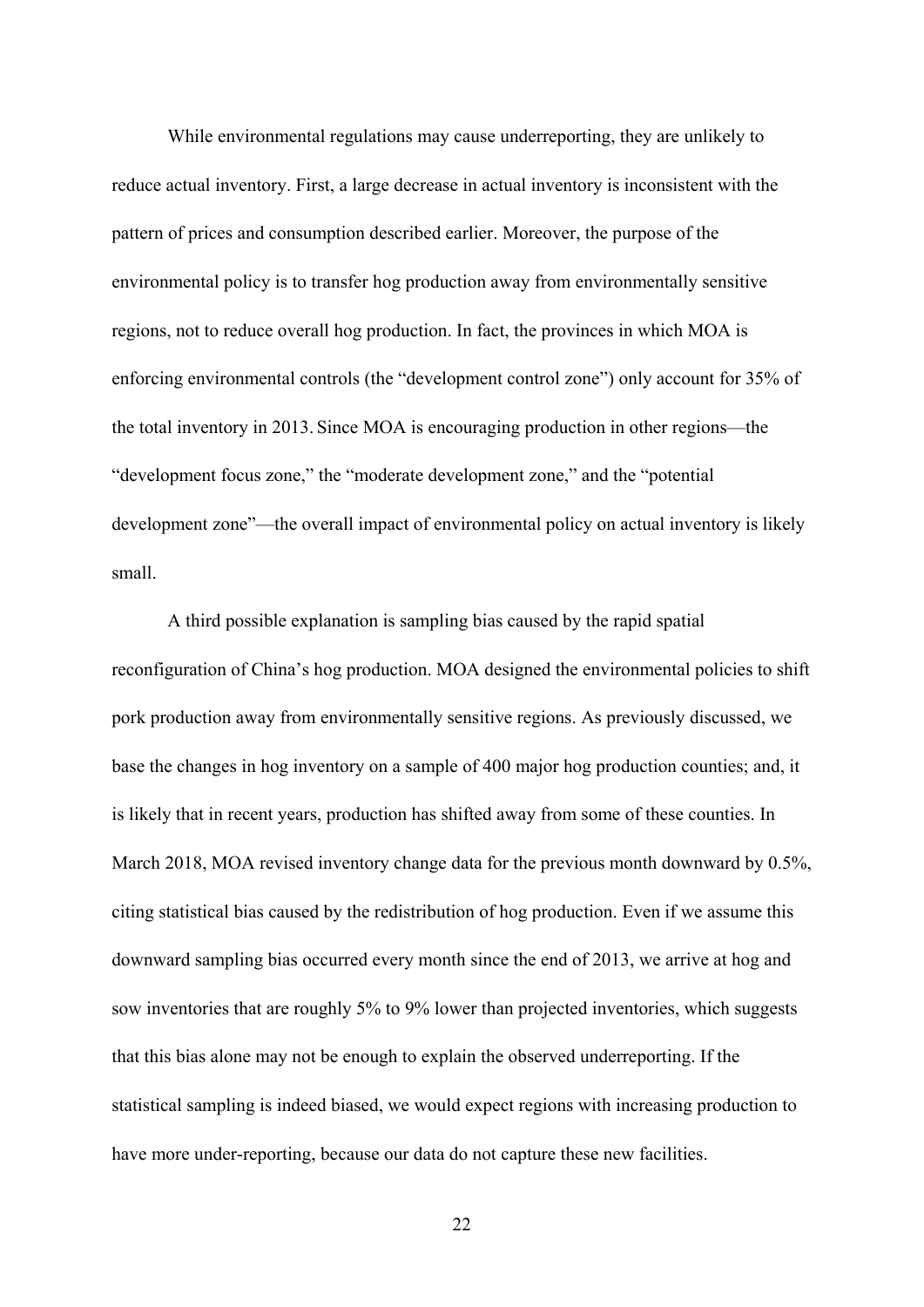#### **Summary and Conclusions**

In this article, we introduce SVR, an ML method that is especially suitable for small sample prediction because it can automatically adjust model complexity according to sample size. We demonstrate SVR's small sample performance by comparing it to random forest, neural networks, and OLS. With proper feature selection, SVR consistently out-performs the other three methods. Small sample predictions are very common in agricultural economics, and SVR can be a valuable addition to an economist's toolbox. While SVR is good for small sample prediction, it is computationally expensive with large datasets and other ML methods may be more appropriate.

Our research sheds light on the true state of China's hog industry. Researchers have long been aware of the over-reporting problem in China's pork production and routinely apply downward corrections in analyses. Recently, a new data problem has emerged in which a substantial decrease in inventory contradicts a normal price cycle and stable consumption of domestic pork. The new problem compounds with the old over-reporting problem and further obscures the true state of China's pork production. Uncertainty about China's hog inventory hinders the assessment of important events, such as the recent African Swine Fever outbreak (Global AgriTrends 2019).

After correcting for the new downward bias and over-reporting in the base year, we estimate hog and sow inventories to be 351.3 million and 38.8 million head, respectively, in September 2017—close to the 349.5 million and 35.4 million head in the official data. This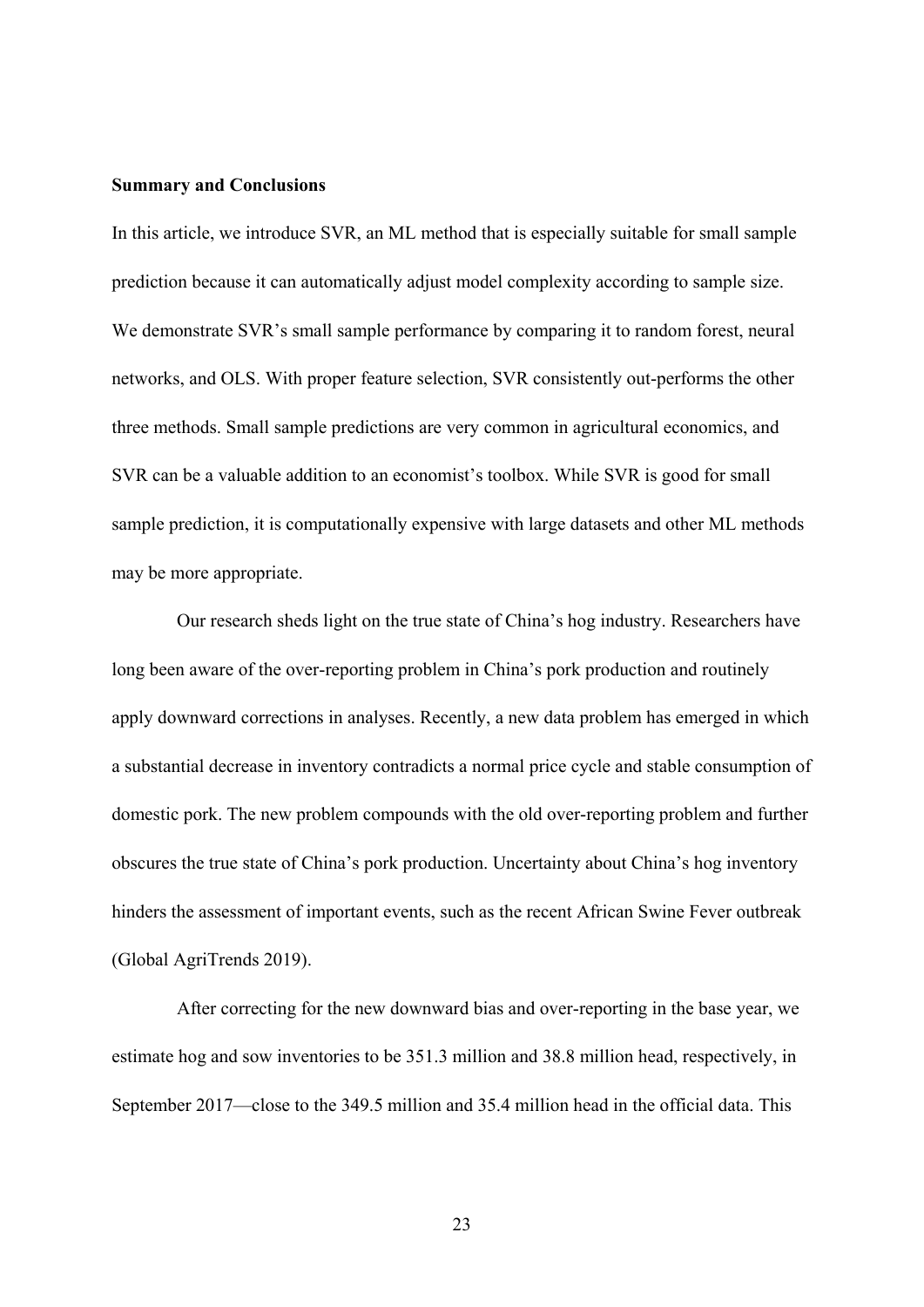demonstrates that the downward reporting bias between September 2013 and September 2017 offset the over-reporting at the beginning of the period.

We identify three possible reasons for this downward bias in the inventory data under-reporting to deflate data before China's Third National Agricultural Census, underreporting due to pressure from stringent environmental regulations, and sampling bias caused by rapid geographical shifts in hog production. We believe that the first of these explanations is the most likely.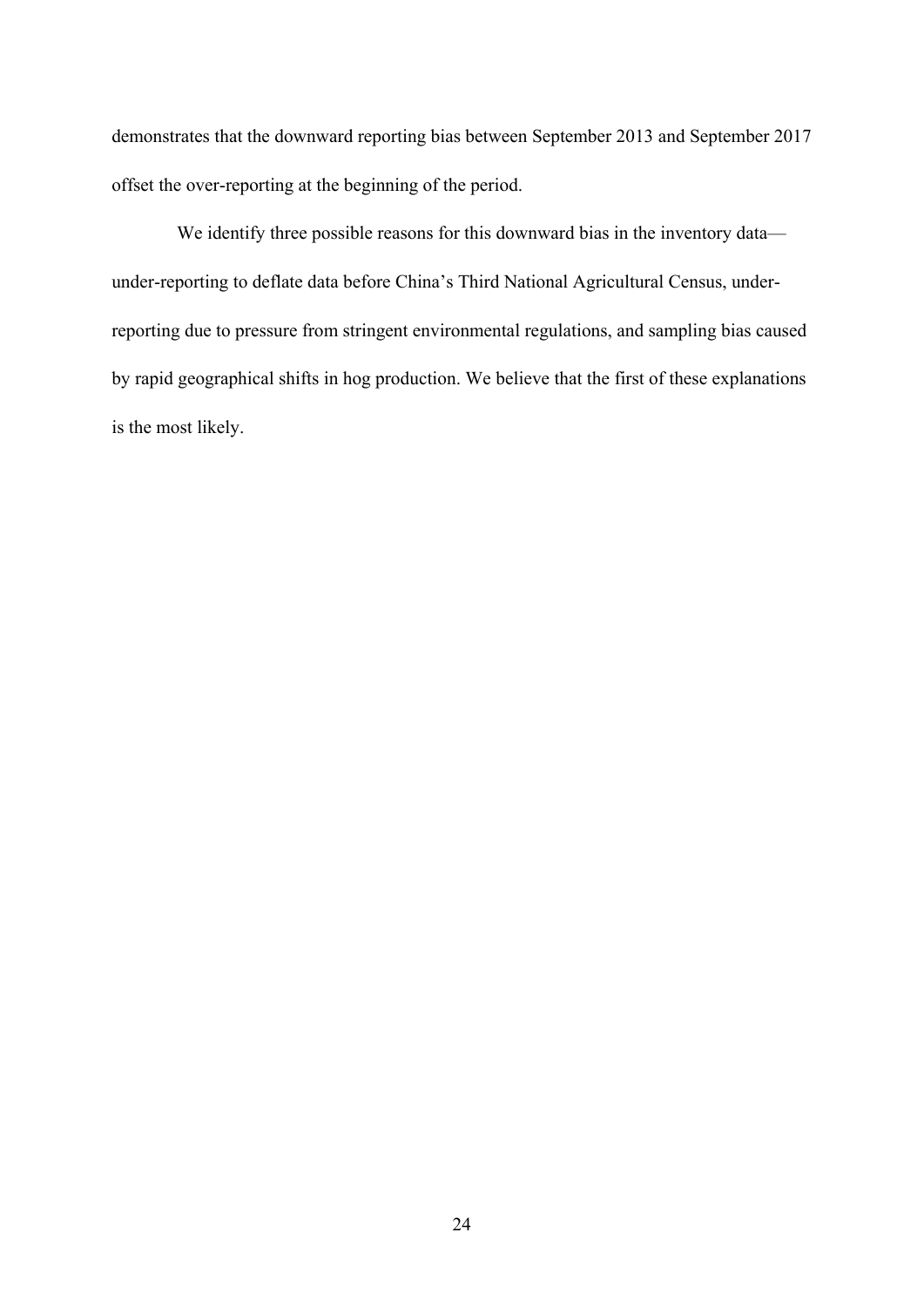# **References**

- Al-Anazi, A.F. and I.D. Gates. 2012. "Support Vector Regression to Predict Porosity and Permeability: Effect of Sample Size." *Computers & Geosciences* 39:64–76.
- Alonso, J., Á.R. Castañón, and A. Bahamonde. 2013. "Support Vector Regression to Predict Carcass Weight in Beef Cattle in Advance of the Slaughter." *Computers and Electronics in Agriculture* 91:116–20.
- Andrews, D.W.K. 1993. "Tests for Parameter Instability and Structural Change with Unknown Change Point." *Econometrica: Journal of the Econometric Society* 64(4):821– 56.
- Athey, S. 2019. "The Impact of Machine Learning on Economics: An Agenda." In A.K. Agrawal, J. Gans, and A. Goldfarb, eds. *The Economics of Artificial Intelligence: An Agenda*. Chicago, IL: University of Chicago Press, pp. 507–47.
- Athey, S. and G.W. Imbens. 2019. "Machine Learning Methods That Economists Should Know About." *Annual Review of Economics* 11(1):685–725.
- Bajari, P., D. Nekipelov, S.P. Ryan, and M. Yang. 2015. "Machine Learning Methods for Demand Estimation." *American Economic Review: Papers and Proceedings* 105(5):481–85.
- Boser, B.E., I.M. Guyon, and V.N. Vapnik. 2003. "A Training Algorithm for Optimal Margin Classifiers." In *Proceedings of the 5th Annual ACM Workshop on Computational Learning Theory*, 144–52.
- Brown, R.L., J. Durbin, and J.M. Evans. 1975. "Techniques for Testing the Constancy of Regression Relationships Over Time." *Journal of the Royal Statistical Society: Series B*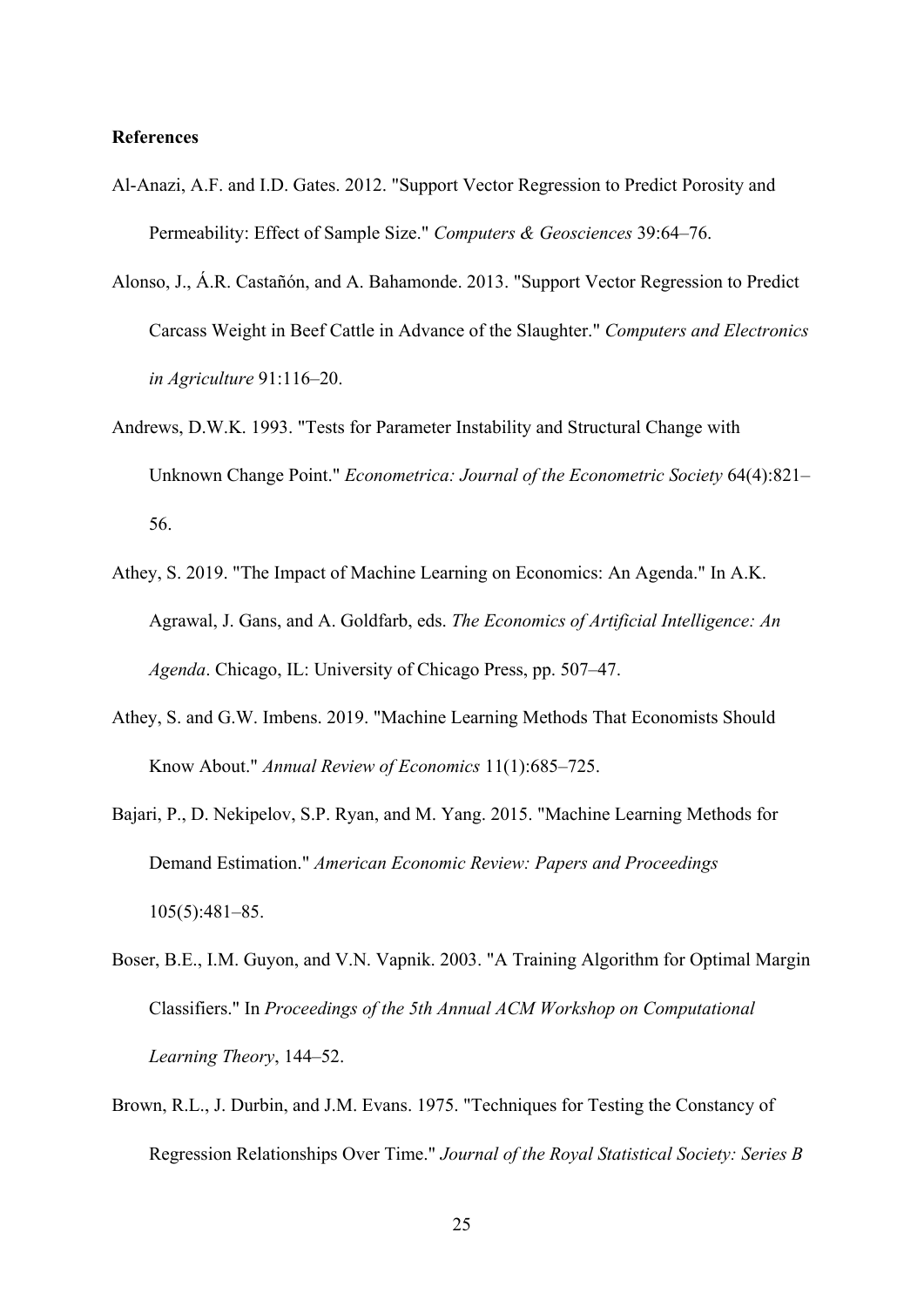3(2):149–63.

- Chalfin, A., O. Danieli, A. Hillis, Z. Jelveh, M. Luca, J. Ludwig, and S. Mullainathan. 2016. "Productivity and Selection of Human Capital with Machine Learning." *American Economic Review* 106(5):124–27.
- Chang, C.-C., and C.-J. Lin. 2011. "LIBSVM: A Library for Support Vector Machines." *ACM Transactions on Intelligent Systems and Technology* 2(3):1–27. (Version 3.1 most recently updated in November 2019. Software available at https://www.csie.ntu.edu.tw/~cjlin/libsvm/index.html).
- Chavas, J.-P., and M.T. Holt. 1991. "On Nonlinear Dynamics: The Case of the Pork Cycle." *American Journal of Agricultural Economics* 73(3):819–28.
- Chen, W. 2016. "Ten Years Later, the Third Agricultural Census Comes." Xinhua.Net. 2016. http://www.xinhuanet.com//politics/2016-12/15/c\_1120125583.htm.
- China Animal Agriculture Association. 2019. "Animal Product Price Reports." http://www.caaa.cn/.
- Dharmasena, S., D.A. Bessler, and O. Capps Jr. 2016. "Food Environment in the United States as a Complex Economic System." *Food Policy* 61:163–75.
- Doerr, B., P. Fischer, A. Hilbert, and C. Witt. 2017. "Detecting Structural Breaks in Time Series via Genetic Algorithms." *Soft Computing* 21(16):4707–20.
- Er, E. 2018. "Applications of Machine Learning to Agricultural Land Values: Prediction and Causal Inference. " PhD dissertation, Kansas State University.
- Fuller, F., D. Hayes, and D. Smith. 2000. "Reconciling Chinese Meat Production and Consumption Data." *Economic Development and Cultural Change* 49(1):23–43.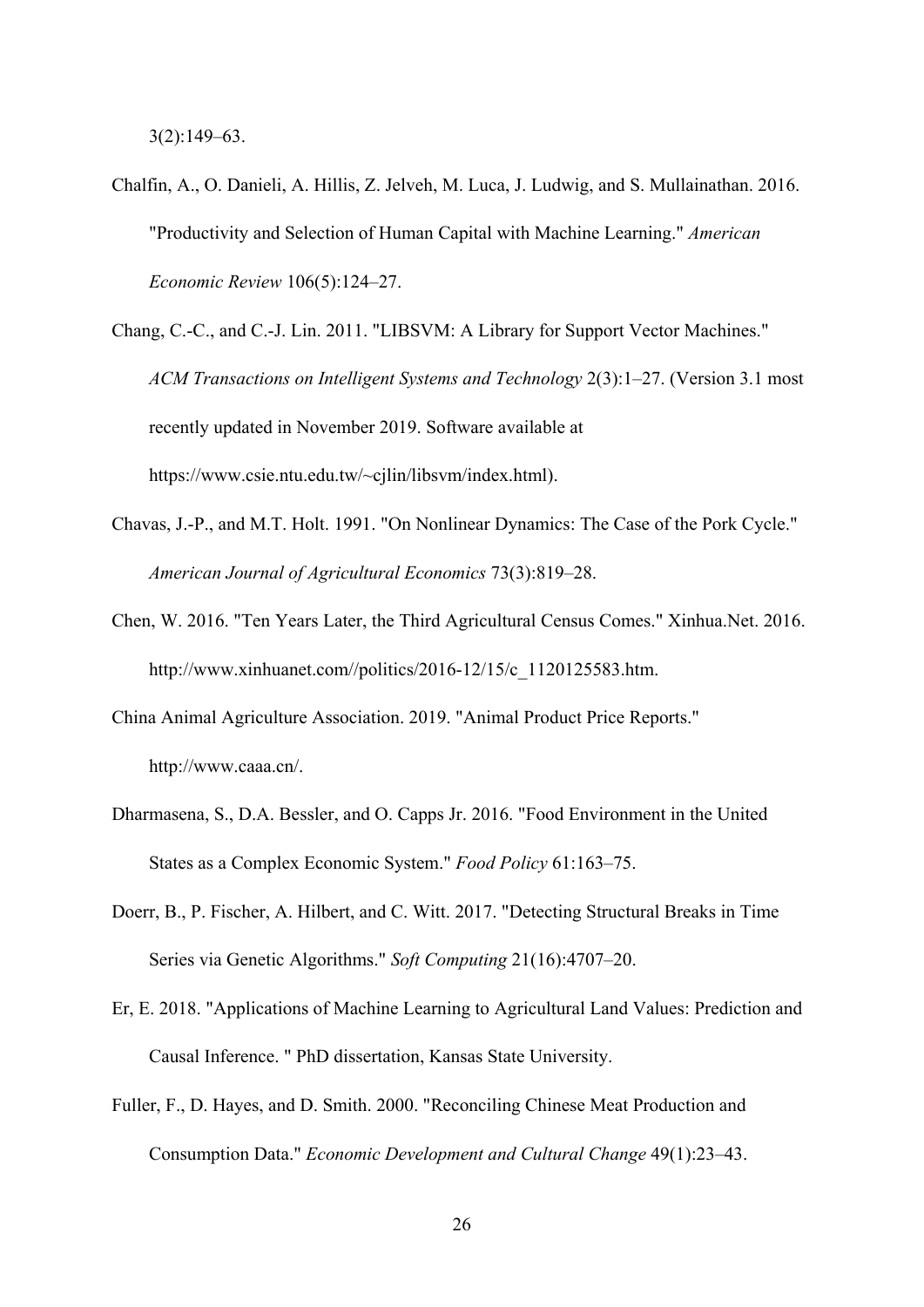- Ghoddusi, H., G.G. Creamer, and N. Rafizadeh. 2019. "Machine Learning in Energy Economics and Finance: A Review." *Energy Economics* 81:709–27.
- Global AgriTrends. 2019. "The China ASF Puzzle." *International Meat Market Update*  $13(5):1.$

Global Trade Altas (GTA). 2019. https://www.gtis.com/gta/.

- Golland, P., W.E.L. Grimson, M.E. Shenton, and R. Kikinis. 2000. "Small Sample Size Learning for Shape Analysis of Anatomical Structures." In *International Conference on Medical Image Computing and Computer-Assisted Intervention*, 72–82.
- Hahn, H., S. Meyer-Nieberg, and S. Pickl. 2009. "Electric Load Forecasting Methods: Tools for Decision Making." *European Journal of Operational Research* 199(3):902–7.
- Han, J., J. Pei, and M. Kamber. 2011. *Data Mining: Concepts and Techniques*. New York: Elsevier.
- Hayes, D.J., and A. Schmitz. 1987. "Hog Cycles and Countercyclical Production Response." *American Journal of Agricultural Economics* 69(4):762–70.
- Henrique, B.M., V.A. Sobreiro, and H. Kimura. 2018. "Stock Price Prediction Using Support Vector Regression on Daily and up to the Minute Prices." *The Journal of Finance and Data Science* 4(3):183–201.
- Ho, C.-H. and C.-J. Lin. 2012. "Large-Scale Linear Support Vector Regression." *Journal of Machine Learning Research* 13(Nov):3323–48.
- Holt, M.T. and L.A. Craig. 2006. "Nonlinear Dynamics and Structural Change in the U.S. Hog—Corn Cycle: A Time-Varying STAR Approach." *American Journal of Agricultural Economics* 88(1):215–33.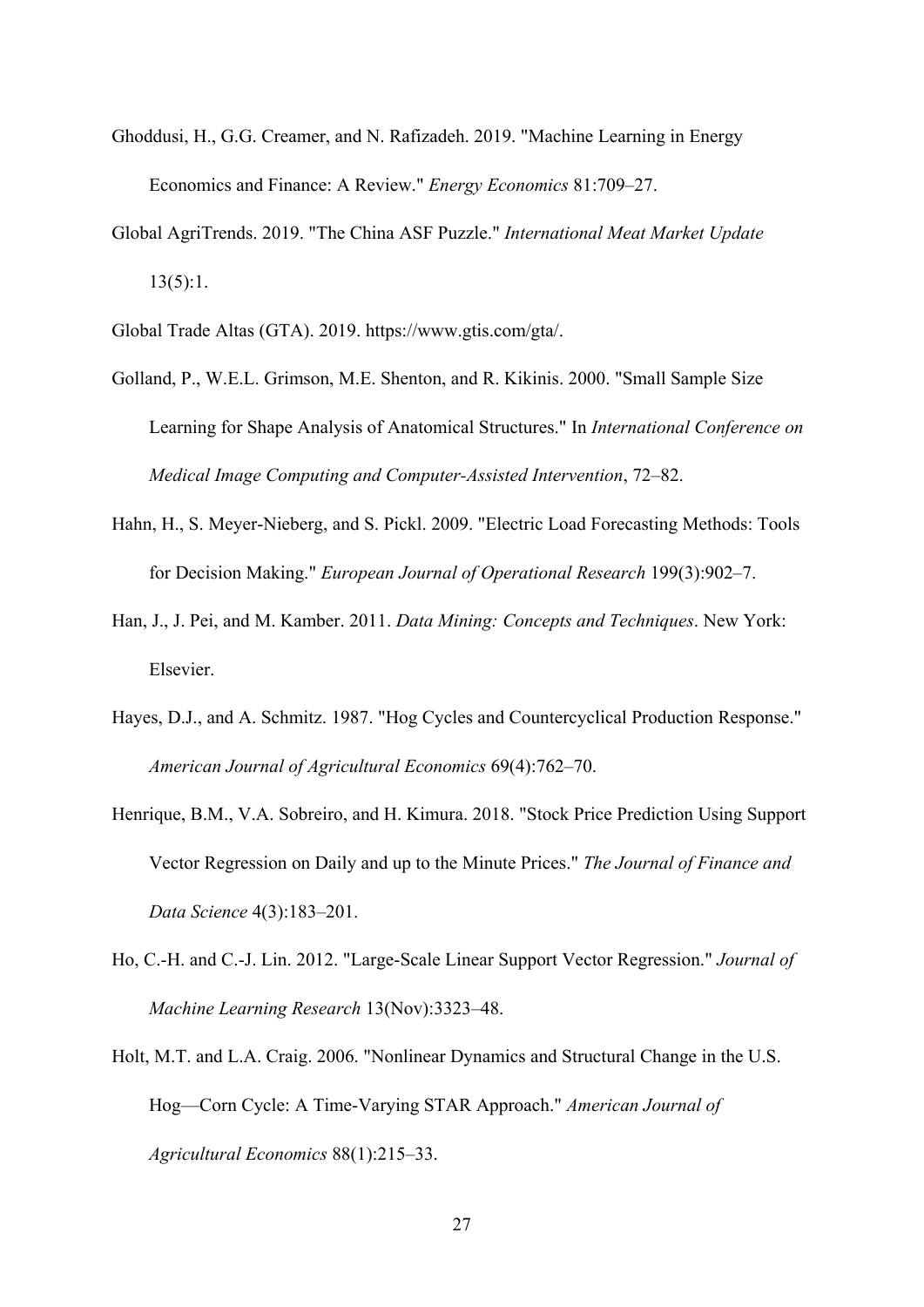- Huang, M. 2015. "Agricultural Economic Evaluation Based on Improved Support Vector Regression." In *2015 8th International Conference on Intelligent Computation Technology and Automation (ICICTA)*, 118–21.
- Inouye, A. 2017. *Chinese Consumers Substitute Burgers For Bacon In 2017*. Washington, DC: US Department of Agriculture, GAIN report no. CH17005.
- Jheng, T.-Z., T.-H. Li, and C.-P. Lee. 2018. "Using Hybrid Support Vector Regression to Predict Agricultural Output." In *2018 27th Wireless and Optical Communication Conference (WOCC)*, 1–3.
- Jin, S., H. Ma, J. Huang, R. Hu, and S. Rozelle. 2010. "Productivity, Efficiency and Technical Change: Measuring the Performance of China's Transforming Agriculture." *Journal of Productivity Analysis* 33(3):191–207.
- Kastens, T.L. and A.M. Featherstone. 1996. "Feedforward Backpropagation Neural Networks in Prediction of Farmer Risk Preferences." *American Journal of Agricultural Economics* 78(2):400–415.
- Li, D., C. Chang, C. Chen, and W. Chen. 2012. "Forecasting Short-Term Electricity Consumption Using the Adaptive Grey-Based Approach—An Asian Case." *Omega* 40(6):767–73.
- Li, W., and C. Frederick. 2015. *China's Increasing Appetite for Imported Beef*. Washington, DC: U.S. Department of Agriculture, GAIN report no. CH15034.
- Liakos, K.G., P. Busato, D. Moshou, S. Pearson, and D. Bochtis. 2018. "Machine Learning in Agriculture: A Review." *Sensors* 18(8):2674.
- Lins, I.D., E.L. Droguett, M. das Chagas Moura, E. Zio, and C.M. Jacinto. 2015. "Computing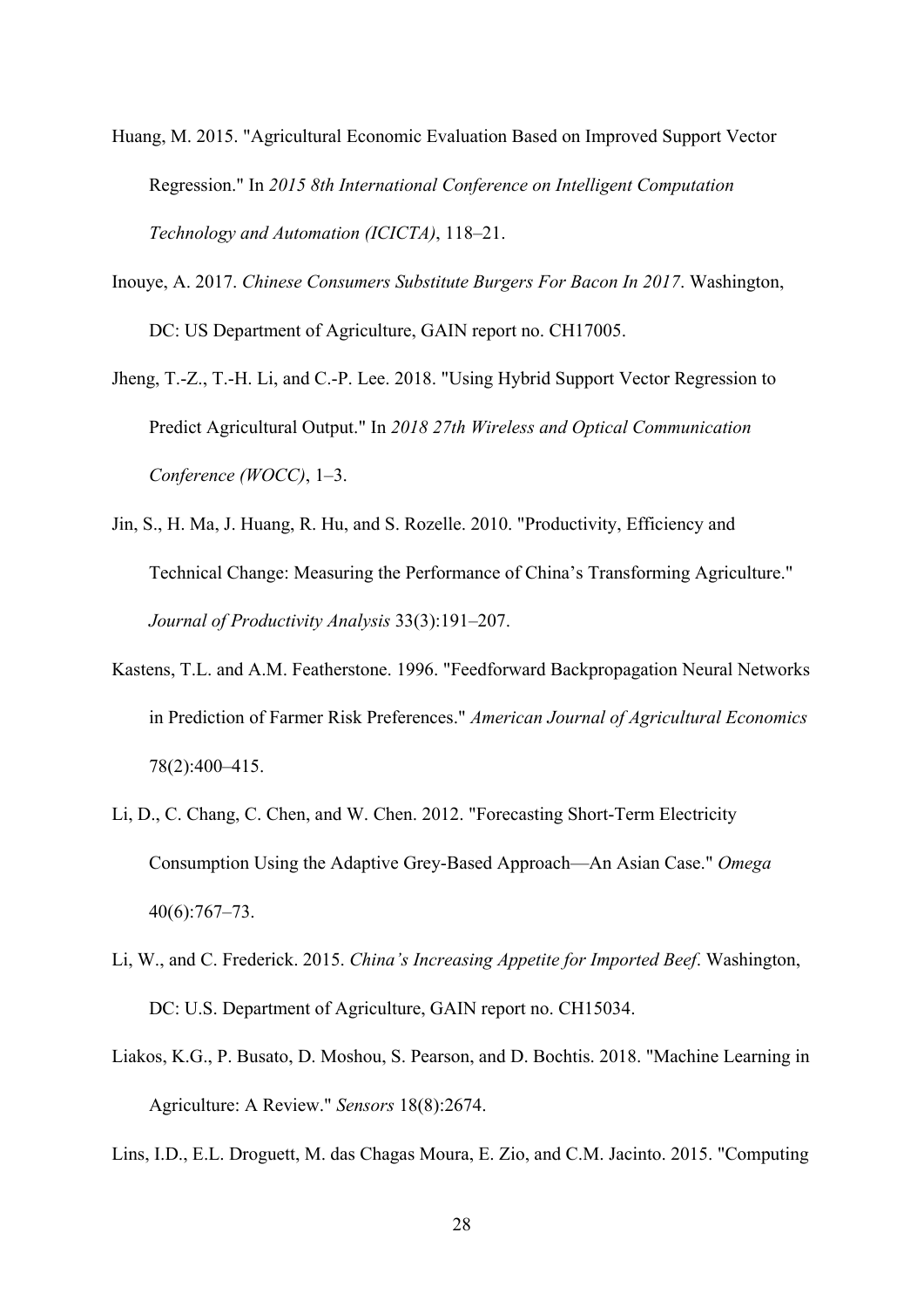Confidence and Prediction Intervals of Industrial Equipment Degradation by Bootstrapped Support Vector Regression." *Reliability Engineering & System Safety* 137:120–28.

- Liu, C., and Y. Cheng. 2018. "An Application of the Support Vector Machine for Attribute-By-Attribute Classification in Cognitive Diagnosis." *Applied Psychological Measurement* 42(1):58–72.
- Liu, Y., Q. Duan, D. Wang, Z. Zhang, and C. Liu. 2019. "Prediction for Hog Prices Based on Similar Sub-Series Search and Support Vector Regression." *Computers and Electronics in Agriculture* 157:581–88.

Lohmar, B. 2015. "Will China Import More Corn?" *Choices* 30(2):1–7.

- Lu, F. 1998. "What Are the Real Production and Consumption Data for Meat, Egg and Aquatic Products in China?" In *CCER Discussion Paper C1998005*. Peking University Beijing, China.
- Ma, H., J. Huang, and S. Rozelle. 2004. "Reassessing China's Livestock Statistics: An Analysis of Discrepancies and the Creation of New Data Series." *Economic Development and Cultural Change* 52(2):445–73.
- Malone, T., and D. Chambers. 2017. "Quantifying Federal Regulatory Burdens in the Beer Value Chain." *Agribusiness* 33(3):466–71.

McBride, L., and A. Nichols. 2018. "Retooling Poverty Targeting Using Out-of-Sample Validation and Machine Learning." *The World Bank Economic Review* 32(3):531–50.

Ministry of Agriculture and Rural Affairs of the People's Republic of China (MOA). 2019.

Hog Inventory Data From 400 Monitoring Counties. http://www.moa.gov.cn/.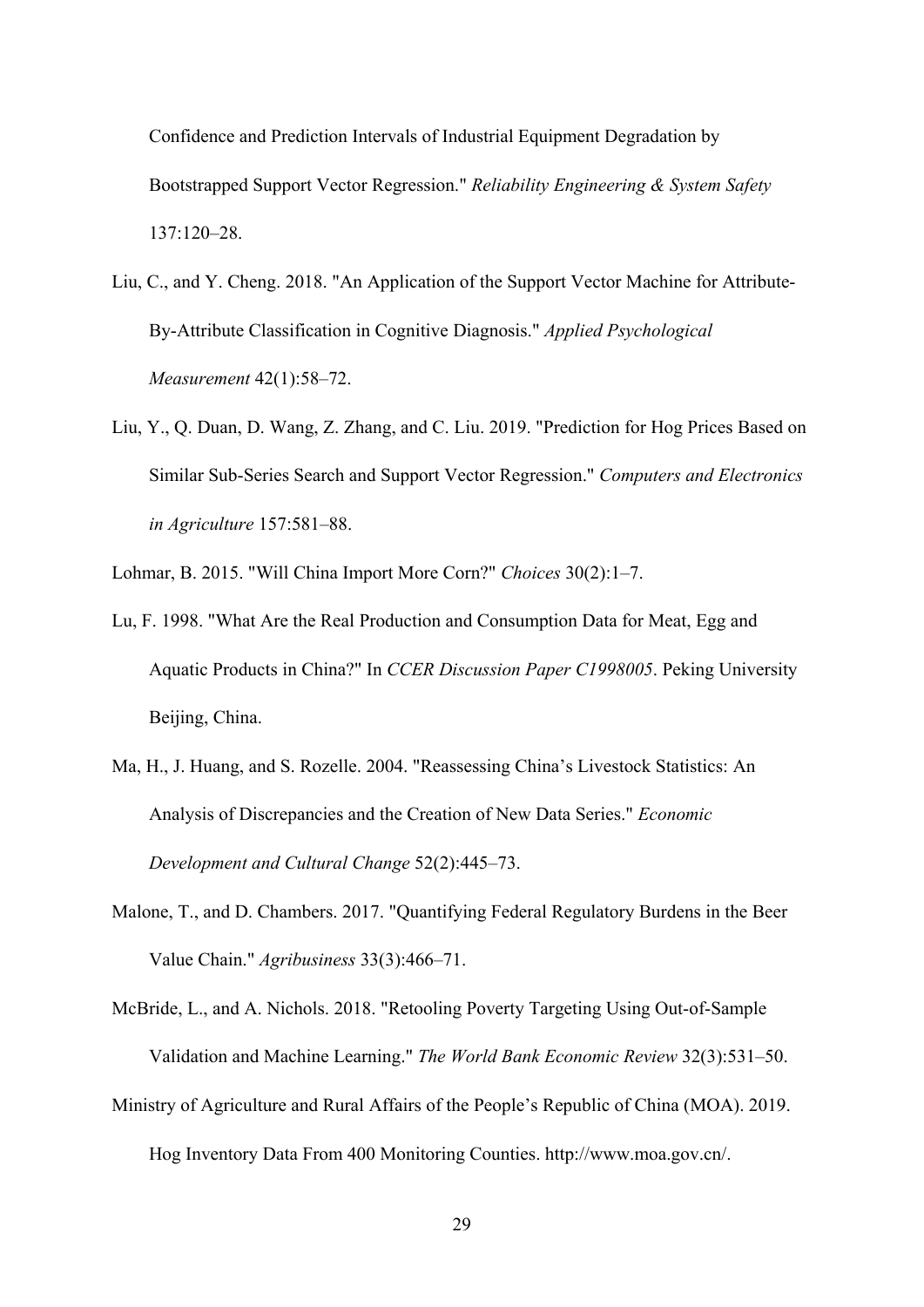- Mirakyan, A., M. Meyer-Renschhausen, and A. Koch. 2017. "Composite Forecasting Approach, Application for Next-Day Electricity Price Forecasting." *Energy Economics* 66:228–37.
- Mullainathan, S., and J. Spiess. 2017. "Machine Learning: An Applied Econometric Approach." *Journal of Economic Perspectives* 31(2):87–106.
- National Bureau of Statistics of China (NBSC). 2019. China Statistical Yearbooks. 2019. http://www.stats.gov.cn/english/Statisticaldata/AnnualData/.
- Nazemi, A., K. Heidenreich, and F.J. Fabozzi. 2018. "Improving Corporate Bond Recovery Rate Prediction Using Multi-Factor Support Vector Regressions." *European Journal of Operational Research* 271(2):664–75.
- Perron, P. 2006. Dealing With Structural Breaks. *Palgrave Handbook of Econometrics* 1(2):278–352.
- Peysakhovich, A. and J. Naecker. 2017. "Using Methods From Machine Learning to Evaluate Behavioral Models of Choice Under Risk And Ambiguity." *Journal of Economic Behavior & Organization* 133:373–84.
- Rae, A.N., H. Ma, J. Huang, and S. Rozelle. 2006. "Livestock in China: Commodity-Specific Total Factor Productivity Decomposition Using New Panel Data." *American Journal of Agricultural Economics* 88(3):680–95.
- Ribeiro, C.O., and S.M. Oliveira. 2011. "A Hybrid Commodity Price-Forecasting Model Applied to the Sugar-Alcohol Sector." *Australian Journal of Agricultural and Resource Economics* 55(2):180–98.

Samuel, A.L. 1959. "Some Studies in Machine Learning Using the Game of Checkers." *IBM*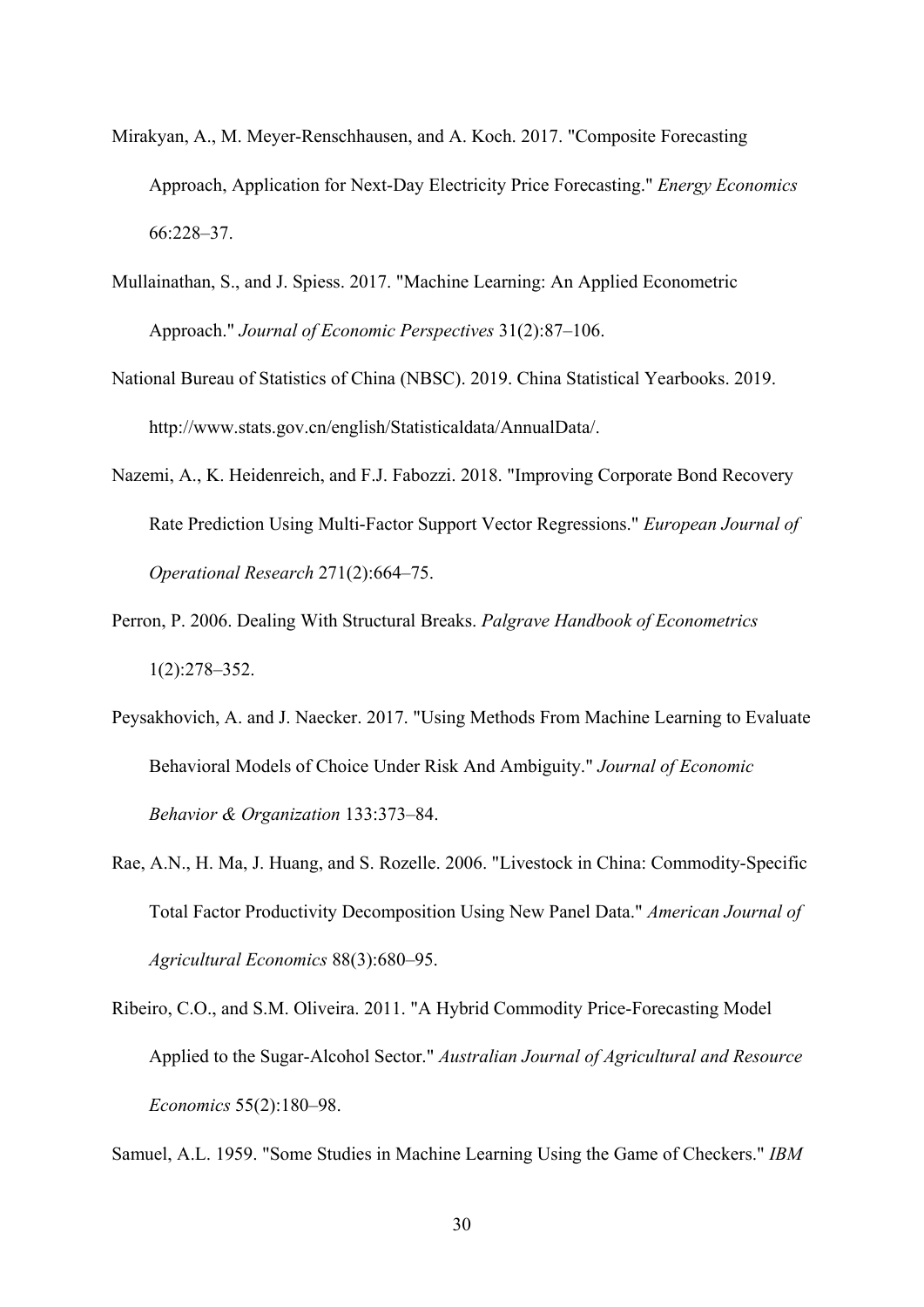*Journal of Research and Development* 3(3):210–29.

- Smola, A.J., and B. Schölkopf. 2004. "A Tutorial on Support Vector Regression." *Statistics and Computing* 14(3):199–222.
- Sorjamaa, A., J. Hao, N. Reyhani, Y. Ji, and A. Lendasse. 2007. "Methodology for Long-Term Prediction of Time Series." *Neurocomputing* 70(16–18):2861–69.
- Storm, H., K. Baylis, and T. Heckelei. 2019. "Machine Learning in Agricultural and Applied Economics." *European Review of Agricultural Economics. URL: https://doi. org/10.1093/erae/jbz033*.
- Strobl, C., A.-L. Boulesteix, T. Kneib, T. Augustin, and A. Zeileis. 2008. "Conditional Variable Importance for Random Forests." *BMC Bioinformatics* 9(1):307.
- Tange, R.I., M.A. Rasmussen, E. Taira, and R. Bro. 2017. "Benchmarking Support Vector Regression against Partial Least Squares Regression and Artificial Neural Network: Effect of Sample Size on Model Performance." *Journal of Near Infrared Spectroscopy* 25(6):381–90.
- Tu, J.V. 1996. "Advantages and Disadvantages of Using Artificial Neural Networks Versus Logistic Regression for Predicting Medical Outcomes." *Journal of Clinical Epidemiology* 49(11):1225–31.
- Vapnik, V. 2013. *The Nature of Statistical Learning Theory*. New York, NY: Springer Science & Business Media.
- Vapnik, V.N., and A.Y. Chervonenkis. 1974. "The Method of Ordered Risk Minimization, I. (in Russian)" *Avtomatika i Telemekhanika* 8:21–30.
- Wang, S.L., F. Tuan, F. Gale, A. Somwaru, and J. Hansen. 2013. "China's Regional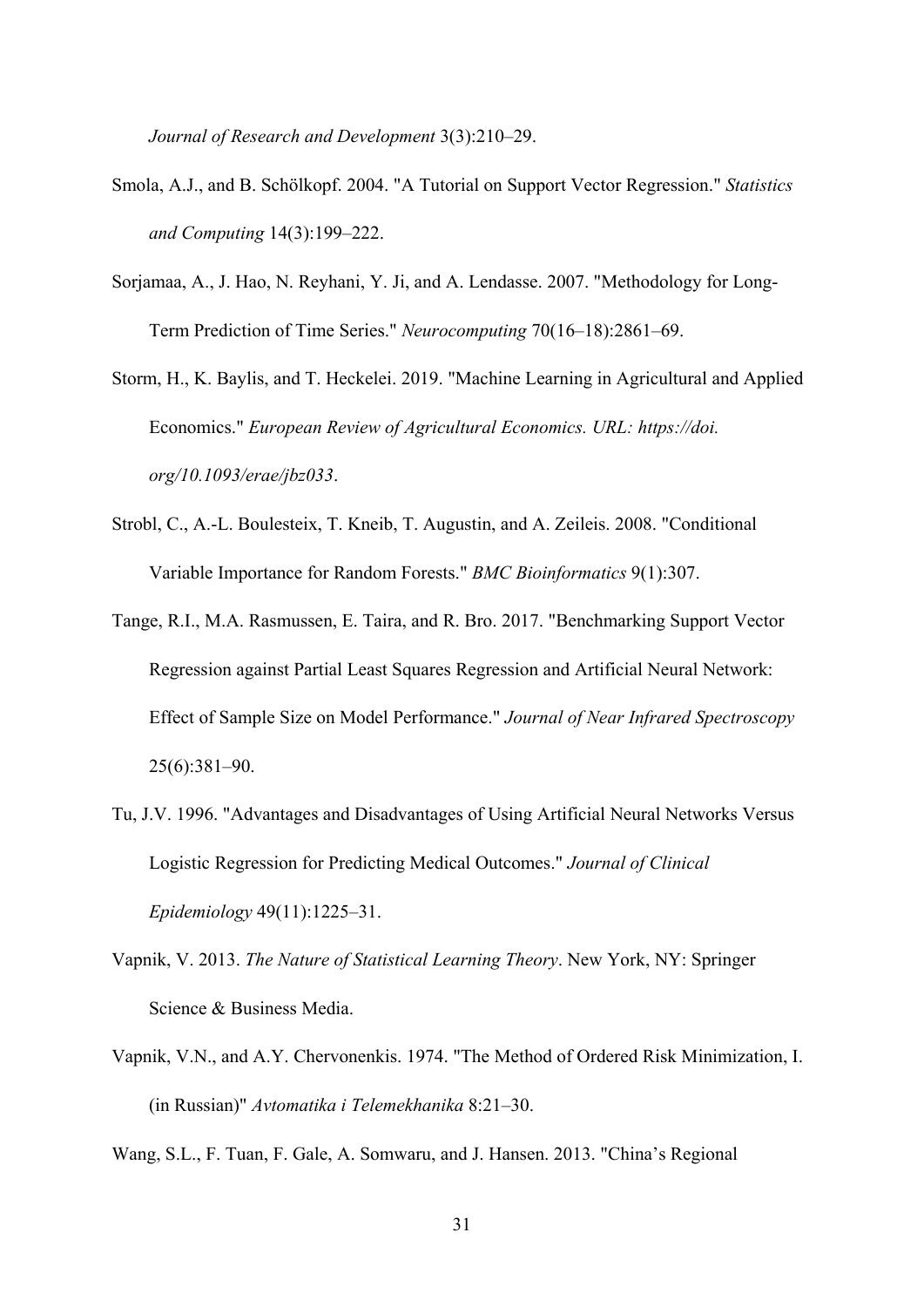Agricultural Productivity Growth in 1985–2007: A Multilateral Comparison." *Agricultural Economics* 44(2):241–51.

- Woodard, J.D. 2016. "Data Science And Management For Large Scale Empirical Applications in Agricultural and Applied Economics Research." *Applied Economic Perspectives and Policy* 38(3):373–88.
- Wu, X., V. Kumar, J.R. Quinlan, J. Ghosh, Q. Yang, H. Motoda, G.J. McLachlan, A. Ng, B. Liu, P.S. Yu, Z.-H. Zhou, M. Steinbach, D.J. Hand, and D. Steinberg. 2008. "Top 10 Algorithms in Data Mining." *Knowledge and Information Systems* 14(1):1–37.
- Xing, F., and P. Guo. 2004. "Classification of Stellar Spectral Data Using SVM." In *International Symposium on Neural Networks*, 616–21.
- Yu, X., and D. Abler. 2014. "Where Have All the Pigs Gone? Inconsistencies in Pork Statistics in China." *China Economic Review* 30:469–84.
- Yu, Y., T. McKelvey, and S.Y. Kung. 2013. "A Classification Scheme for 'High-Dimensional-Small-Sample-Size'Data Using Soda And Ridge-SVM With Microwave Measurement Applications." In *2013 IEEE International Conference on Acoustics, Speech and Signal Processing*, 3542–46.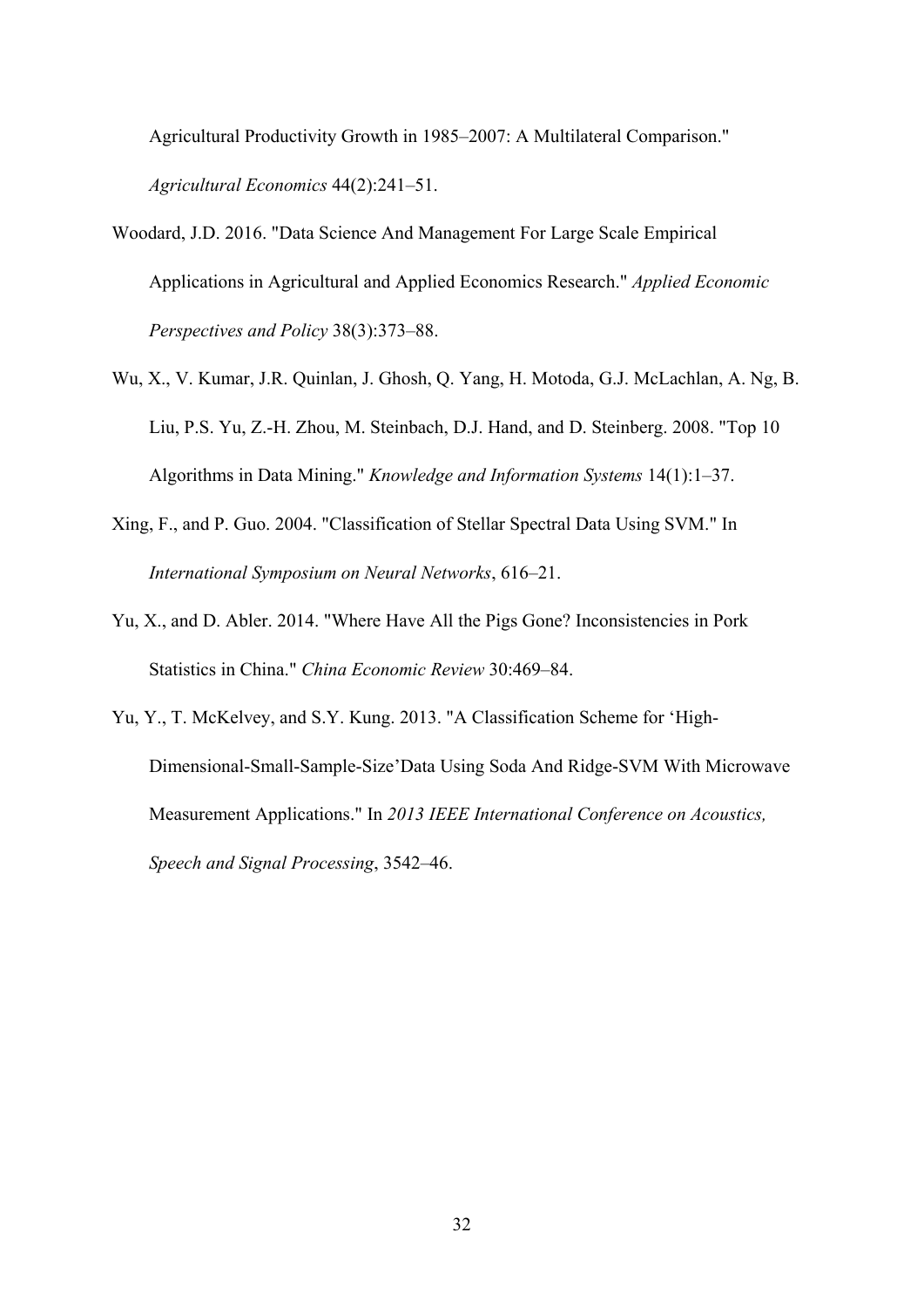# **Grouped Endnotes**

<sup>1</sup> The evolutionary ML algorithm, proposed by Doerr et al.  $(2017)$ , is an alternative to the supremum Wald test. The evolutionary ML method identifies December 2014 as the structural break date for hog inventory, and November 2014 for sow inventory.

 $2$  For examples in engineering see Al-Anazi and Gates (2012), Tange et al. (2017), Xing and Guo (2004), and Yu, McKelvey, and Kung (2013). For applications in medical research see Golland et al. (2000), and Liu and Cheng (2018).

<sup>3</sup> The equation for bivariate MI is:

$$
MI(X,Y) = \int_{-\infty}^{+\infty} \rho^{X,Y}(x,y) \log \frac{\rho^{X,Y}(x,y)}{\rho^X(x)\rho^Y(y)} dxdy
$$

where  $\rho^{X}(x)$  and  $\rho^{Y}(y)$  are the pdf of random variables x and y, and  $\rho^{X,Y}(x, y)$  is the joint pdf of  $x$  and  $y$ . Estimating MI involves the estimation of these density functions.

4 RMSE=
$$
\sqrt{\sum_{i=1}^{N} \frac{(y_i - \hat{y}_i)^2}{N}}
$$
,  
\nNMSE= $\frac{1}{N} \sum_{i=1}^{N} \frac{(y_i - \hat{y}_i)^2}{\left(\frac{1}{N} \sum_{i=1}^{N} y_i\right)\left(\frac{1}{N} \sum_{i=1}^{N} \hat{y}_i\right)}$ ,  
\nMAPE= $\frac{100}{N} \sum_{i=1}^{N} \frac{|y_i - \hat{y}_i|}{y_i}$ , where N is the number of observations,  $y_i$  is the observed

value, and  $\hat{y}_i$  is the predicted value.

<sup>5</sup> Adjustments are authors' calculations based on changes in data for the same year across various issues of China Statistical Yearbooks.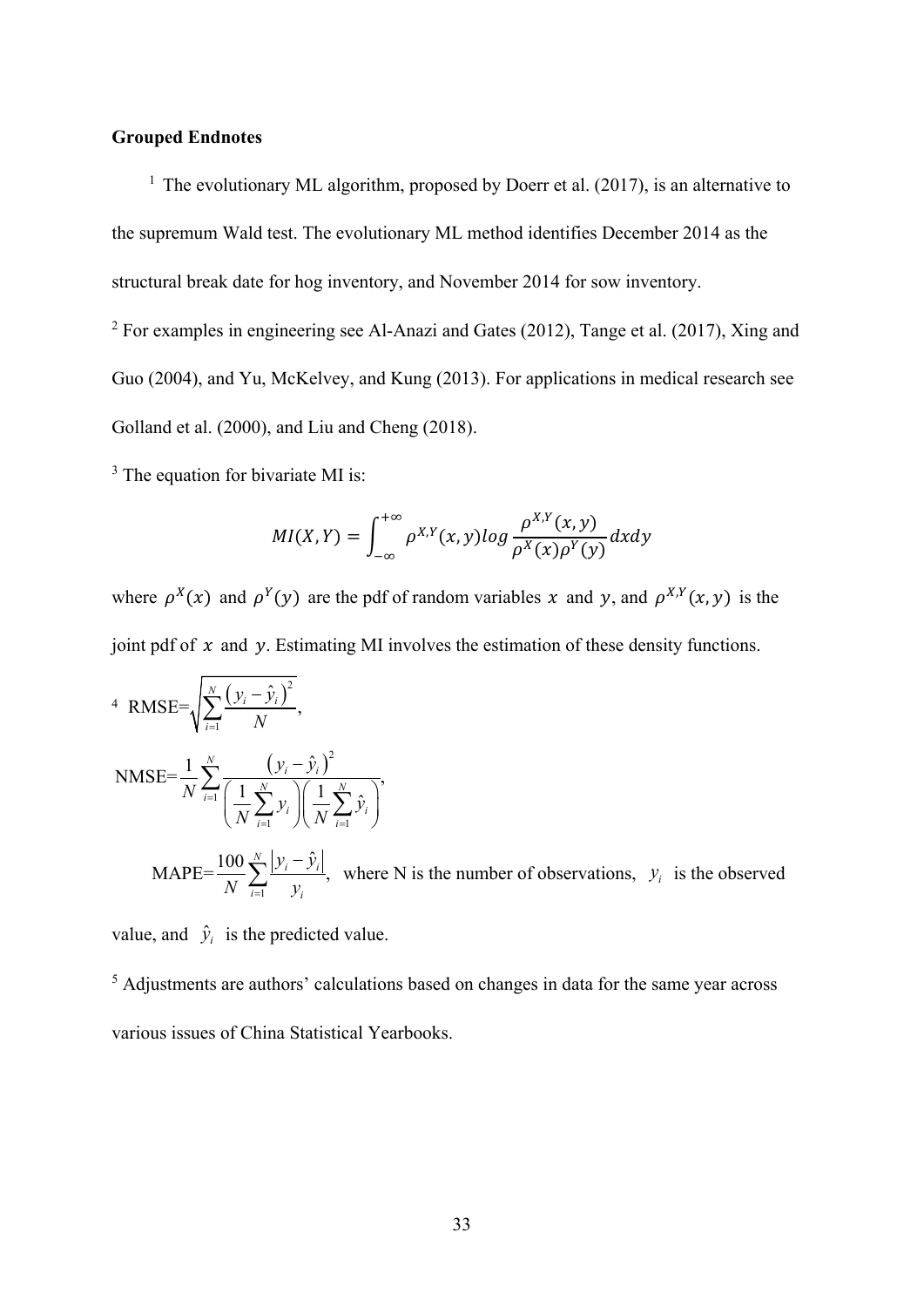

**Figure 1. China's hog and sow inventories and hog price, January 2009 to September 2017**

*Note*: The dashed vertical lines indicate the range (July 2013 to July 2015) we use to search for a structural break and the solid vertical line represents the structural break date used to separate the training and testing period from the projection period.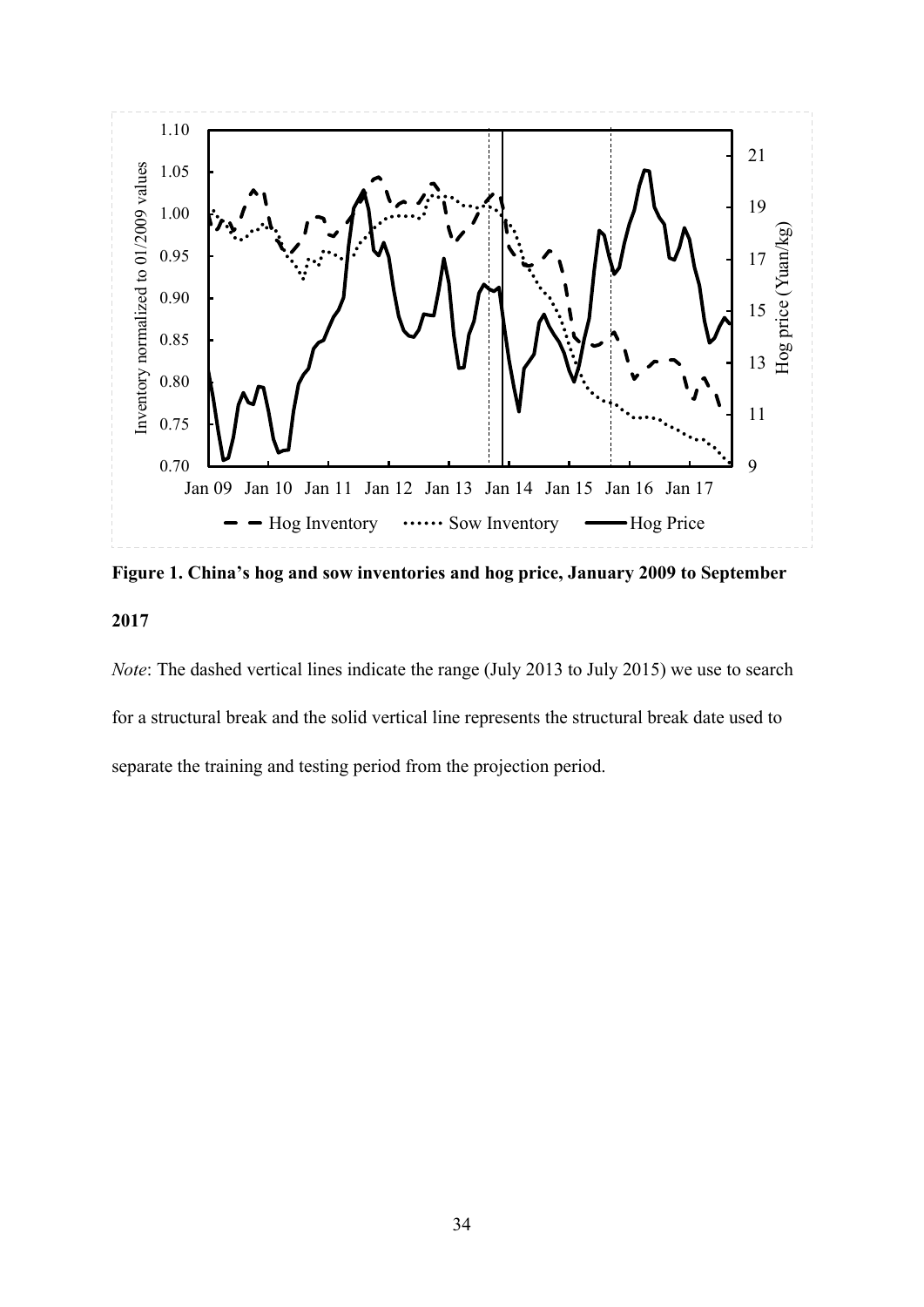

# **Figure 2. Cumulative sum of recursive errors**

*Note*: We calculate recursive errors from an OLS regression of hog inventory on hog prices (Brown, Durbin, and Evans 1975). The gray area represents the 95% confidence interval for the null hypothesis of the cumulative sum of recursive errors equaling zero. The dashed vertical lines indicate the range (July 2013 to July 2015) we use to search for a structural break and the solid vertical line represents the structural break date used to separate the training and testing period from the projection period.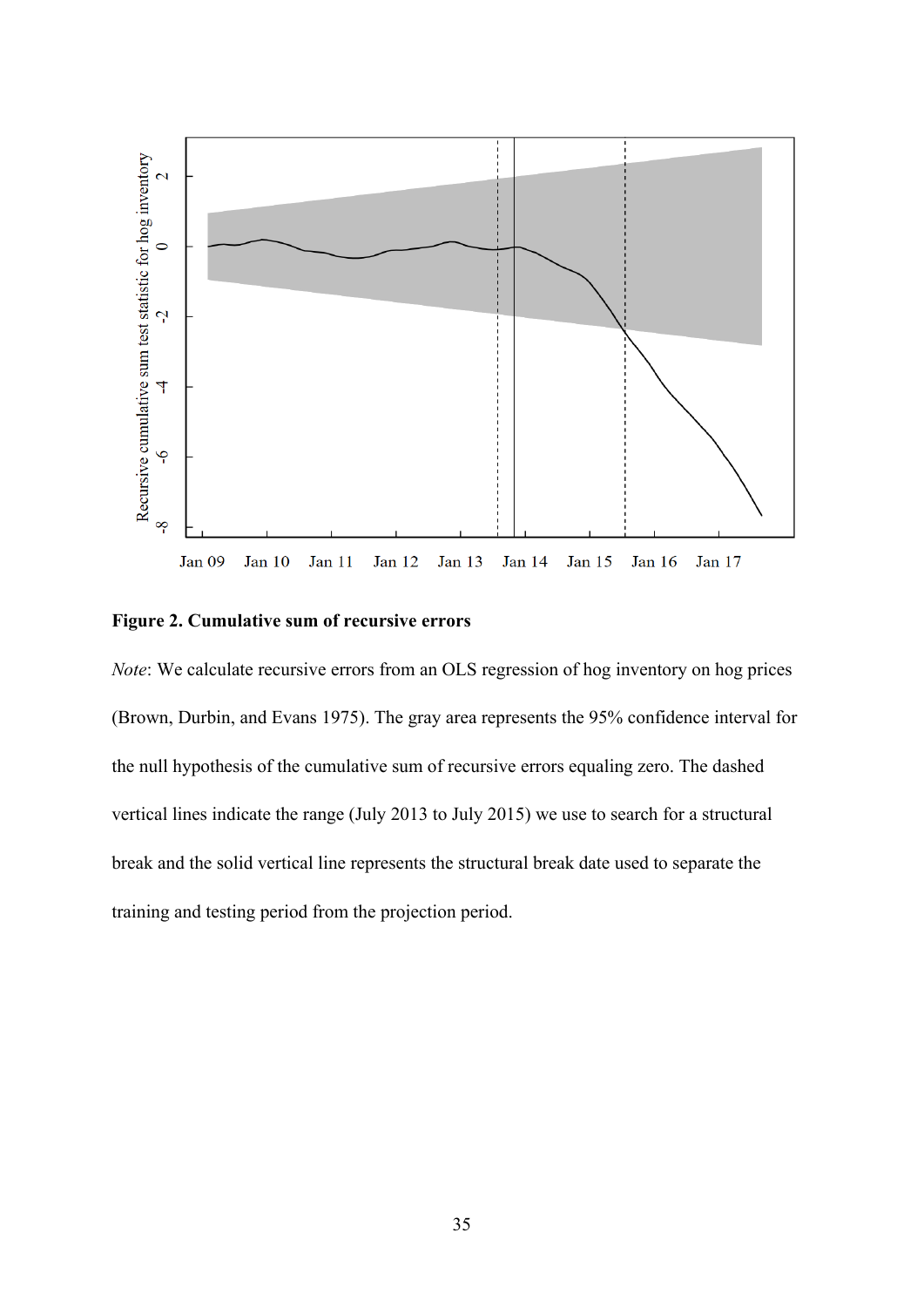

**Figure 3. SVR as visualized in a one-dimensional linear case** 

*Note*: In these figures,  $\varepsilon$  is the y-direction distance from the edge of the  $\varepsilon$ -belt to the regression line and  $d_1$  and  $d_2$  are the perpendicular distances between the two edges of the  $\varepsilon$ belt. Data points outside the  $\varepsilon$ -belt are punished according to vertical distance ( $\zeta$ ) to the edge of the  $\varepsilon$ -belt. Both panels have the same  $\varepsilon$ , but the  $\varepsilon$ -belt in the left panel is wider  $(d_1 > d_2)$ because the slope is flatter. If the fitness  $(\sum_{i=1}^{N} |\zeta_i|)$  of the regression lines is the same in both panels, SVR will favor the left panel.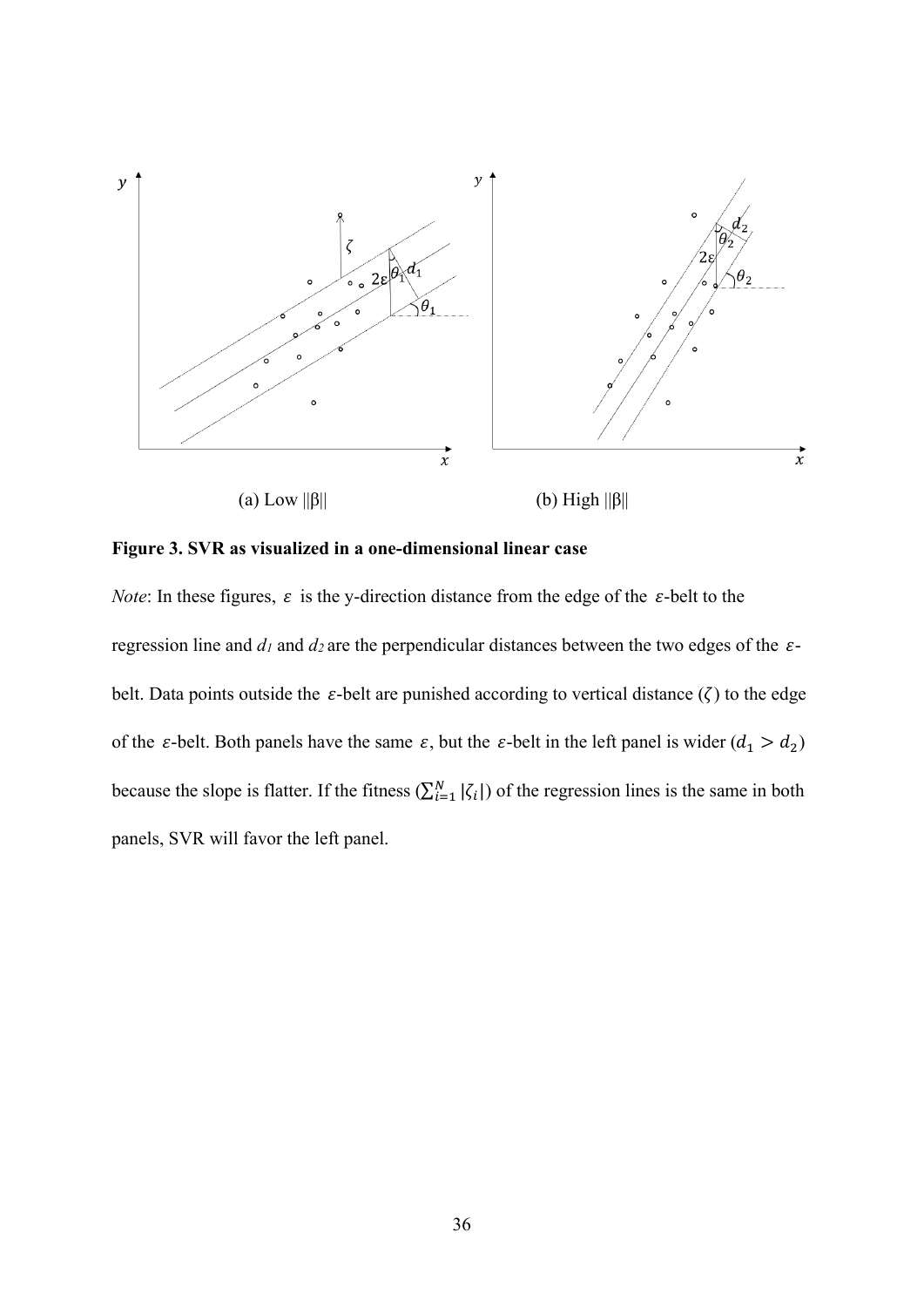

**Figure 4a. Hog inventory prediction**



**Figure 4b. Sow inventory prediction**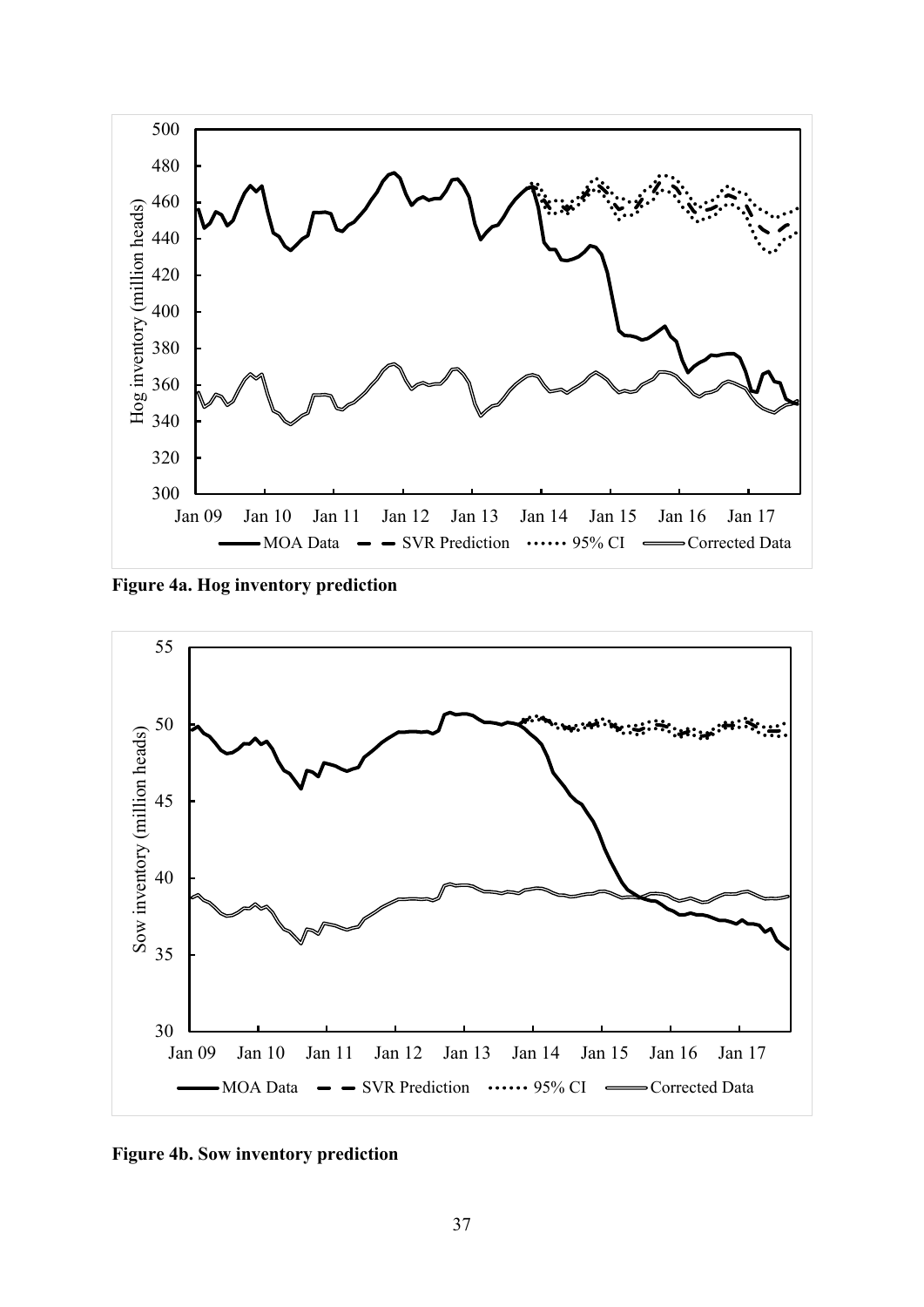

**Figure 5a. Model uncertainty for the hog inventory projection**



**Figure 5b. Model uncertainty for the sow inventory projection**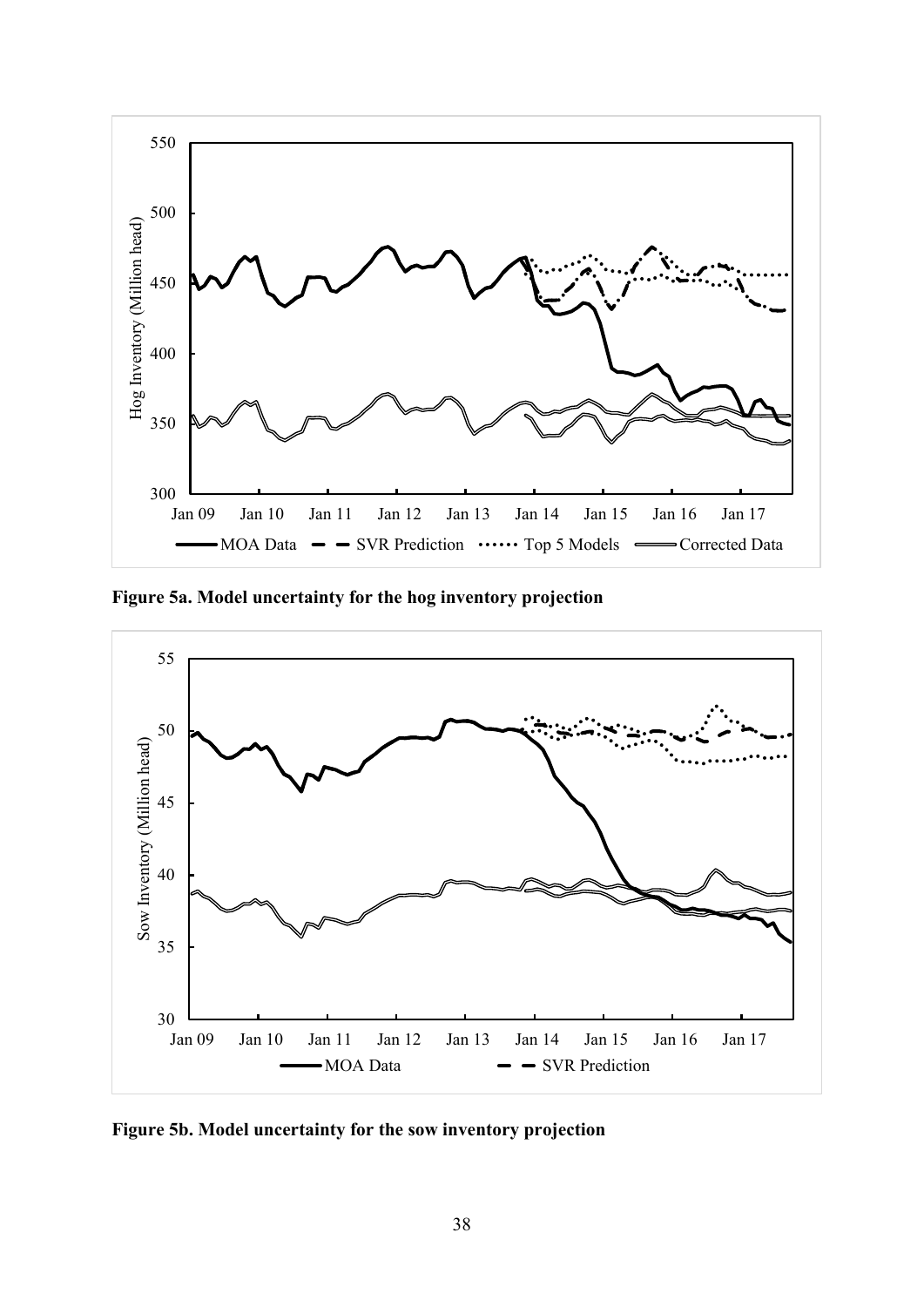|  |  | <b>Table 1. Summary Statistics</b> |  |
|--|--|------------------------------------|--|
|--|--|------------------------------------|--|

|                                  |       | Training & testing data |       | Projection data       |  |  |
|----------------------------------|-------|-------------------------|-------|-----------------------|--|--|
|                                  |       | $(01/2009 - 10/2013)$   |       | $(11/2013 - 09/2017)$ |  |  |
|                                  |       | Standard                |       | Standard              |  |  |
| Variable name                    | Mean  | deviation               | Mean  | deviation             |  |  |
| MOA hog inventory (million head) | 456.1 | 10.9                    | 393.0 | 31.2                  |  |  |
| MOA sow inventory (million head) | 48.8  | 1.3                     | 40.4  | 4.3                   |  |  |
| Soybean meal price (yuan/kg)     | 3.8   | 0.3                     | 3.6   | 0.4                   |  |  |
| Corn price (yuan/kg)             | 2.2   | 0.3                     | 2.2   | 0.3                   |  |  |
| Commercial feed price (yuan/kg)  | 2.9   | 0.3                     | 3.2   | 0.1                   |  |  |
| Piglet price (yuan/kg)           | 24.1  | 6.7                     | 32.4  | 9.6                   |  |  |
| Live hog price (yuan/kg)         | 13.9  | 2.7                     | 15.7  | 2.4                   |  |  |
| Pork price (yuan/kg)             | 22.3  | 3.9                     | 25.6  | 3.1                   |  |  |
| Number of observations           |       | 58                      | 47    |                       |  |  |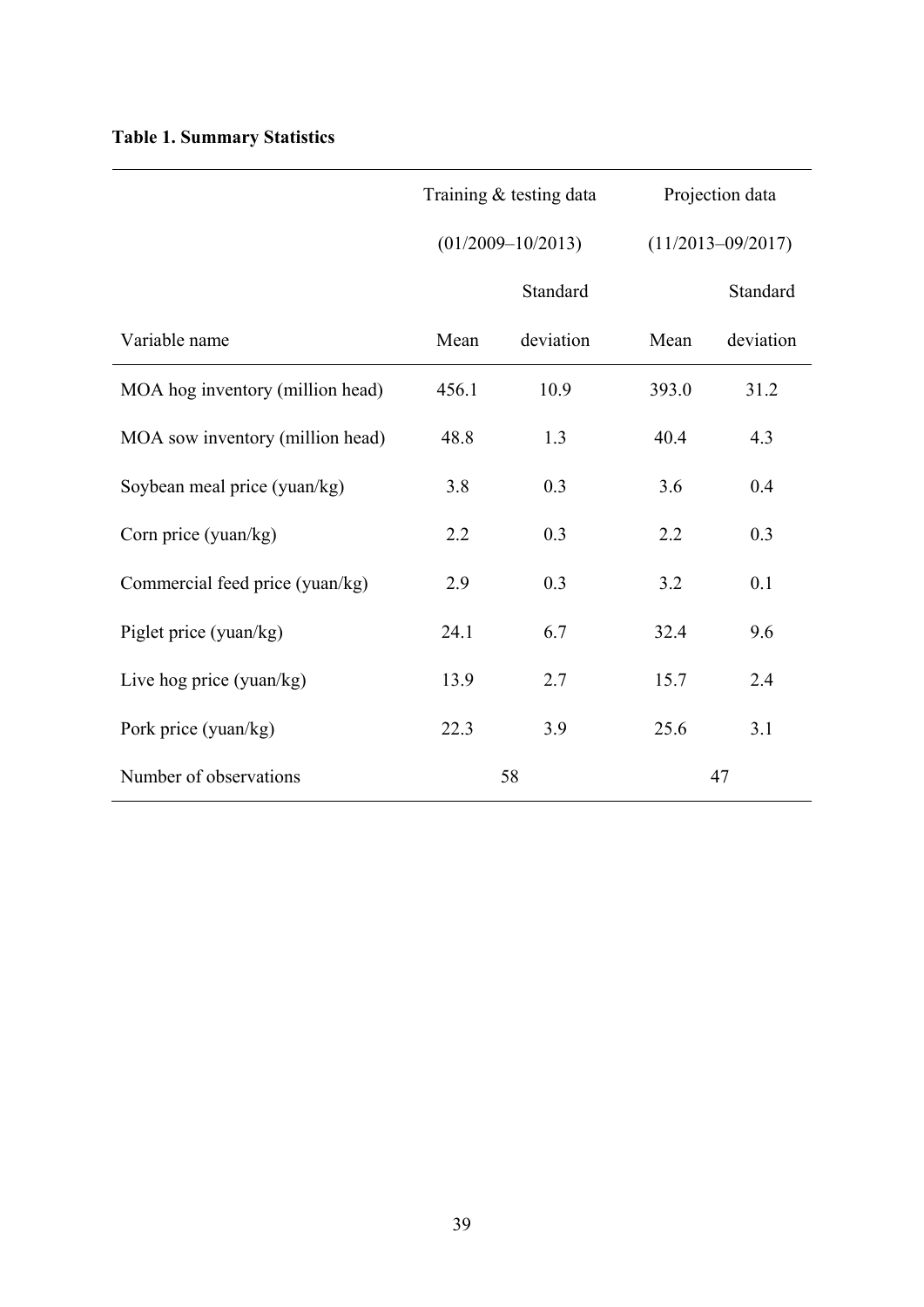|                    | Lag/lead of     |               |                       |  |
|--------------------|-----------------|---------------|-----------------------|--|
| Dependent variable | independent     | Supremum Wald | Structural break date |  |
|                    | variables       | statistics    |                       |  |
|                    | $\mathfrak{t}$  | 288.2 ***     | 05/2014               |  |
|                    | $t-1$ ~ $t-3$   | 286.6***      | 10/2013               |  |
| Sow inventory      | $t-10-t-12$     | 420.7***      | 12/2013               |  |
|                    | $t+1 \sim t+3$  | 218.4***      | 04/2014               |  |
|                    | t               | 123.5***      | 02/2015               |  |
|                    | $t-1$ ~ $t-3$   | 213.9***      | 12/2014               |  |
| Hog inventory      | $t-10$ ~ $t-12$ | 341.4***      | 02/2015               |  |
|                    | $t+1 \sim t+3$  | $101.1***$    | 01/2015               |  |

# **Table 2. Testing for Structural Break Dates**

*Note*: Table 2 shows structural break dates estimated by different specifications using the supremum Wald test, as suggested by Andrews (1993). Predictors include prices for corn, soybean meal, commercial feed, hogs, piglets, and pork. A wider search range, when allowed by the degree of freedom, produces similar results. Because estimating a model with a structural break doubles the number of coefficients, it is not feasible to test the specification with all lagged and lead terms.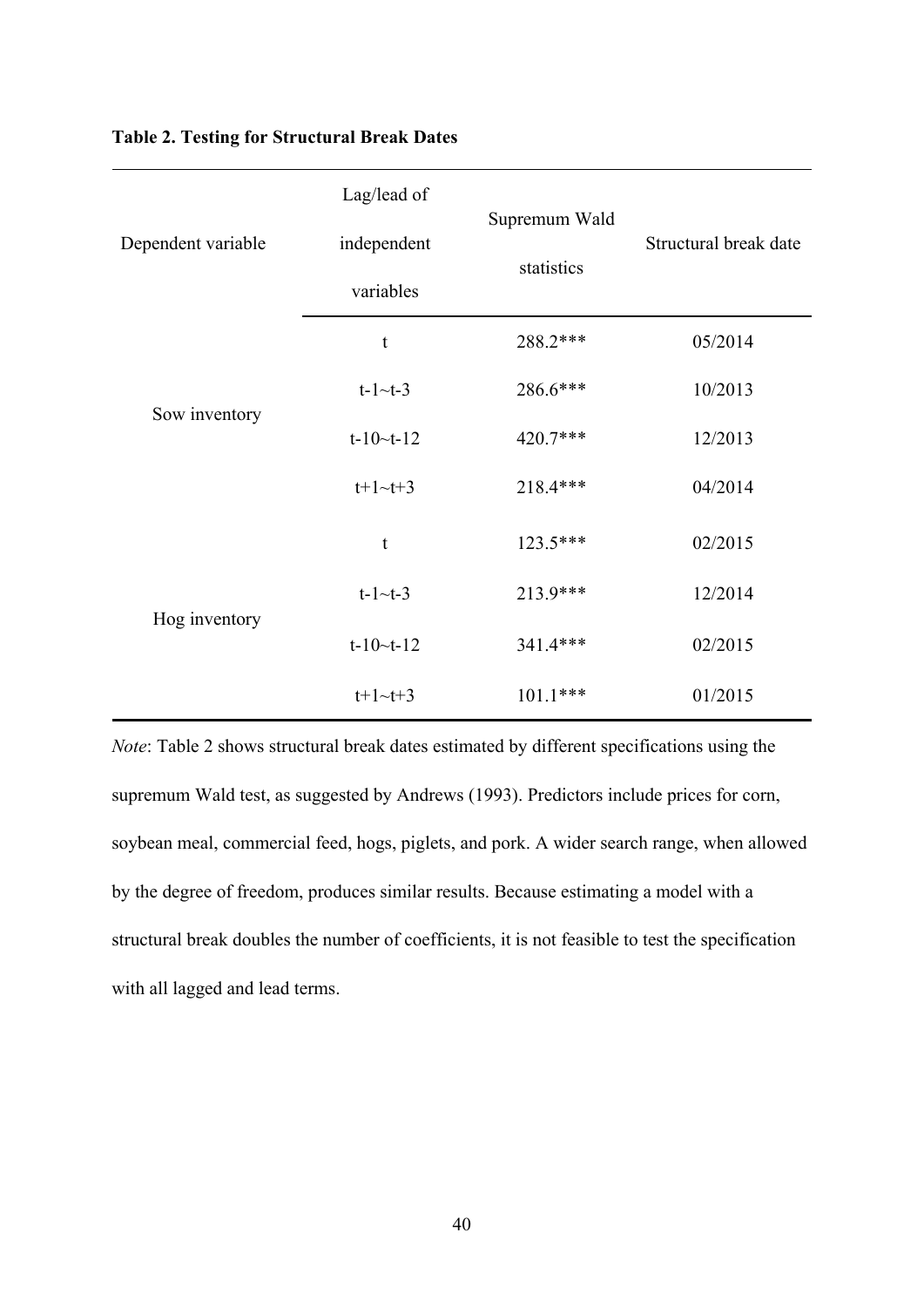| Lag/lead structures   | SVR (RBF kernel) |             |             | Neural networks |             |             | Random forest |             |             | <b>OLS</b>  |             |             |
|-----------------------|------------------|-------------|-------------|-----------------|-------------|-------------|---------------|-------------|-------------|-------------|-------------|-------------|
| of predictors         | <b>RMSE</b>      | <b>NMSE</b> | <b>MAPE</b> | <b>RMSE</b>     | <b>NMSE</b> | <b>MAPE</b> | <b>RMSE</b>   | <b>NMSE</b> | <b>MAPE</b> | <b>RMSE</b> | <b>NMSE</b> | <b>MAPE</b> |
| Current and leads     |                  |             |             |                 |             |             |               |             |             |             |             |             |
| t                     | 11.55            | 1.32        | 2.05        | 11.89           | 1.40        | 2.19        | 12.04         | 1.43        | 1.95        | 7.15        | 0.51        | 1.25        |
| $t+1$                 | 13.28            | 1.74        | 2.35        | 15.16           | 2.27        | 2.44        | 11.44         | 1.29        | 2.08        | 6.33        | 0.40        | 1.12        |
| $t+2$                 | 13.54            | 1.81        | 2.13        | 11.69           | 1.35        | 2.04        | 10.76         | 1.15        | 1.95        | 5.44        | 0.29        | 0.95        |
| $t+3$                 | 8.79             | 0.76        | 1.65        | 11.57           | 1.32        | 2.06        | 12.35         | 1.51        | 2.24        | 6.81        | 0.46        | 1.14        |
| $t+1$ , $t+2$ , $t+3$ | 9.31             | 0.86        | 1.71        | 8.47            | 0.71        | 1.55        | 10.71         | 1.14        | 1.88        | 6.14        | 0.37        | 1.03        |
| Recent lags           |                  |             |             |                 |             |             |               |             |             |             |             |             |
| $t-1$                 | 10.68            | 1.13        | 1.90        | 8.99            | 0.80        | 1.72        | 10.66         | 1.12        | 1.80        | 7.69        | 0.59        | 1.28        |
| $t-2$                 | 8.03             | 0.64        | 1.39        | 9.50            | 0.89        | 1.65        | 11.55         | 1.32        | 2.07        | 10.81       | 1.16        | 1.73        |
| $t-3$                 | 8.75             | 0.76        | 1.67        | 15.18           | 2.28        | 2.72        | 12.50         | 1.55        | 2.27        | 9.41        | 0.88        | 1.52        |
| $t-1$ , $t-2$ , $t-3$ | 7.74             | 0.59        | 1.49        | 10.27           | 1.04        | 1.85        | 11.05         | 1.21        | 1.90        | 13.74       | 1.87        | 1.98        |
| Deep lags             |                  |             |             |                 |             |             |               |             |             |             |             |             |
| $t-10$                | 5.86             | 0.34        | 1.01        | 12.20           | 1.47        | 2.17        | 12.11         | 1.45        | 2.26        | 10.15       | 1.02        | 1.71        |
| $t-11$                | 9.52             | 0.90        | 1.66        | 17.42           | 3.00        | 2.98        | 12.52         | 1.55        | 2.40        | 4.37        | 0.19        | 0.76        |
| $t-12$                | 11.53            | 1.32        | 2.03        | 13.26           | 1.74        | 2.38        | 12.04         | 1.43        | 2.24        | 7.24        | 0.52        | 1.23        |

**Table 3. Hog Inventory Forecasting Performance of SVR Compared to Neural Networks, Random Forest, and OLS**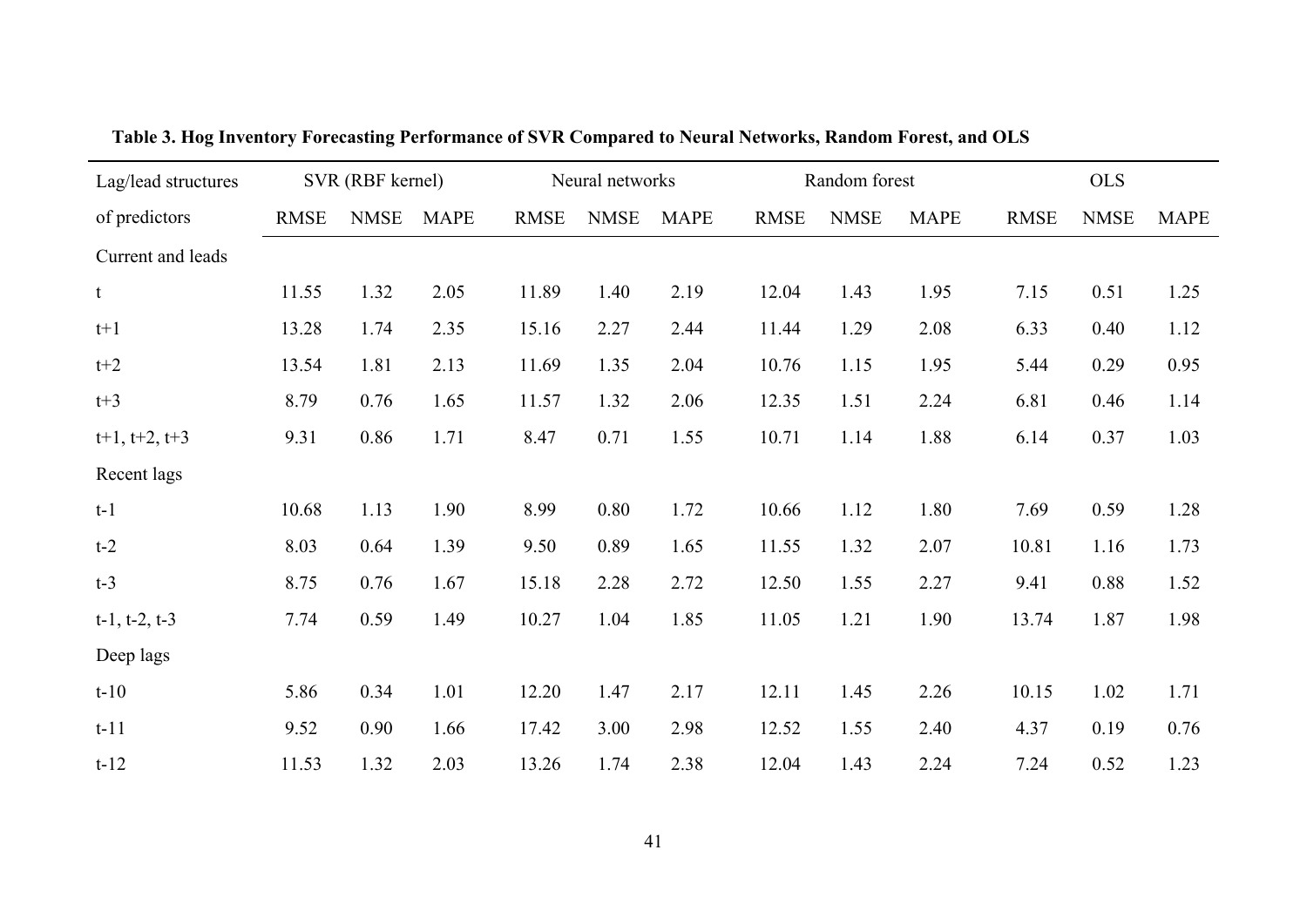| $t-10$ , $t-11$ , $t-12$          | 3.89     | 0.15      | 0.75      | 7.84      | 0.61      | 1.23      | 12.61     | 1.57      | 2.28      | 11.61                    | 1.33                     | 1.82     |
|-----------------------------------|----------|-----------|-----------|-----------|-----------|-----------|-----------|-----------|-----------|--------------------------|--------------------------|----------|
| All and feature selection         |          |           |           |           |           |           |           |           |           |                          |                          |          |
| $t-3 \sim t+3$ , $t-10 \sim t-12$ | 6.43     | 0.41      | 1.14      | 9.60      | 0.91      | 1.72      | 9.91      | 0.97      | 1.64      | $\overline{\phantom{a}}$ | $\overline{\phantom{0}}$ |          |
| Feature selection                 | 4.41     | 0.19      | 0.69      | 5.39      | 0.29      | 0.98      | 10.34     | 1.06      | 1.66      | 11.83                    | 1.38                     | 2.23     |
| Improvement from                  |          | $-78.8\%$ | $-57.7\%$ | $-53.7\%$ | $-79.7\%$ | $-52.0\%$ | $-10.8\%$ | $-20.9%$  | $-19.9%$  | 43.8%                    | 87.9%                    | 65.2%    |
| feature selection                 | $-52.1%$ |           |           |           |           |           |           |           |           |                          |                          |          |
| SVR performance                   |          |           |           |           |           |           |           |           |           |                          |                          |          |
| relative to other                 |          |           |           | $-27.9%$  | $-48.1\%$ | $-29.7%$  | $-60.8\%$ | $-84.7\%$ | $-57.8\%$ | $-11.0\%$                | $-21.2%$                 | $-9.3\%$ |
| methods                           |          |           |           |           |           |           |           |           |           |                          |                          |          |

*Note*: The second-to-last row reports the percentage difference in error measures when using feature selection relative to the average of other specifications. The last row reports the percentage difference of error measures of the best specification in each method relative to the best specification in SVR. OLS regression does not have enough degrees of freedom for the specification with t- $3 \sim t+3$ , t- $10 \sim t-12$ .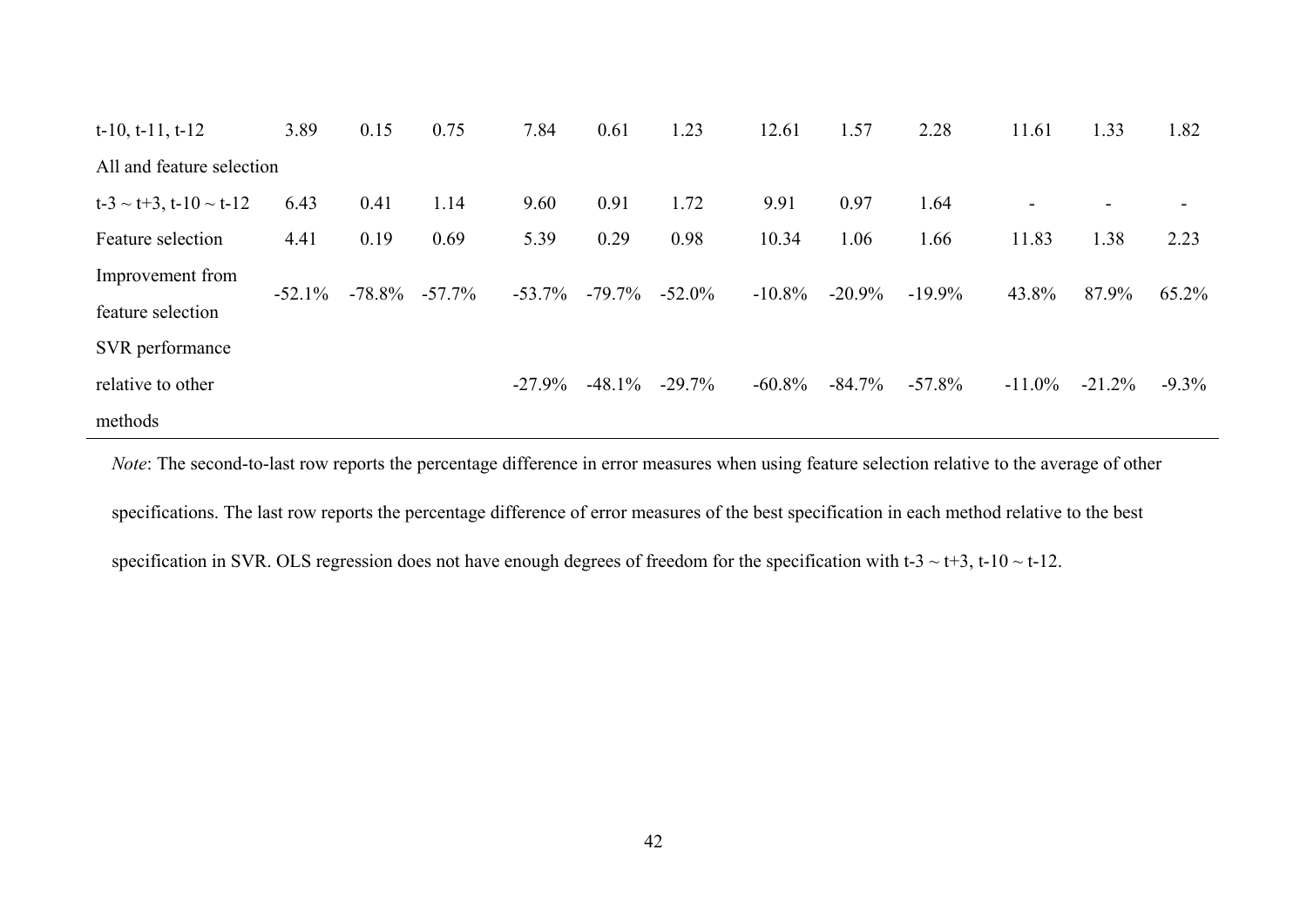| Lag/lead structures   | SVR (RBF kernel) |             |             | Neural networks |             |             | Random forest |             |             | <b>OLS</b>  |             |             |
|-----------------------|------------------|-------------|-------------|-----------------|-------------|-------------|---------------|-------------|-------------|-------------|-------------|-------------|
| of predictors         | <b>RMSE</b>      | <b>NMSE</b> | <b>MAPE</b> | <b>RMSE</b>     | <b>NMSE</b> | <b>MAPE</b> | <b>RMSE</b>   | <b>NMSE</b> | <b>MAPE</b> | <b>RMSE</b> | <b>NMSE</b> | <b>MAPE</b> |
| Current and leads     |                  |             |             |                 |             |             |               |             |             |             |             |             |
| t                     | 0.47             | 2.85        | 0.84        | 0.83            | 8.75        | 1.27        | 0.53          | 3.57        | 0.77        | 0.25        | 0.82        | 0.41        |
| $t+1$                 | 0.38             | 1.81        | 0.63        | 0.51            | 3.31        | 0.85        | 0.56          | 4.02        | 0.82        | 0.93        | 11.02       | 1.00        |
| $t+2$                 | 0.35             | 1.60        | 0.46        | 0.58            | 4.26        | 0.91        | 0.48          | 2.92        | 0.68        | 0.29        | 1.07        | 0.42        |
| $t+3$                 | 0.63             | 5.02        | 0.96        | 0.33            | 1.40        | 0.53        | 0.63          | 5.06        | 0.92        | 0.24        | 0.74        | 0.37        |
| $t+1$ , $t+2$ , $t+3$ | 0.25             | 0.79        | 0.37        | 0.25            | 0.78        | 0.39        | 0.41          | 2.10        | 0.60        | 0.98        | 12.22       | 1.15        |
| Recent lags           |                  |             |             |                 |             |             |               |             |             |             |             |             |
| $t-1$                 | 0.41             | 2.18        | 0.67        | 0.84            | 9.05        | 1.25        | 0.67          | 5.77        | 1.04        | 0.43        | 2.39        | 0.69        |
| $t-2$                 | 0.58             | 4.25        | 0.83        | 0.73            | 6.73        | 1.23        | 0.46          | 2.64        | 0.72        | 0.64        | 5.14        | 1.05        |
| $t-3$                 | 0.55             | 3.80        | 0.84        | 1.11            | 15.62       | 1.41        | 0.43          | 2.34        | 0.71        | 0.61        | 4.67        | 0.85        |
| $t-1$ , $t-2$ , $t-3$ | 0.52             | 3.39        | 0.75        | 0.60            | 4.60        | 1.03        | 0.53          | 3.53        | 0.93        | 0.66        | 5.53        | 1.08        |
| Deep lags             |                  |             |             |                 |             |             |               |             |             |             |             |             |
| $t-10$                | 0.28             | 0.97        | 0.46        | 0.79            | 7.98        | 0.91        | 0.49          | 3.03        | 0.73        | 0.19        | 0.46        | 0.30        |
| $t-11$                | 0.32             | 1.27        | 0.46        | 1.14            | 16.57       | 1.49        | 0.47          | 2.83        | 0.77        | 0.28        | 1.01        | 0.37        |
| $t-12$                | 0.26             | 0.86        | 0.41        | 0.87            | 9.65        | 1.44        | 0.43          | 2.36        | 0.61        | 0.20        | 0.51        | 0.29        |

**Table 4. Sow Inventory Forecasting Performance of SVR Compared to Neural Networks, Random Forest, and OLS**